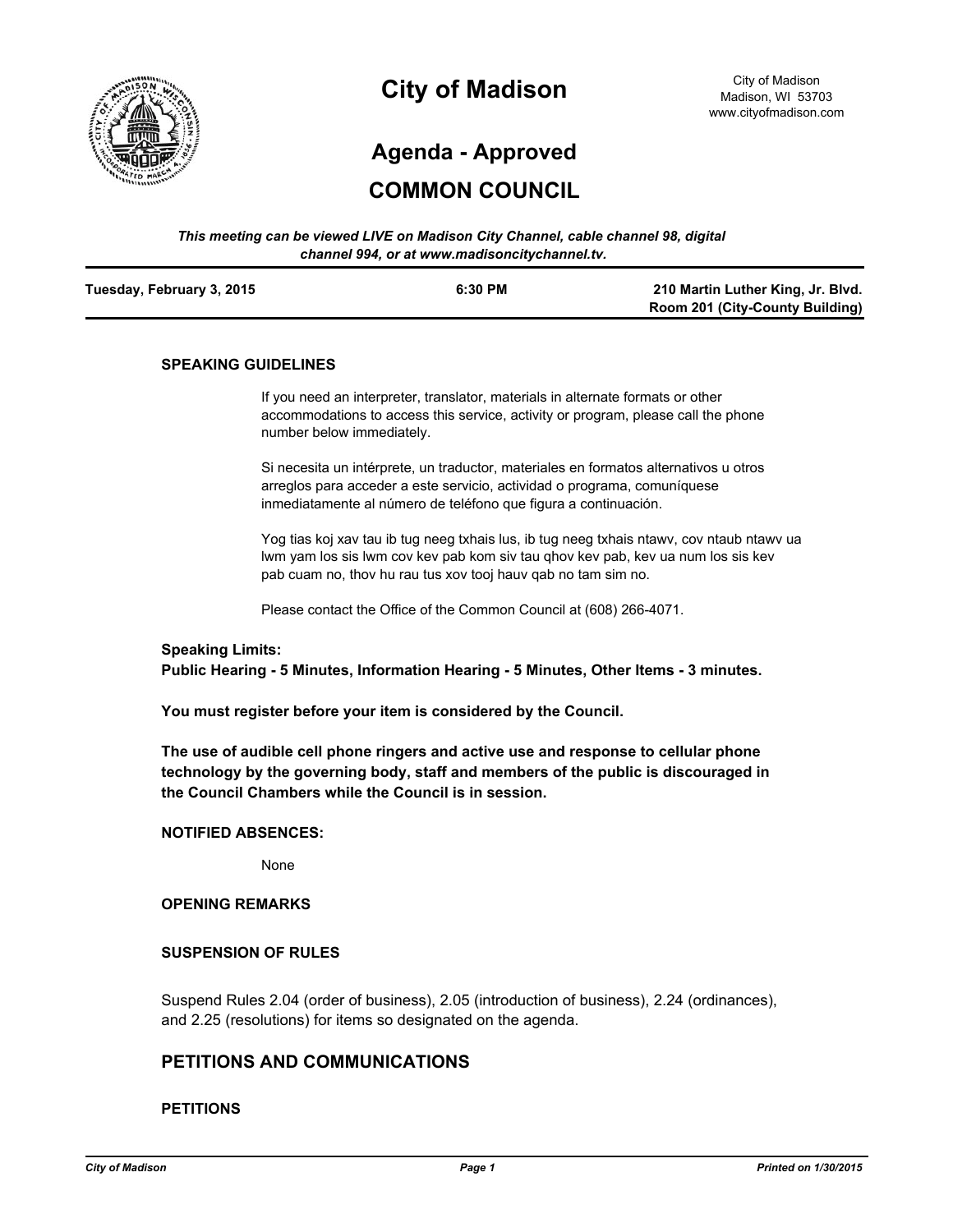**1. [36551](http://madison.legistar.com/gateway.aspx?m=l&id=/matter.aspx?key=39491)** Petition received in the Madison City Clerk's Office December 9, 2014, from Douglas C.

| л.<br>36551 |  | Petition received in the Madison City Clerk's Office December 9, 2014, from Douglas C.<br>Malmquist and Patricia H. Malmquist regarding attachment from the Town of Middleton<br>to the City of Madison.<br><b>Legislative History</b> |                                                        |                                                                                                                                             |  |
|-------------|--|----------------------------------------------------------------------------------------------------------------------------------------------------------------------------------------------------------------------------------------|--------------------------------------------------------|---------------------------------------------------------------------------------------------------------------------------------------------|--|
|             |  | 1/15/15                                                                                                                                                                                                                                | Clerk's Office<br>Refer to 2-24-2015 meeting to adopt. | Referred for Introduction                                                                                                                   |  |
| 2.<br>36860 |  | <b>Legislative History</b>                                                                                                                                                                                                             | from the Town of Middleton to the City of Madison      | Petition received in the Madison City Clerk's Office January 9, 2015,<br>from George R. Machian and Judith L. Machian, regarding attachment |  |
|             |  | 1/14/15                                                                                                                                                                                                                                | Clerk's Office<br>Accept 2-3-2015                      | Referred for Introduction                                                                                                                   |  |
|             |  | 1/20/15                                                                                                                                                                                                                                | <b>COMMON COUNCIL</b>                                  | Refer to a future Meeting to Accept to the<br><b>COMMON COUNCIL</b>                                                                         |  |
|             |  |                                                                                                                                                                                                                                        | Accept 2-3-2015                                        |                                                                                                                                             |  |

#### **EARLY PUBLIC COMMENT**

## **SPECIAL ORDER OF BUSINESS AT 6:45 PM**

## **PRESENTATION OF CONSENT AGENDA**

At this time, a consent agenda will be moved with the recommended action listed for each item EXCEPT:

1) items which have registrants wishing to speak. 2) items which require an extraordinary (roll call) vote and are not included on the consent agenda by unanimous consent. 3) items which alderperson(s) have separated out for discussion/debate purposes.

## **RECESSED PUBLIC HEARINGS - BEGIN AT 6:45 PM**

**3. [36326](http://madison.legistar.com/gateway.aspx?m=l&id=/matter.aspx?key=39329)** Creating Section 28.022 -- 00153 of the Madison General Ordinances to change the zoning of property located at 2504 Winnebago Street, 6th Aldermanic District, from PD(SIP) (Planned Development- Specific Implementation Plan) District to Amended PD(SIP) Amended Planned Development (Specific Implementation Plan) District to provide zoning to construct 2 mixed-use buildings containing a total of 18,000 square feet of retail and 90 apartments.

#### *Sponsors:* Planning Division

| <b>Legislative History</b> |                                                                                                        |                                                              |
|----------------------------|--------------------------------------------------------------------------------------------------------|--------------------------------------------------------------|
| 11/24/14                   | Attorney's Office/Approval<br>Group<br>Plan Commission Public Hearing 1/12/15, Urban Design Commission | Referred for Introduction                                    |
| 12/2/14                    | <b>COMMON COUNCIL</b>                                                                                  | Referred for Public Hearing to the PLAN<br><b>COMMISSION</b> |
|                            | Additional referral to Urban Design Commission                                                         |                                                              |

Additional referral to Urban Design Commi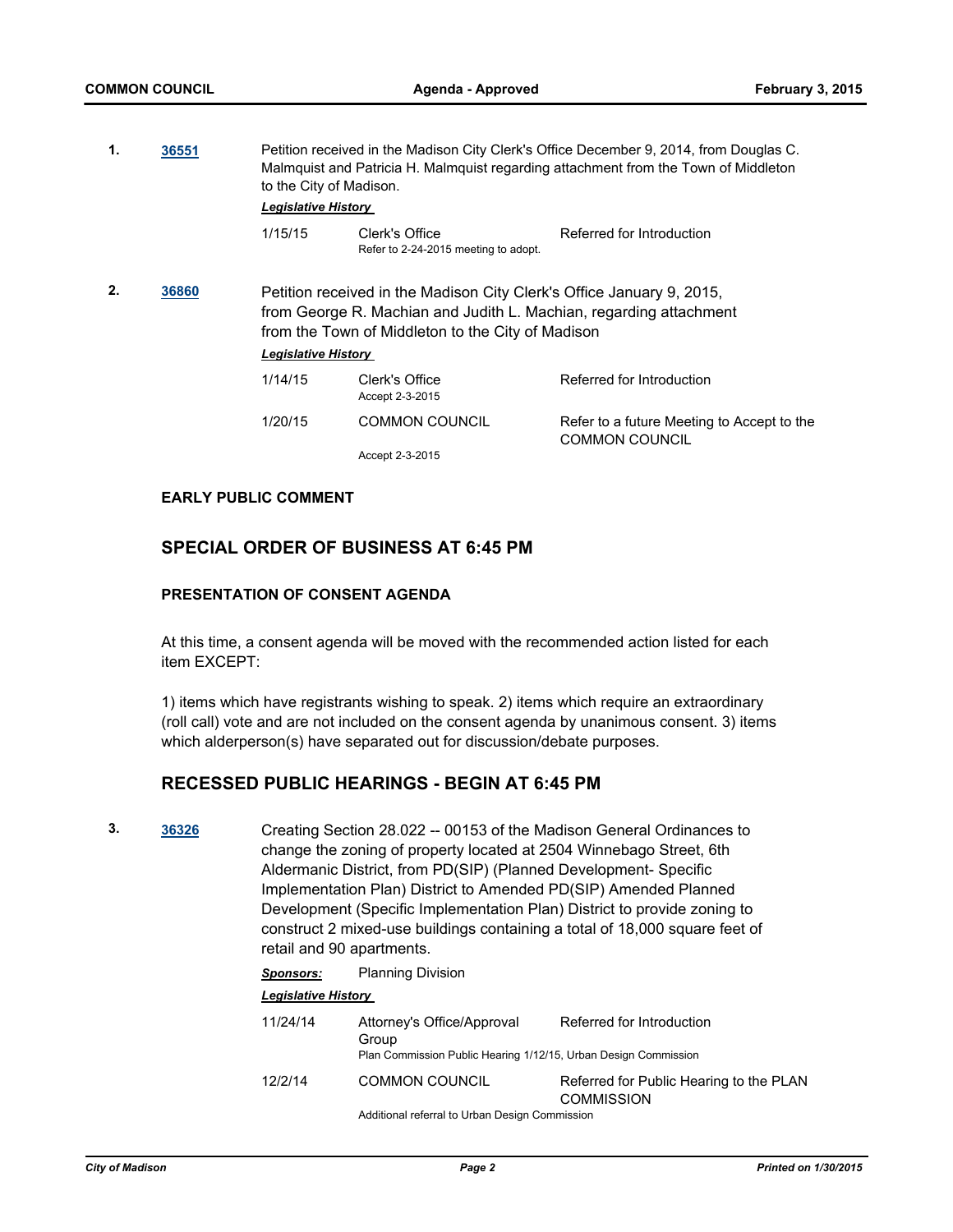| 12/2/14 | <b>PLAN COMMISSION</b> | Refer to the URBAN DESIGN<br><b>COMMISSION</b>                                       |
|---------|------------------------|--------------------------------------------------------------------------------------|
| 1/26/15 | <b>PLAN COMMISSION</b> | RECOMMEND TO COUNCIL TO ADOPT<br>WITH CONDITIONS - RECESSED PUBLIC<br><b>HFARING</b> |
|         |                        | On a motion by Cantrell, seconded by Ald. Zellers, the Plan Commission recommended   |

approval of the specific implementation plan subject to the comments and conditions contained in the Plan Commission materials and the project receiving final approval from the Urban Design Commission prior to final staff approval and issuance of building permits. The motion passed by voice vote / other.

## **PUBLIC HEARINGS - BEGIN AT 6:45 PM**

#### **REPORT OF ALCOHOL LICENSE REVIEW COMMITTEE**

**4. [36663](http://madison.legistar.com/gateway.aspx?m=l&id=/matter.aspx?key=39596)** Public Hearing - New License HopCat-Madison LLC • dba HopCat 222 W Gorham St • Agent: Ron Trachtenberg • Estimated Capacity: 343 Class B Combination Liquor & Beer • 55% alcohol, 45% food Aldermanic District 4 (Alder Verveer) • Police Sector 403

## *Legislative History*

| 12/23/14            | Clerk's Office<br>Alcohol License Review Committee Public Hearing                                                                                                                                                                                                                | Referred for Introduction                                                        |
|---------------------|----------------------------------------------------------------------------------------------------------------------------------------------------------------------------------------------------------------------------------------------------------------------------------|----------------------------------------------------------------------------------|
| 1/6/15              | <b>COMMON COUNCIL</b>                                                                                                                                                                                                                                                            | Referred for Public Hearing to the<br>ALCOHOL LICENSE REVIEW<br><b>COMMITTEE</b> |
| 1/21/15             | ALCOHOL LICENSE<br><b>REVIEW COMMITTEE</b><br>The conditions are:                                                                                                                                                                                                                | RECOMMEND TO COUNCIL TO GRANT<br>WITH CONDITIONS - PUBLIC HEARING                |
|                     | 1) Food must be available at all times;<br>2) Change of Agent application must be approved prior to opening.                                                                                                                                                                     |                                                                                  |
|                     | Public Hearing - New License<br>Atrium on King LLC • dba The Atrium<br>111 King Street • Agent: Benjamin Altschul • Estimated Capacity: 175<br>Class B Combination Liquor & Beer • 30% alcohol, 55% food, 15% other<br>Aldermanic District 4 (Alder Verveer) • Police Sector 405 |                                                                                  |
| Legislative History |                                                                                                                                                                                                                                                                                  |                                                                                  |

| 12/23/14 | Clerk's Office<br>Alcohol License Review Committee Public Hearing | Referred for Introduction                                                        |
|----------|-------------------------------------------------------------------|----------------------------------------------------------------------------------|
| 1/6/15   | <b>COMMON COUNCIL</b>                                             | Referred for Public Hearing to the<br>ALCOHOL LICENSE REVIEW<br><b>COMMITTEE</b> |
| 1/21/15  | ALCOHOL LICENSE<br><b>REVIEW COMMITTEE</b>                        | RECOMMEND TO COUNCIL TO GRANT -<br>PUBLIC HEARING                                |

**5. [36665](http://madison.legistar.com/gateway.aspx?m=l&id=/matter.aspx?key=39598)**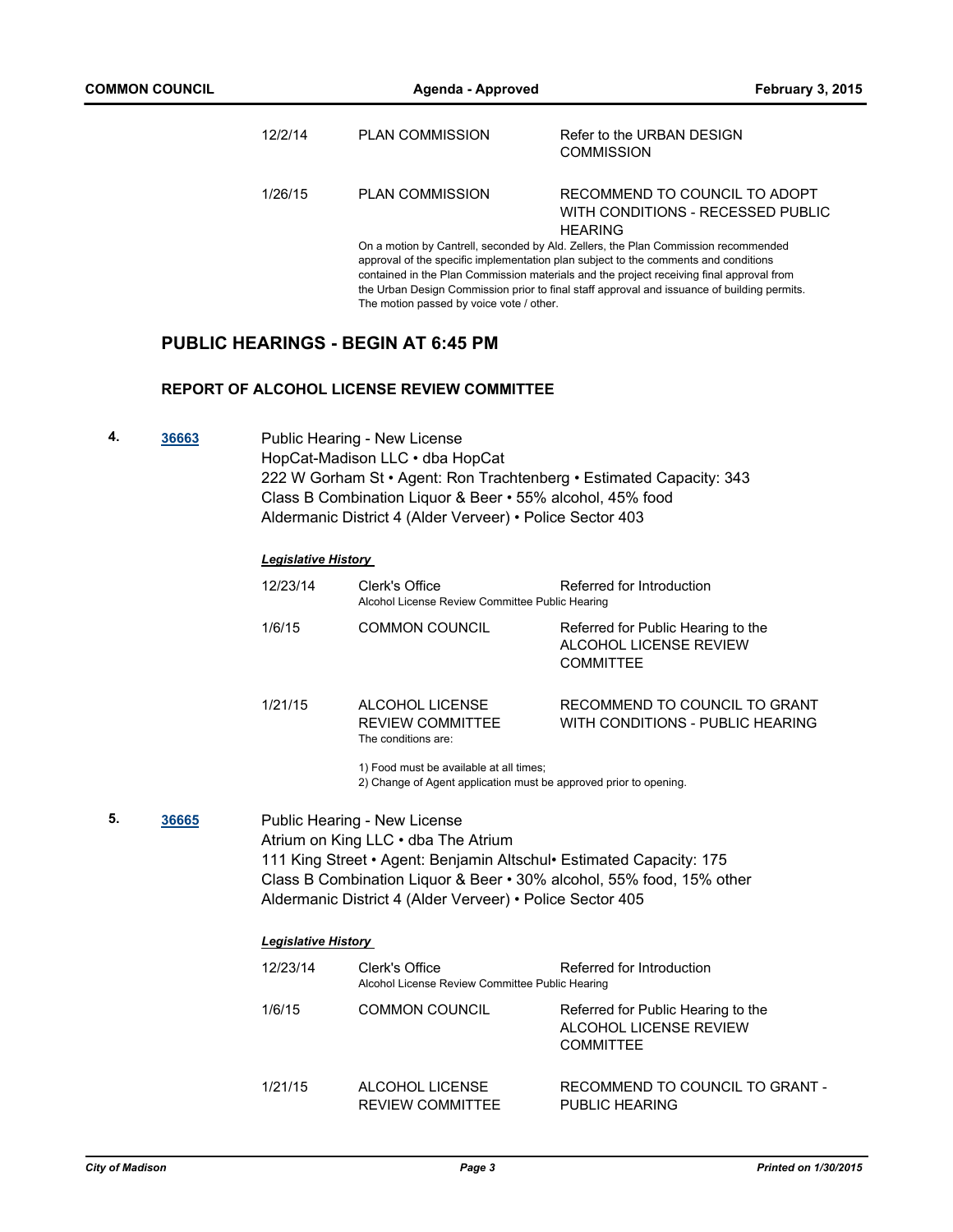| 6.                                                                                                                                                                                                                                                                                           | 36666 | Public Hearing - New License<br>TK Restaurant LLC · dba Tavernakaya<br>33 E Main St · Agent: Jan-Min Michael Ding · Estimated Capacity: 116<br>Class B Combination Liquor & Beer • 30% alcohol, 70% food<br>Aldermanic District 4 (Alder Verveer) • Police Sector 405 |                                                                                                                                                                                                                                                                                                               |                                                                                  |
|----------------------------------------------------------------------------------------------------------------------------------------------------------------------------------------------------------------------------------------------------------------------------------------------|-------|-----------------------------------------------------------------------------------------------------------------------------------------------------------------------------------------------------------------------------------------------------------------------|---------------------------------------------------------------------------------------------------------------------------------------------------------------------------------------------------------------------------------------------------------------------------------------------------------------|----------------------------------------------------------------------------------|
|                                                                                                                                                                                                                                                                                              |       | <b>Legislative History</b>                                                                                                                                                                                                                                            |                                                                                                                                                                                                                                                                                                               |                                                                                  |
|                                                                                                                                                                                                                                                                                              |       | 12/23/14                                                                                                                                                                                                                                                              | Clerk's Office<br>Alcohol License Review Committee Public Hearing                                                                                                                                                                                                                                             | Referred for Introduction                                                        |
|                                                                                                                                                                                                                                                                                              |       | 1/6/15                                                                                                                                                                                                                                                                | <b>COMMON COUNCIL</b>                                                                                                                                                                                                                                                                                         | Referred for Public Hearing to the<br>ALCOHOL LICENSE REVIEW<br><b>COMMITTEE</b> |
|                                                                                                                                                                                                                                                                                              |       | 1/21/15                                                                                                                                                                                                                                                               | ALCOHOL LICENSE<br><b>REVIEW COMMITTEE</b>                                                                                                                                                                                                                                                                    | RECOMMEND TO COUNCIL TO GRANT -<br>PUBLIC HEARING                                |
| 7.<br>36667<br>Public Hearing - New License<br>Red Elephant LLC . dba Red Elephant Chocolate<br>119 State Street Unit 105 · Agent: Richard Koenings · Estimated Capacity: 30<br>Class C Wine • 20% alcohol, 70% food, 10% other<br>Aldermanic District 4 (Alder Verveer) • Police Sector 405 |       |                                                                                                                                                                                                                                                                       |                                                                                                                                                                                                                                                                                                               |                                                                                  |
|                                                                                                                                                                                                                                                                                              |       | <b>Legislative History</b>                                                                                                                                                                                                                                            |                                                                                                                                                                                                                                                                                                               |                                                                                  |
|                                                                                                                                                                                                                                                                                              |       | 12/23/14                                                                                                                                                                                                                                                              | Clerk's Office<br>Alcohol License Review Committee Public Hearing                                                                                                                                                                                                                                             | Referred for Introduction                                                        |
|                                                                                                                                                                                                                                                                                              |       | 1/6/15                                                                                                                                                                                                                                                                | <b>COMMON COUNCIL</b>                                                                                                                                                                                                                                                                                         | Referred for Public Hearing to the<br>ALCOHOL LICENSE REVIEW<br><b>COMMITTEE</b> |
|                                                                                                                                                                                                                                                                                              |       | 1/21/15                                                                                                                                                                                                                                                               | ALCOHOL LICENSE<br><b>REVIEW COMMITTEE</b>                                                                                                                                                                                                                                                                    | RECOMMEND TO COUNCIL TO GRANT -<br>PUBLIC HEARING                                |
| 8.                                                                                                                                                                                                                                                                                           | 36668 |                                                                                                                                                                                                                                                                       | <b>Public Hearing - New License</b><br>R.I. Heritage Inn of Madison Opco LLC . dba Madison Residence Inn<br>4862 Hayes Road • Agent: Krystal Kimmerly • Estimated Capacity: 100<br>Class B Beer, Class C Wine • 2% alcohol, 4% food, 94% other<br>Aldermanic District 17 (Alder Clausius) • Police Sector 518 |                                                                                  |
|                                                                                                                                                                                                                                                                                              |       | <b>Legislative History</b>                                                                                                                                                                                                                                            |                                                                                                                                                                                                                                                                                                               |                                                                                  |
|                                                                                                                                                                                                                                                                                              |       | 12/23/14                                                                                                                                                                                                                                                              | Clerk's Office<br>Alcohol License Review Committee Public Hearing                                                                                                                                                                                                                                             | Referred for Introduction                                                        |
|                                                                                                                                                                                                                                                                                              |       | 1/6/15                                                                                                                                                                                                                                                                | <b>COMMON COUNCIL</b>                                                                                                                                                                                                                                                                                         | Referred for Public Hearing to the<br>ALCOHOL LICENSE REVIEW<br><b>COMMITTEE</b> |
|                                                                                                                                                                                                                                                                                              |       | 1/21/15                                                                                                                                                                                                                                                               | ALCOHOL LICENSE<br><b>REVIEW COMMITTEE</b>                                                                                                                                                                                                                                                                    | RECOMMEND TO COUNCIL TO GRANT -<br><b>PUBLIC HEARING</b>                         |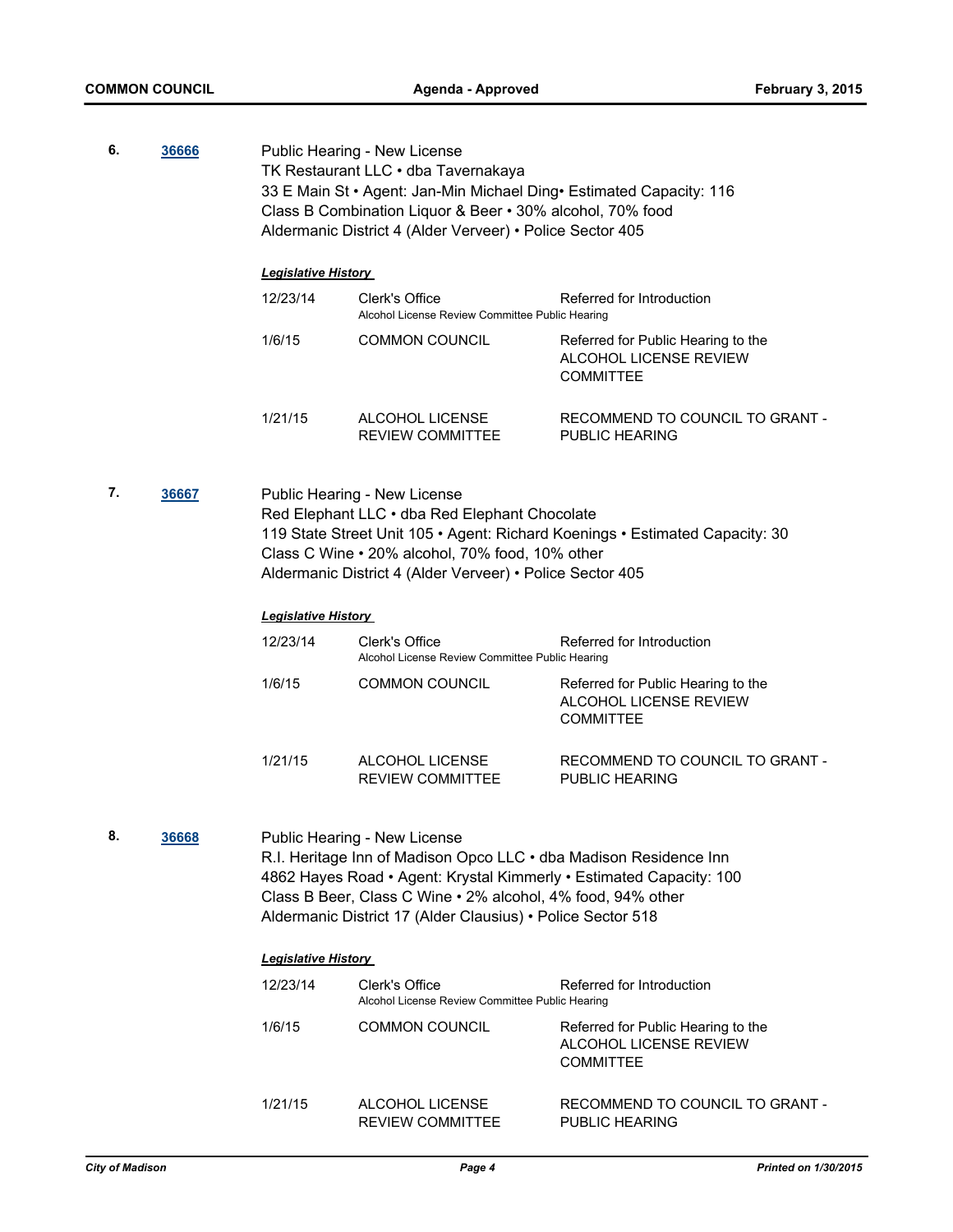| 9.           | 36669 | Public Hearing - New License<br>New Orient House LLC . dba Orient House<br>626 S Park Street • Agent: Junfeng Hou • Estimated Capacity: 96<br>Class B Beer, Class C Wine . 20% alcohol, 80% food<br>Aldermanic District 13 (Alder Dailey) • Police Sector 305                     |                                                                                                                                                                                                                                          |                                                                                  |
|--------------|-------|-----------------------------------------------------------------------------------------------------------------------------------------------------------------------------------------------------------------------------------------------------------------------------------|------------------------------------------------------------------------------------------------------------------------------------------------------------------------------------------------------------------------------------------|----------------------------------------------------------------------------------|
|              |       | <b>Legislative History</b>                                                                                                                                                                                                                                                        |                                                                                                                                                                                                                                          |                                                                                  |
|              |       | 12/23/14                                                                                                                                                                                                                                                                          | Clerk's Office<br>Alcohol License Review Committee Public Hearing                                                                                                                                                                        | Referred for Introduction                                                        |
|              |       | 1/6/15                                                                                                                                                                                                                                                                            | <b>COMMON COUNCIL</b>                                                                                                                                                                                                                    | Referred for Public Hearing to the<br>ALCOHOL LICENSE REVIEW<br><b>COMMITTEE</b> |
|              |       | 1/21/15                                                                                                                                                                                                                                                                           | ALCOHOL LICENSE<br><b>REVIEW COMMITTEE</b>                                                                                                                                                                                               | RECOMMEND TO COUNCIL TO GRANT -<br><b>PUBLIC HEARING</b>                         |
| 10.<br>36670 |       | Public Hearing - New License<br>Mr Brews Taphouse V, LLC · dba Mr Brews Taphouse V<br>309 W Johnson Street Unit 1 · Agent: Steven Day · Estimated Capacity: 85<br>Class B Beer, Class C Wine . 40% alcohol, 60% food<br>Aldermanic District 4 (Alder Verveer) • Police Sector 405 |                                                                                                                                                                                                                                          |                                                                                  |
|              |       | <b>Legislative History</b>                                                                                                                                                                                                                                                        |                                                                                                                                                                                                                                          |                                                                                  |
|              |       | 12/23/14                                                                                                                                                                                                                                                                          | ALCOHOL LICENSE<br>REVIEW COMMITTEE<br>Alcohol License Review Committee Public Hearing                                                                                                                                                   | Referred for Introduction                                                        |
|              |       | 1/6/15                                                                                                                                                                                                                                                                            | <b>COMMON COUNCIL</b>                                                                                                                                                                                                                    | Referred for Public Hearing to the<br>ALCOHOL LICENSE REVIEW<br><b>COMMITTEE</b> |
|              |       | 1/21/15                                                                                                                                                                                                                                                                           | ALCOHOL LICENSE<br><b>REVIEW COMMITTEE</b>                                                                                                                                                                                               | RECOMMEND TO COUNCIL TO GRANT -<br>PUBLIC HEARING                                |
| 11.          | 36671 | <b>Estimated Capacity: 49</b>                                                                                                                                                                                                                                                     | Public Hearing - New License<br>Bos Meadery LLC . dba Bos Meadery<br>849 E Washington Ave Suite 102 · Agent: Colleen Bos<br>Class B Combination Liquor & Beer . 100% alcohol<br>Aldermanic District 6 (Alder Rummel) • Police Sector 408 |                                                                                  |
|              |       | <b>Legislative History</b>                                                                                                                                                                                                                                                        |                                                                                                                                                                                                                                          |                                                                                  |
|              |       | 12/23/14                                                                                                                                                                                                                                                                          | ALCOHOL LICENSE<br><b>REVIEW COMMITTEE</b><br>Alchol License Review Committee Public Hearing                                                                                                                                             | Referred for Introduction                                                        |
|              |       | 1/6/15                                                                                                                                                                                                                                                                            | <b>COMMON COUNCIL</b>                                                                                                                                                                                                                    | Referred for Public Hearing to the<br>ALCOHOL LICENSE REVIEW<br><b>COMMITTEE</b> |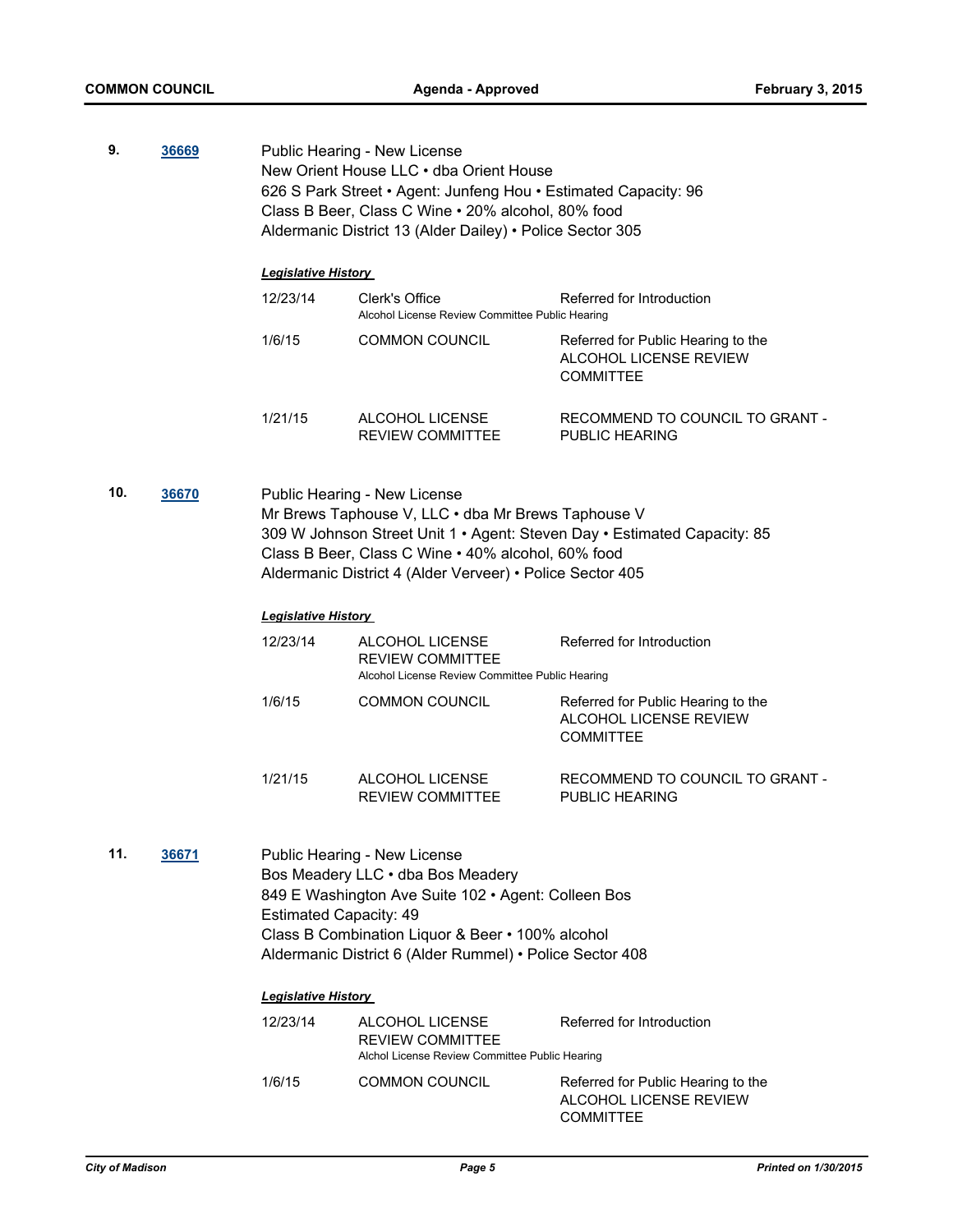| 1/21/15 | ALCOHOL LICENSE  | RECOMMEND TO COUNCIL TO GRANT - |
|---------|------------------|---------------------------------|
|         | REVIEW COMMITTEE | PUBLIC HEARING                  |

**12. [36672](http://madison.legistar.com/gateway.aspx?m=l&id=/matter.aspx?key=39605)** Public Hearing - New License Next Five LLC • dba Rudy's 15 N Pinckney Street • Agent: William T Rudy Estimated Capacity: 150 Class B Combination Liquor & Beer • 70% alcohol, 30% food Aldermanic District 4 (Alder Verveer) • Police Sector 406

#### *Legislative History*

| 12/23/14 | ALCOHOL LICENSE<br><b>REVIEW COMMITTEE</b><br>Alcohol License Review Committee Public Hearing | Referred for Introduction                                                        |
|----------|-----------------------------------------------------------------------------------------------|----------------------------------------------------------------------------------|
| 1/6/15   | <b>COMMON COUNCIL</b>                                                                         | Referred for Public Hearing to the<br>ALCOHOL LICENSE REVIEW<br><b>COMMITTEE</b> |
| 1/21/15  | ALCOHOL LICENSE<br><b>REVIEW COMMITTEE</b>                                                    | RECOMMEND TO COUNCIL TO GRANT -<br>PUBLIC HEARING                                |

## **REPORT OF URBAN DESIGN COMMISSION**

#### **END OF PUBLIC HEARINGS**

## **BUSINESS PRESENTED BY THE MAYOR**

**13. [36873](http://madison.legistar.com/gateway.aspx?m=l&id=/matter.aspx?key=39772)** Report of the Mayor submitting citizen committee appointments (introduction 1-20-2015; action 2-3-2015).

| Sponsors: | Paul R. Soglin |
|-----------|----------------|

#### *Legislative History*

| 1/14/15 | Mayor's Office<br>Confirm 2-3-2015 | Referred for Introduction                                            |
|---------|------------------------------------|----------------------------------------------------------------------|
| 1/20/15 | <b>COMMON COUNCIL</b>              | Refer to a future Meeting to Confirm to the<br><b>COMMON COUNCIL</b> |
|         | Confirm 2-3-2015                   |                                                                      |

**14. [37004](http://madison.legistar.com/gateway.aspx?m=l&id=/matter.aspx?key=39888)** Amending the 2015 operating budget to appropriate \$15,000 from the Contingent Reserve to the Mayor's Office, and authorizing the Mayor to execute a contract to purchase the services of an agency or organization to deliver emergency travel assistance to full-service grocery to qualified residents of the Allied and Dunn's Marsh neighborhoods**.**

*Sponsors:* Maurice S. Cheeks and Paul R. Soglin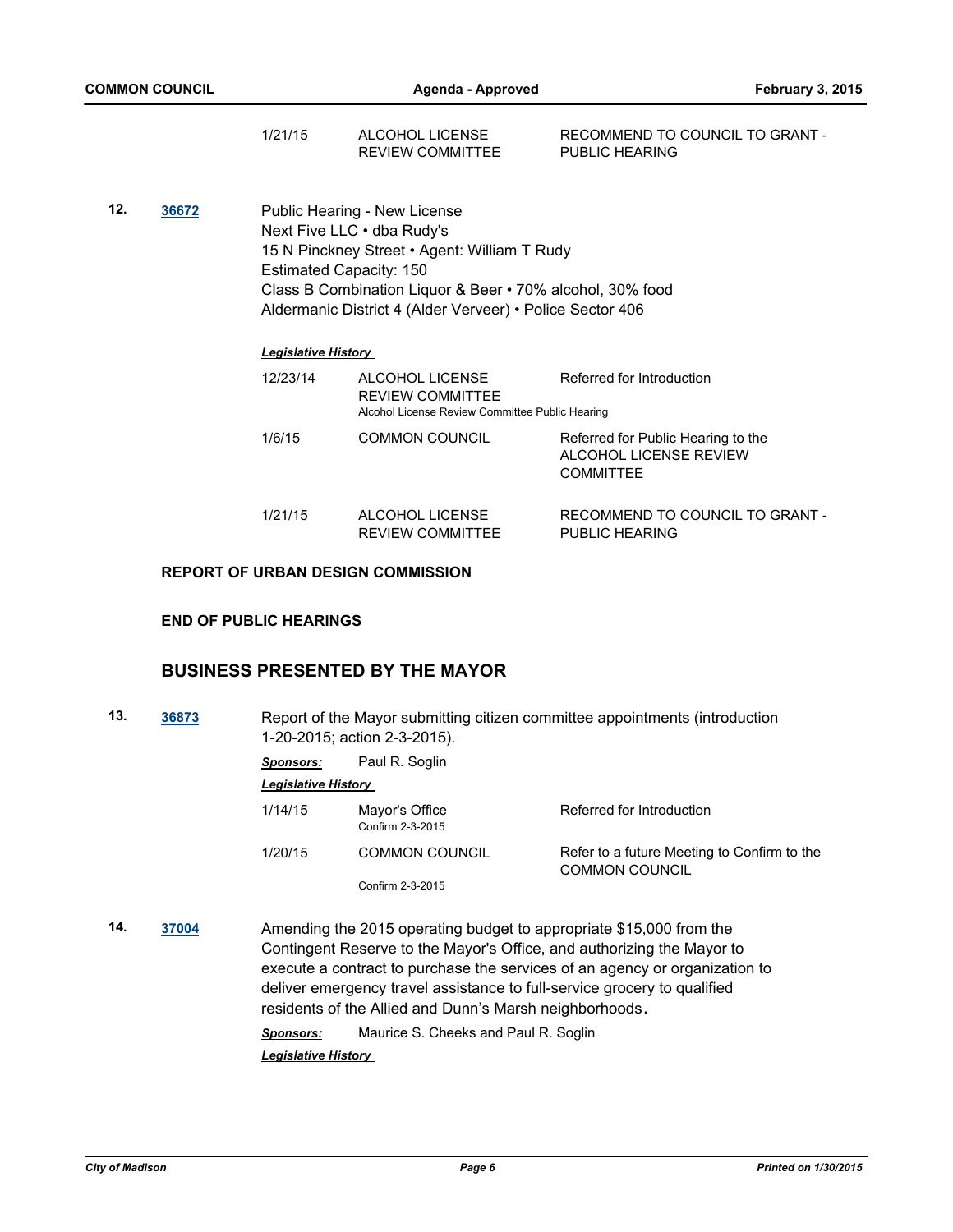|     |       | 1/27/15                     | Mayor's Office                                                                         | RECOMMEND TO COUNCIL TO ADOPT<br>UNDER SUSPENSION OF RULES 2.04,<br>2.24, & 2.25 - (15 VOTES REQUIRED) -<br><b>REPORT OF OFFICER</b> |
|-----|-------|-----------------------------|----------------------------------------------------------------------------------------|--------------------------------------------------------------------------------------------------------------------------------------|
| 15. | 37008 |                             | 2-3-2015; action 2-24-2015).                                                           | Report of the Mayor submitting citizen committee appointments (introduction                                                          |
|     |       | <b>Sponsors:</b>            | Paul R. Soglin                                                                         |                                                                                                                                      |
|     |       | <b>Legislative History</b>  |                                                                                        |                                                                                                                                      |
|     |       | 1/28/15                     | Mayor's Office<br>Confirm 2-24-2015                                                    | Referred for Introduction                                                                                                            |
|     |       | <b>CONFIRMATION HEARING</b> |                                                                                        |                                                                                                                                      |
| 16. | 36726 |                             | five-year term as the Economic Development Division Director.                          | Submitting the appointment of Matthew B. Mikolajewski for confirmation of a                                                          |
|     |       | <b>Sponsors:</b>            | Paul R. Soglin                                                                         |                                                                                                                                      |
|     |       | <b>Legislative History</b>  |                                                                                        |                                                                                                                                      |
|     |       | 1/5/15                      | Human Resources<br>Department<br>Board of Estimates 1/26/2015, Common Council 2/3/2015 | Referred for Introduction                                                                                                            |
|     |       | 1/20/15                     | <b>COMMON COUNCIL</b>                                                                  | Referred to the BOARD OF ESTIMATES                                                                                                   |
|     |       | 1/26/15                     | <b>BOARD OF ESTIMATES</b>                                                              | RECOMMEND TO COUNCIL TO ADOPT -<br><b>CONFIRMATION HEARING</b>                                                                       |

## **BUSINESS PRESENTED BY THE PRESIDENT OF THE COMMON COUNCIL**

#### **RECONSIDERATION OF OVERRIDE OF MAYORAL VETO**

This Item is on the Agenda for Purposes of a Motion to Reconsider

**17. [35036](http://madison.legistar.com/gateway.aspx?m=l&id=/matter.aspx?key=38127) AMENDED** SUBSTITUTE Creating Section 31.112 and Sec. 31.11(2)(o) and amending Sections 31.11(1) and 31.05(2)(b) of the Madison General Ordinances to create a process for Advertising Sign Banks and Replacement Advertising Signs, and amending sec. 31.04(5)(k)4.a. regarding illumination of certain signs.

| <b>Sponsors:</b> | Chris Schmidt                                                                                   |                                                                                                       |  |  |
|------------------|-------------------------------------------------------------------------------------------------|-------------------------------------------------------------------------------------------------------|--|--|
|                  | <b>Legislative History</b>                                                                      |                                                                                                       |  |  |
| 7/29/14          | Attorney's Office/Approval<br>Group                                                             | Referred for Introduction<br>Urban Design Commission, Plan Commission, Economic Development Committee |  |  |
| 8/5/14           | <b>COMMON COUNCIL</b><br>Additional referrals: Plan Commission, Economic Development Committee. | Referred to the URBAN DESIGN<br><b>COMMISSION</b>                                                     |  |  |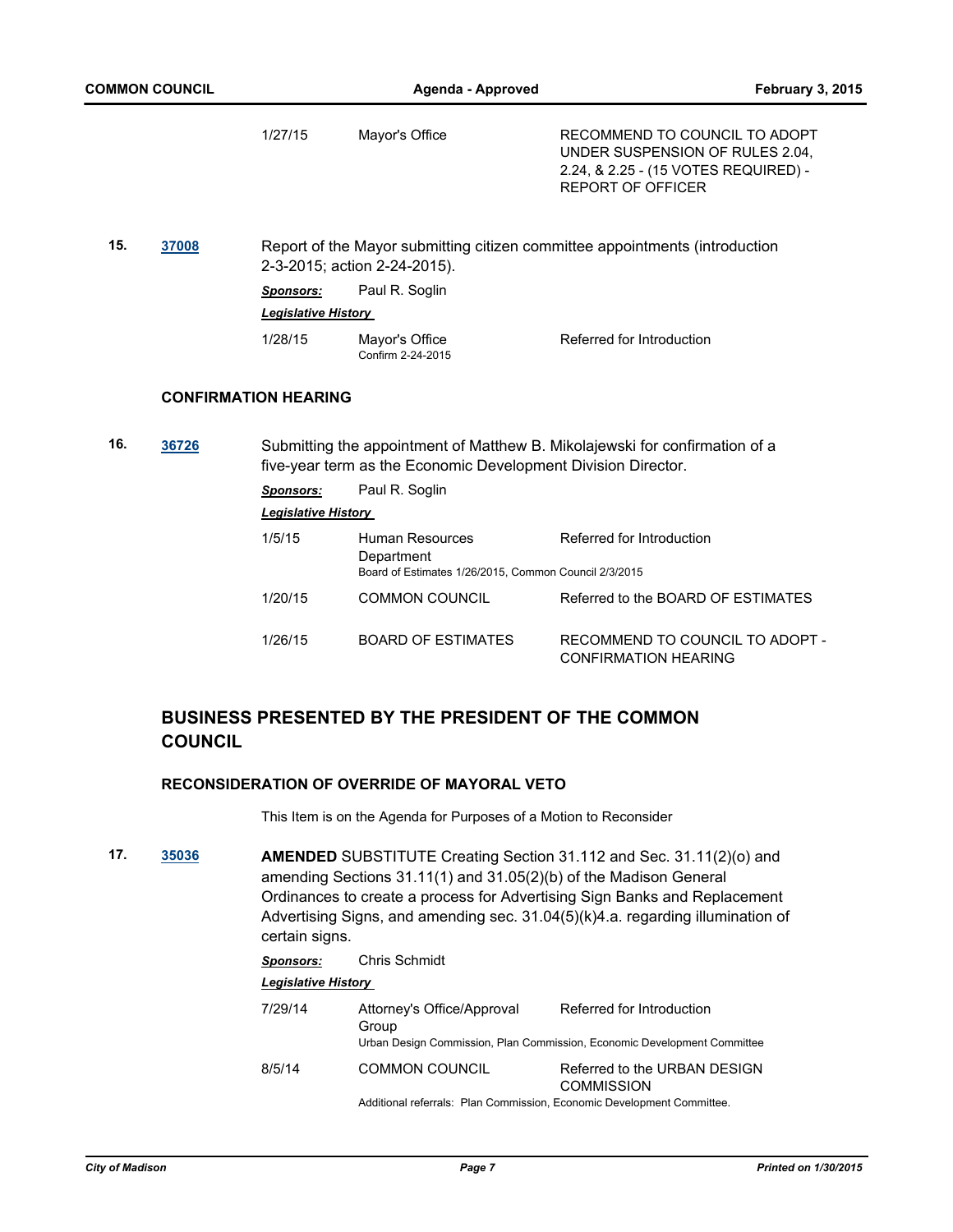| 8/5/14   | <b>URBAN DESIGN</b><br><b>COMMISSION</b>                                                                                          | Refer to the PLAN COMMISSION                                                                                                                                                                                                                                                                                                                                                                                                                                                               |
|----------|-----------------------------------------------------------------------------------------------------------------------------------|--------------------------------------------------------------------------------------------------------------------------------------------------------------------------------------------------------------------------------------------------------------------------------------------------------------------------------------------------------------------------------------------------------------------------------------------------------------------------------------------|
| 8/5/14   | <b>URBAN DESIGN</b><br><b>COMMISSION</b>                                                                                          | Refer to the ECONOMIC DEVELOPMENT<br><b>COMMITTEE</b>                                                                                                                                                                                                                                                                                                                                                                                                                                      |
| 9/17/14  | <b>ECONOMIC</b><br><b>DEVELOPMENT</b><br><b>COMMITTEE</b>                                                                         | Return to Lead with the Recommendation<br>for Approval to the URBAN DESIGN<br><b>COMMISSION</b>                                                                                                                                                                                                                                                                                                                                                                                            |
| 9/22/14  | <b>PLAN COMMISSION</b>                                                                                                            | Return to Lead with the Recommendation<br>for Approval to the URBAN DESIGN<br><b>COMMISSION</b><br>On a motion by Rewey, seconded by Berger, the Plan Commission recommended<br>approval of the proposed ordinance with the following revision moved by Cantrell,<br>seconded by Hamilton-Nisbet, to revise the ordinance to cause one (1) square-foot of<br>applicable signage to be banked/ replaced for ever two (2) square feet removed.                                               |
|          | Zellers, Berger, Cantrell, Hamilton-Nisbet; NAY: Ald. Resnick, Heifetz, Rewey;<br>NON-VOTING: Opin, Sheppard; EXCUSED: Sundquist. | The motion to amend the language passed on the following 5-3 vote: AYE: Ald. King, Ald.                                                                                                                                                                                                                                                                                                                                                                                                    |
|          | Heifetz; NON-VOTING: Opin, Sheppard; EXCUSED: Sundquist.                                                                          | The main motion to recommend approval as amended passed on the following 7-1 vote:<br>AYE: Ald. King, Ald. Resnick, Ald. Zellers, Berger, Cantrell, Hamilton-Nisbet, Rewey; NAY:                                                                                                                                                                                                                                                                                                           |
| 10/1/14  | URBAN DESIGN<br><b>COMMISSION</b><br>to return for further consideration.                                                         | Refer to the URBAN DESIGN<br><b>COMMISSION</b><br>A motion was made by Cnare, seconded by Goodhart, to RECOMMENDED APPROVAL<br>of the ordinance as originally drafted. The motion was replaced by a substitute motion by<br>Huggins, seconded by Cnare, where the Urban Design Commission REFERRED<br>consideration of this ordinance with requests for redraft of amendments from City staff to<br>provide for replacement alternatives based on development proposals as discussed above |
| 11/19/14 | <b>URBAN DESIGN</b><br><b>COMMISSION</b>                                                                                          | RECOMMEND TO COUNCIL TO ADOPT<br>WITH THE FOLLOWING<br>RECOMMENDATIONS - REPORT OF<br><b>OFFICER</b>                                                                                                                                                                                                                                                                                                                                                                                       |
|          | Use alternate draft language                                                                                                      |                                                                                                                                                                                                                                                                                                                                                                                                                                                                                            |
| 1/6/15   | <b>COMMON COUNCIL</b>                                                                                                             | Adopt the following Amendment(s) to the<br>Substitute                                                                                                                                                                                                                                                                                                                                                                                                                                      |
| 1/6/15   | <b>COMMON COUNCIL</b>                                                                                                             | Adopt Substitute As Amended                                                                                                                                                                                                                                                                                                                                                                                                                                                                |
| 1/14/15  | Mayor                                                                                                                             | Veto                                                                                                                                                                                                                                                                                                                                                                                                                                                                                       |
| 1/20/15  | <b>COMMON COUNCIL</b>                                                                                                             | Override Mayoral Veto                                                                                                                                                                                                                                                                                                                                                                                                                                                                      |
|          |                                                                                                                                   |                                                                                                                                                                                                                                                                                                                                                                                                                                                                                            |

## **REPORTS OF OFFICERS**

## **REPORT OF ALCOHOL LICENSE REVIEW COMMITTEE**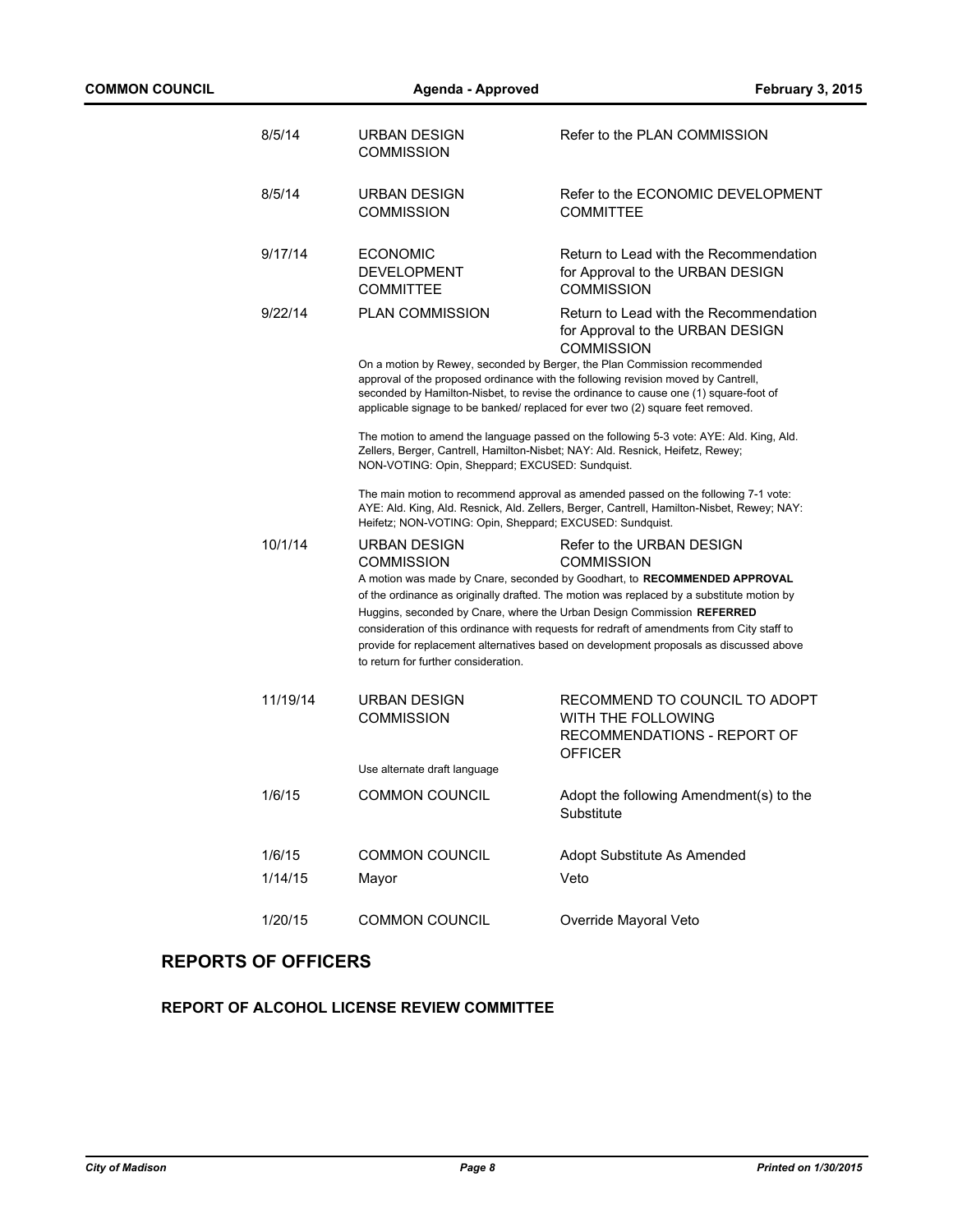**18. [34419](http://madison.legistar.com/gateway.aspx?m=l&id=/matter.aspx?key=37528)** Change of Licensed Premise AJ Bombers MSN, LLC • AJ Bombers Capacity: Indoor-137, Proposed Outdoor-30 201 W Gorham St • Agent: Joseph J. Sorge Jr. Class B Combination Liquor & Beer • 30% alcohol, 65% food, 5% other Aldermanic District 4 (Alder Verveer) • Police Sector 403 Request proposed addition of "pilot program" Parklet.

#### *Legislative History*

| 6/18/14 | ALCOHOL LICENSE<br><b>REVIEW COMMITTEE</b> | Refer to the ALCOHOL LICENSE REVIEW<br><b>COMMITTEE</b>                          |
|---------|--------------------------------------------|----------------------------------------------------------------------------------|
| 1/21/15 | ALCOHOL LICENSE<br><b>REVIEW COMMITTEE</b> | RECOMMEND TO COUNCIL TO PLACE<br>ON FILE WITHOUT PREJUDICE<br>-REPORT OF OFFICER |

**19. [35711](http://madison.legistar.com/gateway.aspx?m=l&id=/matter.aspx?key=38769)** 21+ Entertainment License Blair St BBQ LLC • dba Blair Street BBQ • Capacity: 90 605 E Washington Ave • Agent: Daryl Jones Class B Combination Liquor & Beer • 20% alcohol, 75% food, 5% other Aldermanic District 6 (Alder Rummel) • Police Sector 408

#### *Legislative History*

| 10/15/14 | ALCOHOL LICENSE<br><b>REVIEW COMMITTEE</b> | Refer to the ALCOHOL LICENSE REVIEW<br><b>COMMITTEE</b>                          |
|----------|--------------------------------------------|----------------------------------------------------------------------------------|
| 11/19/14 | ALCOHOL LICENSE<br><b>REVIEW COMMITTEE</b> | Refer to the ALCOHOL LICENSE REVIEW<br><b>COMMITTEE</b>                          |
| 12/17/14 | ALCOHOL LICENSE<br><b>REVIEW COMMITTEE</b> | Re-refer to the ALCOHOL LICENSE<br><b>REVIEW COMMITTEE</b>                       |
| 1/21/15  | ALCOHOL LICENSE<br><b>REVIEW COMMITTEE</b> | RECOMMEND TO COUNCIL TO PLACE<br>ON FILE WITHOUT PREJUDICE<br>-REPORT OF OFFICER |

**20. [35914](http://madison.legistar.com/gateway.aspx?m=l&id=/matter.aspx?key=38955)** Operator License Application Gerard Zeier - Establishment where employed: PDQ

| 11/19/14 | ALCOHOL LICENSE<br><b>REVIEW COMMITTEE</b> | Refer to the ALCOHOL LICENSE REVIEW<br><b>COMMITTEE</b>    |
|----------|--------------------------------------------|------------------------------------------------------------|
| 12/17/14 | ALCOHOL LICENSE<br><b>REVIEW COMMITTEE</b> | Re-refer to the ALCOHOL LICENSE<br><b>REVIEW COMMITTEE</b> |
| 1/21/15  | ALCOHOL LICENSE<br><b>REVIEW COMMITTEE</b> | RECOMMEND TO COUNCIL TO GRANT -<br>REPORT OF OFFICER       |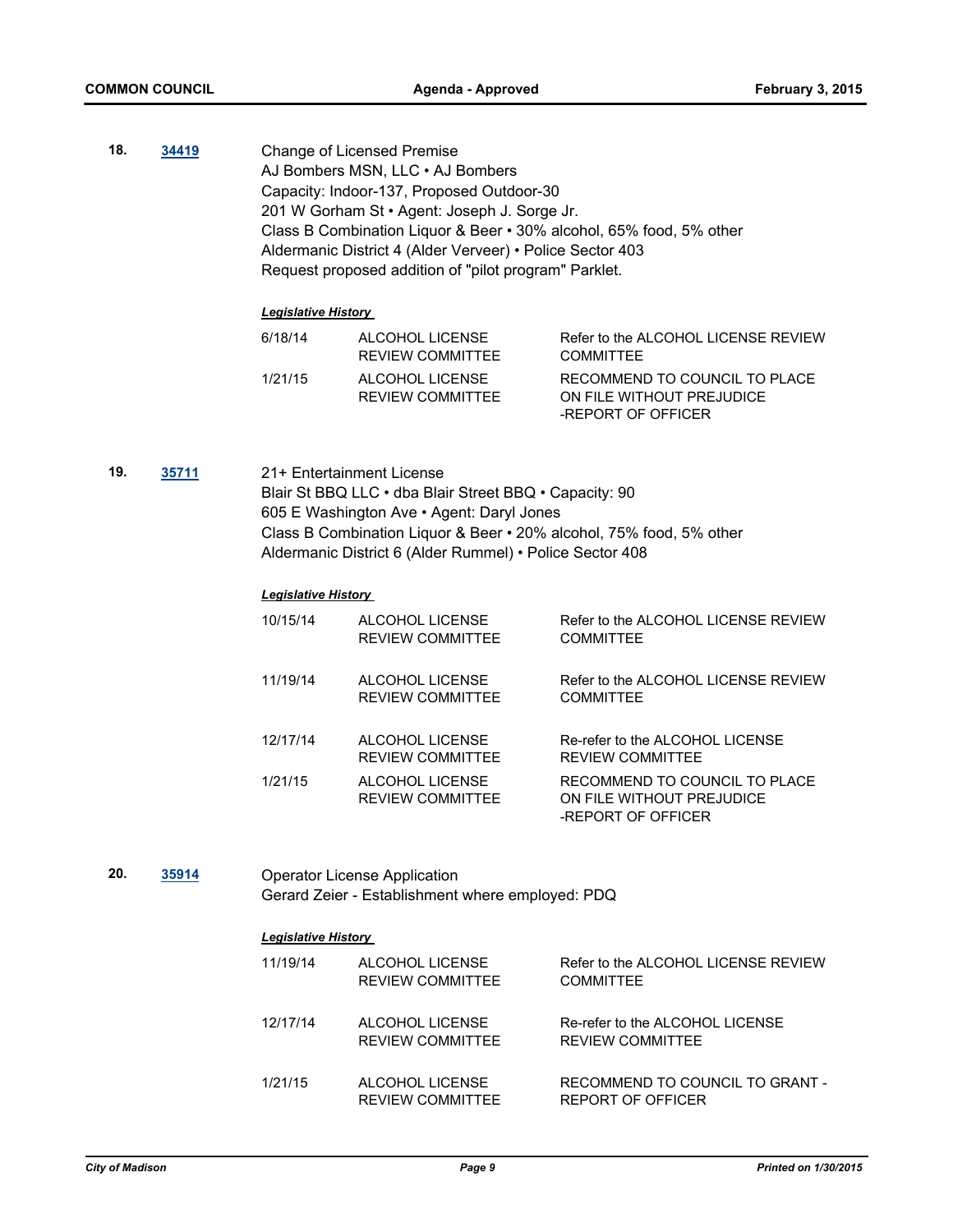**21. [36269](http://madison.legistar.com/gateway.aspx?m=l&id=/matter.aspx?key=39272)** Change of Licensed Premise BAT Inc • dba Madhatter • Capacity: 200 322 W Gorham St • Agent: Ted Gervasi Class B Combination Liquor & Beer • 100% alcohol, 0% food Aldermanic District 4 (Alder Verveer) • Police Sector 403 Request to increase capacity to 320 as well as addition of kitchen and food service. *Legislative History*  12/17/14 ALCOHOL LICENSE REVIEW COMMITTEE Refer to the ALCOHOL LICENSE REVIEW **COMMITTEE** 1/21/15 ALCOHOL LICENSE REVIEW COMMITTEE RECOMMEND TO COUNCIL TO PLACE ON FILE WITHOUT PREJUDICE -REPORT OF OFFICER **22. [36460](http://madison.legistar.com/gateway.aspx?m=l&id=/matter.aspx?key=39409)** Change of Agent Busse's Markway Tavern Inc. • dba Busse's Markway Tavern 2005 N. Sherman Ave New Agent: Daniel Bowden Class B Combination Liquor & Beer Aldermanic District 12 (Alder Palm) *Legislative History*  1/21/15 ALCOHOL LICENSE REVIEW COMMITTEE RECOMMEND TO COUNCIL TO GRANT - REPORT OF OFFICER **23. [36733](http://madison.legistar.com/gateway.aspx?m=l&id=/matter.aspx?key=39664)** Change of Agent University Sports Inc • dba Bill's on University• 620 University Ave New Agent: William Rudy Class B Combination Liquor & Beer Aldermanic District 4 (Alder Verveer) *Legislative History*  1/21/15 ALCOHOL LICENSE REVIEW COMMITTEE RECOMMEND TO COUNCIL TO GRANT WITH CONDITIONS - REPORT OF **OFFICER** The condition is: Agent shall immediately close the business on the day of the Common Council approval of the ALRC action. Business shall remain closed until a new liquor license is approved by the Common Council. **24. [36734](http://madison.legistar.com/gateway.aspx?m=l&id=/matter.aspx?key=39665)** Change of Agent OSI/Flemings LLC • dba Fleming's Prime Steakhouse 750 N Midvale Blvd New Agent: Lesli Putman Class B Combination Liquor & Beer Aldermanic District 11 (Alder Schmidt) *Legislative History*  1/21/15 ALCOHOL LICENSE REVIEW COMMITTEE RECOMMEND TO COUNCIL TO GRANT - REPORT OF OFFICER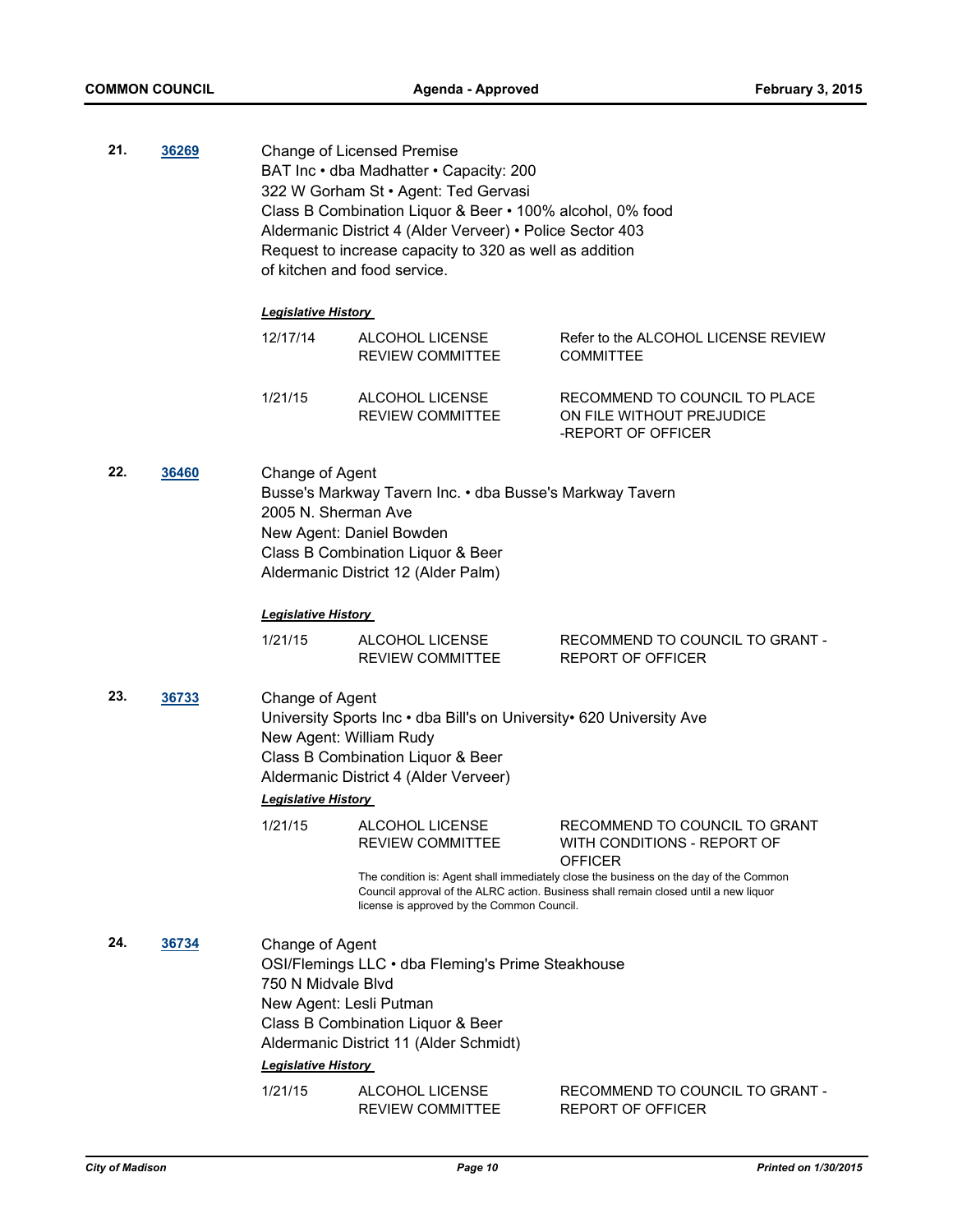| 25. | 36735 | <b>Business Name Change</b><br>610 Junction Rd #107<br><b>Legislative History</b>                                                                                                                                                                   | Class B Beer, Class C Wine . 40% alcohol, 60% food<br>Aldermanic District 9 (Alder Skidmore)<br>New dba: Mr Brews Taphouse II LLC                                                                                                                                                                                                     | Mr Brews Taphouse Holding LLC . Current dba: Brews Brothers Pub II LLC                                                                                                  |
|-----|-------|-----------------------------------------------------------------------------------------------------------------------------------------------------------------------------------------------------------------------------------------------------|---------------------------------------------------------------------------------------------------------------------------------------------------------------------------------------------------------------------------------------------------------------------------------------------------------------------------------------|-------------------------------------------------------------------------------------------------------------------------------------------------------------------------|
|     |       | 1/21/15                                                                                                                                                                                                                                             | ALCOHOL LICENSE<br><b>REVIEW COMMITTEE</b>                                                                                                                                                                                                                                                                                            | RECOMMEND TO COUNCIL TO GRANT -<br><b>REPORT OF OFFICER</b>                                                                                                             |
| 26. | 36736 | <b>Business Name Change</b><br>722 John Nolen Dr<br><b>Legislative History</b>                                                                                                                                                                      | Class B Combination Liquor & Beer • 50% alcohol, 50% food<br>Aldermanic District 14 (Alder Strasser)<br>New dba: Comfort Inn Madison Downtown                                                                                                                                                                                         | Lange Hotel Associates Inc . Current dba: Holiday Inn Express of Madison                                                                                                |
|     |       | 1/21/15                                                                                                                                                                                                                                             | ALCOHOL LICENSE<br><b>REVIEW COMMITTEE</b>                                                                                                                                                                                                                                                                                            | RECOMMEND TO COUNCIL TO GRANT -<br>REPORT OF OFFICER                                                                                                                    |
| 27. | 36737 | <b>Entity Reorganization</b><br>University Sports Inc . dba Bill's on University<br>620 University Ave<br>Class B Combination Liquor & Beer • 90% alcohol, 10% food<br>Aldermanic District 4 (Alder Verveer)<br>Add 1 new officer, Remove 1 officer |                                                                                                                                                                                                                                                                                                                                       |                                                                                                                                                                         |
|     |       | <b>Legislative History</b>                                                                                                                                                                                                                          |                                                                                                                                                                                                                                                                                                                                       |                                                                                                                                                                         |
|     |       | 1/21/15                                                                                                                                                                                                                                             | ALCOHOL LICENSE<br><b>REVIEW COMMITTEE</b>                                                                                                                                                                                                                                                                                            | RECOMMEND TO COUNCIL TO GRANT<br>WITH CONDITIONS - REPORT OF<br><b>OFFICER</b><br>The condition is: Agent shall immediately close the business on the day of the Common |
|     |       |                                                                                                                                                                                                                                                     | license is approved by the Common Council.                                                                                                                                                                                                                                                                                            | Council approval of the ALRC action. Business shall remain closed until a new liquor                                                                                    |
| 28. | 36739 |                                                                                                                                                                                                                                                     | <b>Change of Licensed Premise</b><br>Curt Vaughn Brink LLC . dba The Brink Lounge . Capacity: 396<br>701 E Washington Ave #105 · Agent: Matt Brink<br>Class B Combination Liquor & Beer . 80% alcohol, 20% food<br>Aldermanic District 6 (Alder Rummel) • Police Sector 408<br>Request to sell liquor/wine/beer for off premise sale. |                                                                                                                                                                         |
|     |       | <b>Legislative History</b>                                                                                                                                                                                                                          |                                                                                                                                                                                                                                                                                                                                       |                                                                                                                                                                         |
|     |       | 1/21/15                                                                                                                                                                                                                                             | ALCOHOL LICENSE<br>REVIEW COMMITTEE                                                                                                                                                                                                                                                                                                   | RECOMMEND TO COUNCIL TO GRANT -<br><b>REPORT OF OFFICER</b>                                                                                                             |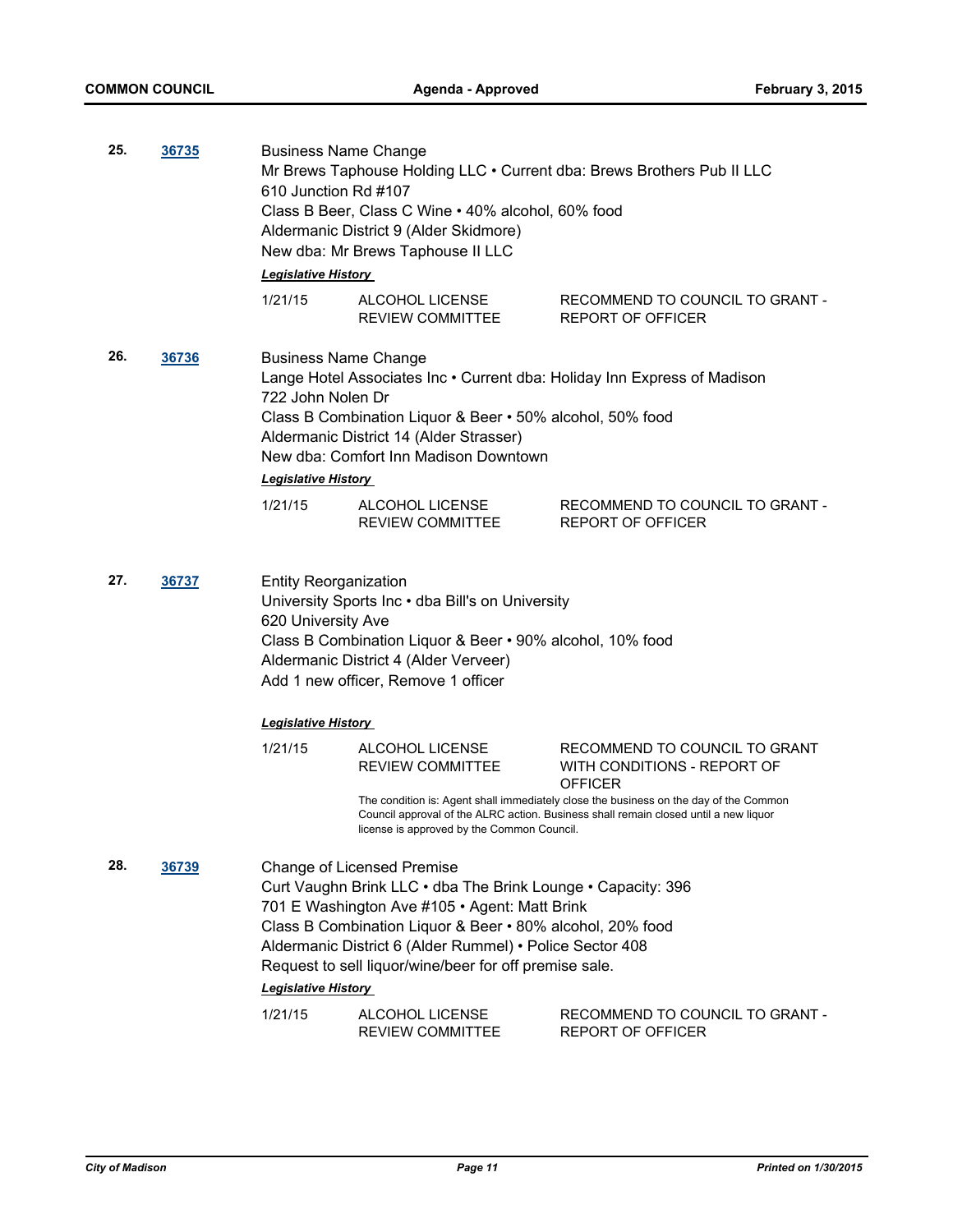| 29. | 36740 | 21+ Entertainment License<br>Atrium on King LLC • dba The Atrium • Capacity: 175<br>111 King St • Agent: Benjamin Altschul<br>Class B Combination Liquor & Beer • 30% alcohol, 55% food, 15% other<br>Aldermanic District 4 (Alder Verveer) • Police Sector 405 |                                                              |                                                                          |
|-----|-------|-----------------------------------------------------------------------------------------------------------------------------------------------------------------------------------------------------------------------------------------------------------------|--------------------------------------------------------------|--------------------------------------------------------------------------|
|     |       | <b>Legislative History</b>                                                                                                                                                                                                                                      |                                                              |                                                                          |
|     |       | 1/21/15                                                                                                                                                                                                                                                         | ALCOHOL LICENSE<br>REVIEW COMMITTEE                          | RECOMMEND TO COUNCIL TO GRANT -<br><b>REPORT OF OFFICER</b>              |
| 30. | 37060 | <b>Legislative History</b>                                                                                                                                                                                                                                      | February 3, 2015. See attached report for list of operators. | Alcohol License Review Committee Report of Operator License Applications |
|     |       | 1/28/15                                                                                                                                                                                                                                                         | Clerk's Office                                               | RECOMMEND TO COUNCIL TO GRANT -                                          |

#### **REPORT OF BOARD OF ESTIMATES**

**31. [36248](http://madison.legistar.com/gateway.aspx?m=l&id=/matter.aspx?key=39251)** Authorizing the Mayor and City Clerk to sign a contract with Kubra Data Transfer, Ltd for printing, mailing, and online bill pay services for the Treasurer's office, Water Utility and Parking Utility.

*Sponsors:* Paul R. Soglin

|  | Legislative History |  |
|--|---------------------|--|
|--|---------------------|--|

| 11/24/14 | Treasurer's Office<br>Board of Estimates | Referred for Introduction                            |
|----------|------------------------------------------|------------------------------------------------------|
| 12/2/14  | <b>COMMON COUNCIL</b>                    | Referred to the BOARD OF ESTIMATES                   |
| 1/12/15  | <b>BOARD OF ESTIMATES</b>                | Refer to the BOARD OF ESTIMATES                      |
| 1/26/15  | <b>BOARD OF ESTIMATES</b>                | RECOMMEND TO COUNCIL TO ADOPT -<br>REPORT OF OFFICER |

REPORT OF OFFICER

**32. [36686](http://madison.legistar.com/gateway.aspx?m=l&id=/matter.aspx?key=39619)** SUBSTITUTE: Authorizing the Issuance of a Request for Proposals for the Development of the Judge Doyle Square Project on Blocks 88 and 105.

| <b>Sponsors:</b>    | Paul R. Soglin                                 |                                                      |
|---------------------|------------------------------------------------|------------------------------------------------------|
| Legislative History |                                                |                                                      |
| 12/29/14            | Attorney's Office<br><b>Board of Estimates</b> | Referred for Introduction                            |
| 1/6/15              | COMMON COUNCIL                                 | Referred to the BOARD OF ESTIMATES                   |
| 1/12/15             | <b>BOARD OF ESTIMATES</b>                      | Refer to the BOARD OF ESTIMATES                      |
| 1/26/15             | BOARD OF ESTIMATES                             | RECOMMEND TO COUNCIL TO ADOPT -<br>REPORT OF OFFICER |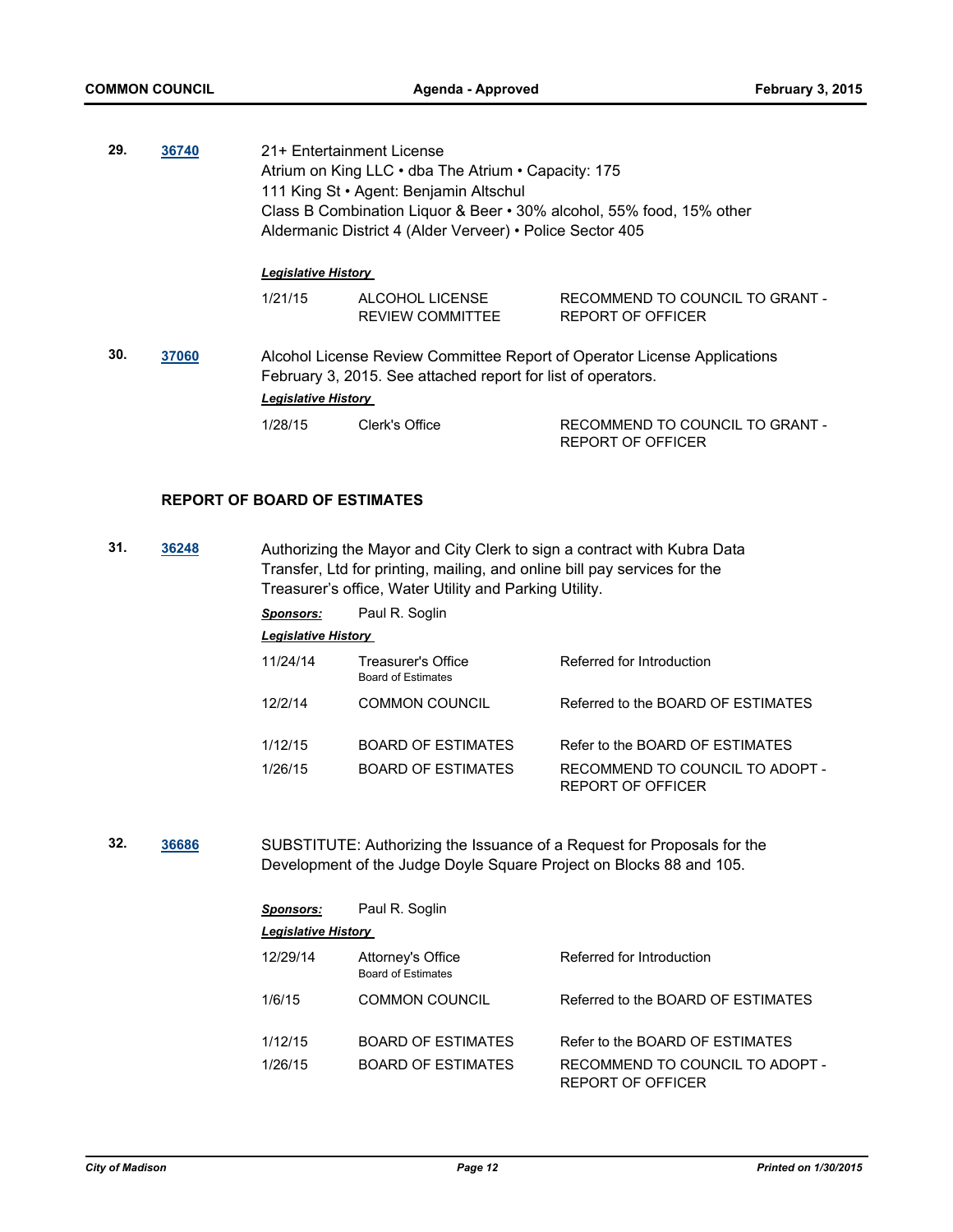**33. [36808](http://madison.legistar.com/gateway.aspx?m=l&id=/matter.aspx?key=39729)** Amending RES-13-00876, authorizing the Mayor and City Clerk to execute a development agreement to fund a \$400,000 Tax Incremental Finance Loan to Pinney Lane Apartments, LLC ("Developer") to assist in the development of an approximately 70-unit income-restricted housing project located at Lot 5 of the Royster Corners plat, generally located at the corner of Cottage Grove Road and Dempsey Road in TID #44 (Royster Clark).

> *Sponsors:* David Ahrens *Legislative History*  1/12/15 Attorney's Office Referred for Introduction Board of Estimates 1/20/15 COMMON COUNCIL Referred to the BOARD OF ESTIMATES 1/26/15 BOARD OF ESTIMATES RECOMMEND TO COUNCIL TO ADOPT - REPORT OF OFFICER

**34. [36826](http://madison.legistar.com/gateway.aspx?m=l&id=/matter.aspx?key=39742)** Approving an agreement with Dane County for Hazardous Materials Team Response by the Fire Department.

| Sponsors: | Paul E. Skidmore                             |                                                             |  |  |  |  |
|-----------|----------------------------------------------|-------------------------------------------------------------|--|--|--|--|
|           | <b>Legislative History</b>                   |                                                             |  |  |  |  |
| 1/12/15   | Fire Department<br><b>Board of Estimates</b> | Referred for Introduction                                   |  |  |  |  |
| 1/20/15   | <b>COMMON COUNCIL</b>                        | Referred to the BOARD OF ESTIMATES                          |  |  |  |  |
| 1/26/15   | BOARD OF ESTIMATES                           | RECOMMEND TO COUNCIL TO ADOPT -<br><b>REPORT OF OFFICER</b> |  |  |  |  |

**35. [36830](http://madison.legistar.com/gateway.aspx?m=l&id=/matter.aspx?key=39746)** Amending the 2015 Capital Budget to allow the construction of an assessable street project for the proposed Bear Claw Way, Cobalt Street and Wilrich Street Assessment District - 2015. (9th AD)

| <b>Sponsors:</b>           | Paul E. Skidmore                        |                                                                                                            |
|----------------------------|-----------------------------------------|------------------------------------------------------------------------------------------------------------|
| <b>Legislative History</b> |                                         |                                                                                                            |
| 1/13/15                    | <b>Engineering Division</b><br>2/3/2015 | Referred for Introduction<br>Board of Estimates 1/26/2015, Board of Public Works 1/21/2015, Common Council |
| 1/20/15                    | <b>COMMON COUNCIL</b>                   | Referred to the BOARD OF ESTIMATES                                                                         |
| 1/20/15                    | BOARD OF ESTIMATES                      | Refer to the BOARD OF PUBLIC WORKS                                                                         |
| 1/21/15                    | <b>BOARD OF PUBLIC</b><br><b>WORKS</b>  | Return to Lead with the Recommendation<br>for Approval to the BOARD OF<br><b>ESTIMATES</b>                 |
| 1/26/15                    | BOARD OF ESTIMATES                      | RECOMMEND TO COUNCIL TO ADOPT<br>(15 VOTES REQUIRED) - REPORT OF<br>OFFICER                                |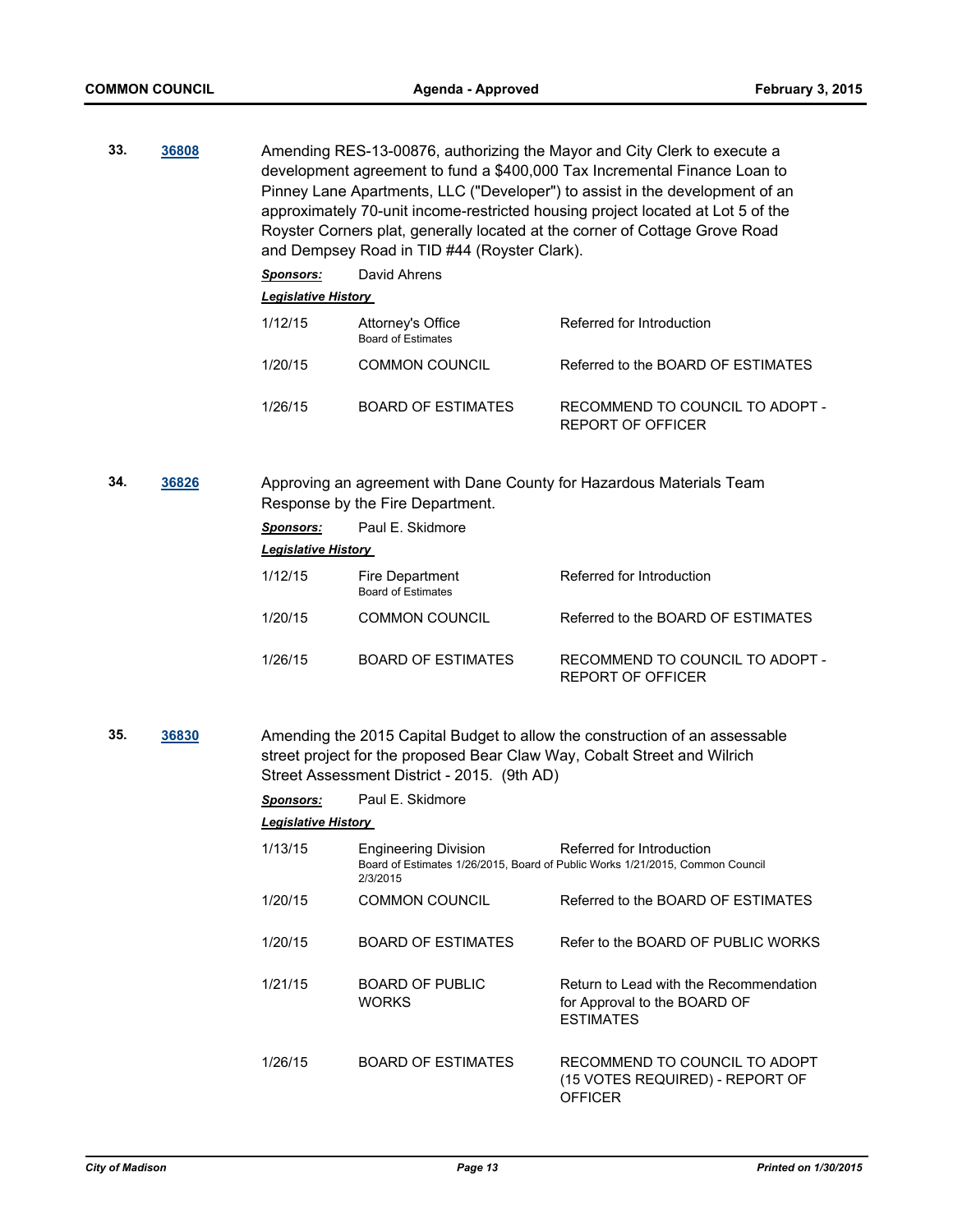| 36. | 36838 | process.                     |                                                                       | Declaring the City of Madison's intention to study the potential use of body<br>cameras by the Madison Police and the framework for a pilot study through the<br>creation of an ad hoc committee and a community and employee engagement                                                                                                                                               |
|-----|-------|------------------------------|-----------------------------------------------------------------------|----------------------------------------------------------------------------------------------------------------------------------------------------------------------------------------------------------------------------------------------------------------------------------------------------------------------------------------------------------------------------------------|
|     |       | <u>Sponsors:</u>             | Palm, Ledell Zellers and Joseph R. Clausius                           | Shiva Bidar-Sielaff, Denise DeMarb, Paul R. Soglin, Scott J. Resnick,<br>Chris Schmidt, Michael E. Verveer, John Strasser, Steve King, Larry                                                                                                                                                                                                                                           |
|     |       | <b>Legislative History</b>   |                                                                       |                                                                                                                                                                                                                                                                                                                                                                                        |
|     |       | 1/13/15                      | <b>Council Office</b>                                                 | Referred for Introduction<br>Board of Estimates, Public Safety Review Committee, Equal Opportunities Commission                                                                                                                                                                                                                                                                        |
|     |       | 1/20/15                      | <b>COMMON COUNCIL</b>                                                 | Referred to the BOARD OF ESTIMATES                                                                                                                                                                                                                                                                                                                                                     |
|     |       | 1/20/15                      | <b>BOARD OF ESTIMATES</b>                                             | Refer to the PUBLIC SAFETY REVIEW<br><b>COMMITTEE</b>                                                                                                                                                                                                                                                                                                                                  |
|     |       | 1/20/15                      | <b>BOARD OF ESTIMATES</b>                                             | Refer to the EQUAL OPPORTUNITIES<br><b>COMMISSION</b>                                                                                                                                                                                                                                                                                                                                  |
|     |       | 1/26/15                      | <b>BOARD OF ESTIMATES</b>                                             | RECOMMEND TO COUNCIL TO ADOPT -<br><b>REPORT OF OFFICER</b>                                                                                                                                                                                                                                                                                                                            |
|     |       |                              | additional referrals having considered the item.                      | This item has a tight timeline and has gone to the BOE and Common Council prior to the                                                                                                                                                                                                                                                                                                 |
| 37. | 36844 | for a contract for services. |                                                                       | Coordinating free community legal clinics to assist applicants for Deferred<br>Action for Parents of Americans (DAPA) and Deferred Action for Childhood<br>Arrivals (DACA) based on President Obama's November 20, 2014, Executive<br>Actions and amending the 2015 Adopted Operating Budget to appropriate<br>funds from the Contingent Reserve to the Community Development Division |
|     |       | <u>Sponsors:</u>             |                                                                       | Shiva Bidar-Sielaff, Paul R. Soglin, Chris Schmidt and Denise DeMarb                                                                                                                                                                                                                                                                                                                   |
|     |       | <b>Legislative History</b>   |                                                                       |                                                                                                                                                                                                                                                                                                                                                                                        |
|     |       | 1/13/15                      | <b>Council Office</b><br><b>Board of Estimates</b>                    | Referred for Introduction                                                                                                                                                                                                                                                                                                                                                              |
|     |       | 1/20/15                      | <b>COMMON COUNCIL</b>                                                 | Referred to the BOARD OF ESTIMATES                                                                                                                                                                                                                                                                                                                                                     |
|     |       | 1/26/15                      | <b>BOARD OF ESTIMATES</b>                                             | RECOMMEND TO COUNCIL TO ADOPT<br>(15 VOTES REQUIRED) - REPORT OF<br><b>OFFICER</b>                                                                                                                                                                                                                                                                                                     |
| 38. | 36884 |                              | Amending the City's 2015 Adopted City Operating Budget to appropriate | \$10,000 from the Contingent Reserve to the Traffic Engineering's adopted                                                                                                                                                                                                                                                                                                              |

2015 operating budget to provide \$10,000 in addition to the \$20,000 originally budgeted to purchase a pickup truck equipped with appropriate functionality and safety equipment for use by the Agency's newly-created Street Occupancy Permit Inspector Program.

*Sponsors:* Michael E. Verveer *Legislative History*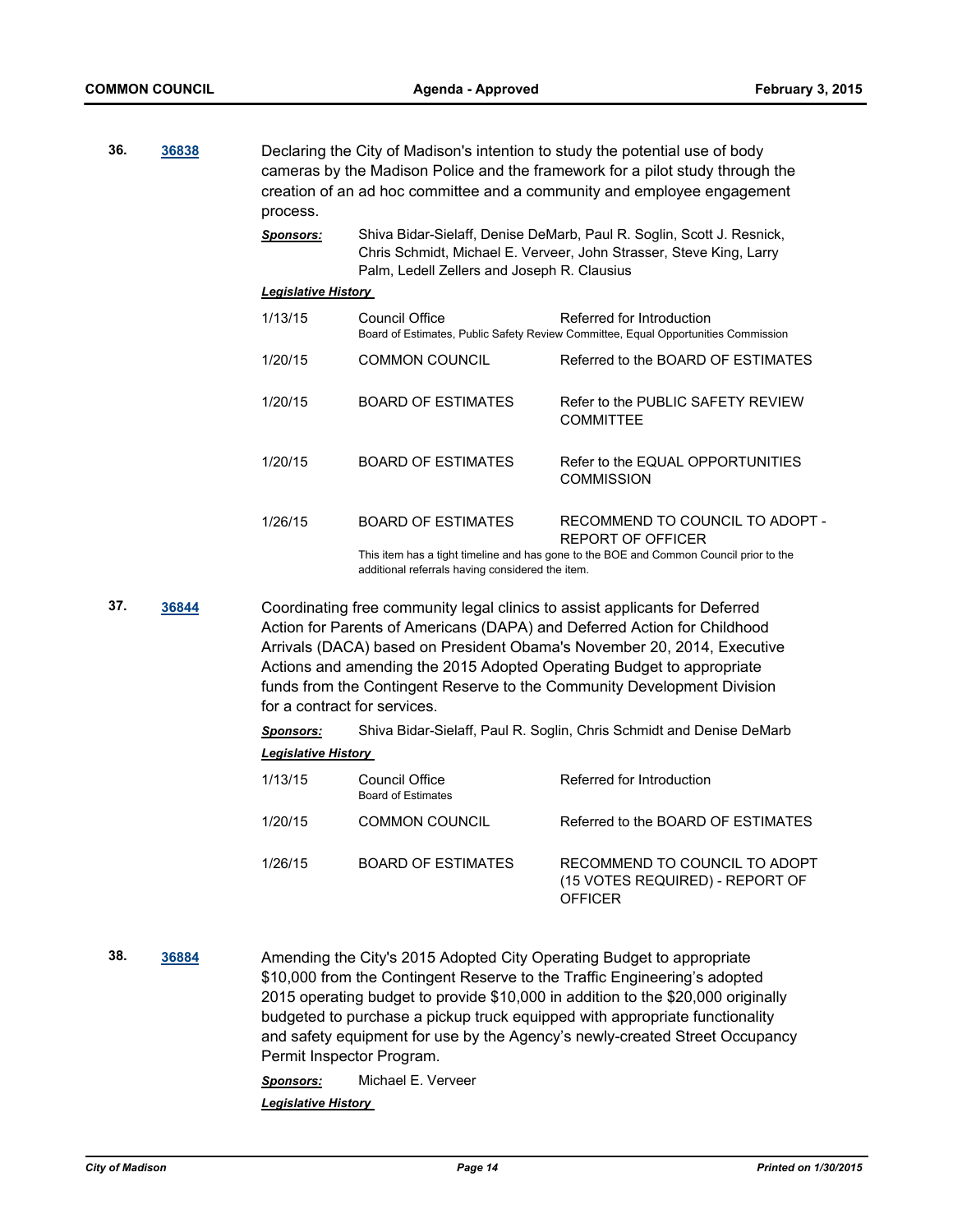| <b>COMMON COUNCIL</b> |                            | Agenda - Approved                                                | <b>February 3, 2015</b>                                                            |
|-----------------------|----------------------------|------------------------------------------------------------------|------------------------------------------------------------------------------------|
|                       | 1/15/15                    | <b>Traffic Engineering Division</b><br><b>Board of Estimates</b> | Referred for Introduction                                                          |
|                       | 1/20/15                    | <b>COMMON COUNCIL</b>                                            | Referred to the BOARD OF FSTIMATES                                                 |
|                       | 1/26/15                    | <b>BOARD OF ESTIMATES</b>                                        | RECOMMEND TO COUNCIL TO ADOPT<br>(15 VOTES REQUIRED) - REPORT OF<br><b>OFFICER</b> |
| 39.<br>36887          |                            | Agreement executed between the City and Hovde West Johnson, LLC. | Authorizing the Execution of a Third Amendment to the Purchase and Sale            |
|                       | <b>Sponsors:</b>           | Michael E. Verveer                                               |                                                                                    |
|                       | <b>Legislative History</b> |                                                                  |                                                                                    |
|                       | 1/15/15                    | Attorney's Office<br><b>Board of Estimates</b>                   | Referred for Introduction                                                          |
|                       | 1/20/15                    | <b>COMMON COUNCIL</b>                                            | Referred to the BOARD OF ESTIMATES                                                 |
|                       | 1/26/15                    | <b>BOARD OF ESTIMATES</b>                                        | RECOMMEND TO COUNCIL TO ADOPT -<br><b>REPORT OF OFFICER</b>                        |
|                       |                            |                                                                  |                                                                                    |

## **REPORT OF BOARD OF PARK COMMISSIONERS**

| 40. | 36599<br>and the control of the control of | Authorizing the acceptance of a Quit Claim Deed from Madison Metropolitan   |
|-----|--------------------------------------------|-----------------------------------------------------------------------------|
|     |                                            | Sewerage District dedicating a portion of property at 402 Walter Street for |
|     |                                            | public purposes.                                                            |

| <b>Sponsors:</b>           | David Ahrens                                                                         |                                                                                                     |
|----------------------------|--------------------------------------------------------------------------------------|-----------------------------------------------------------------------------------------------------|
| <b>Legislative History</b> |                                                                                      |                                                                                                     |
| 12/15/14                   | Economic Development<br>Division<br>Board of Park Commissioners and Plan Commission. | Referred for Introduction                                                                           |
| 1/6/15                     | <b>COMMON COUNCIL</b><br>Additional referral to Plan Commission                      | Referred to the BOARD OF PARK<br><b>COMMISSIONERS</b>                                               |
| 1/6/15                     | <b>BOARD OF PARK</b><br><b>COMMISSIONERS</b>                                         | Refer to the PLAN COMMISSION                                                                        |
| 1/12/15                    | <b>PLAN COMMISSION</b>                                                               | Return to Lead with the Recommendation<br>for Approval to the BOARD OF PARK<br><b>COMMISSIONERS</b> |
|                            | The motion passed by voice vote/other.                                               |                                                                                                     |
| 1/14/15                    | <b>BOARD OF PARK</b><br><b>COMMISSIONERS</b>                                         | RECOMMEND TO COUNCIL TO ADOPT -<br>REPORT OF OFFICER                                                |

## **REPORT OF BOARD OF PUBLIC WORKS**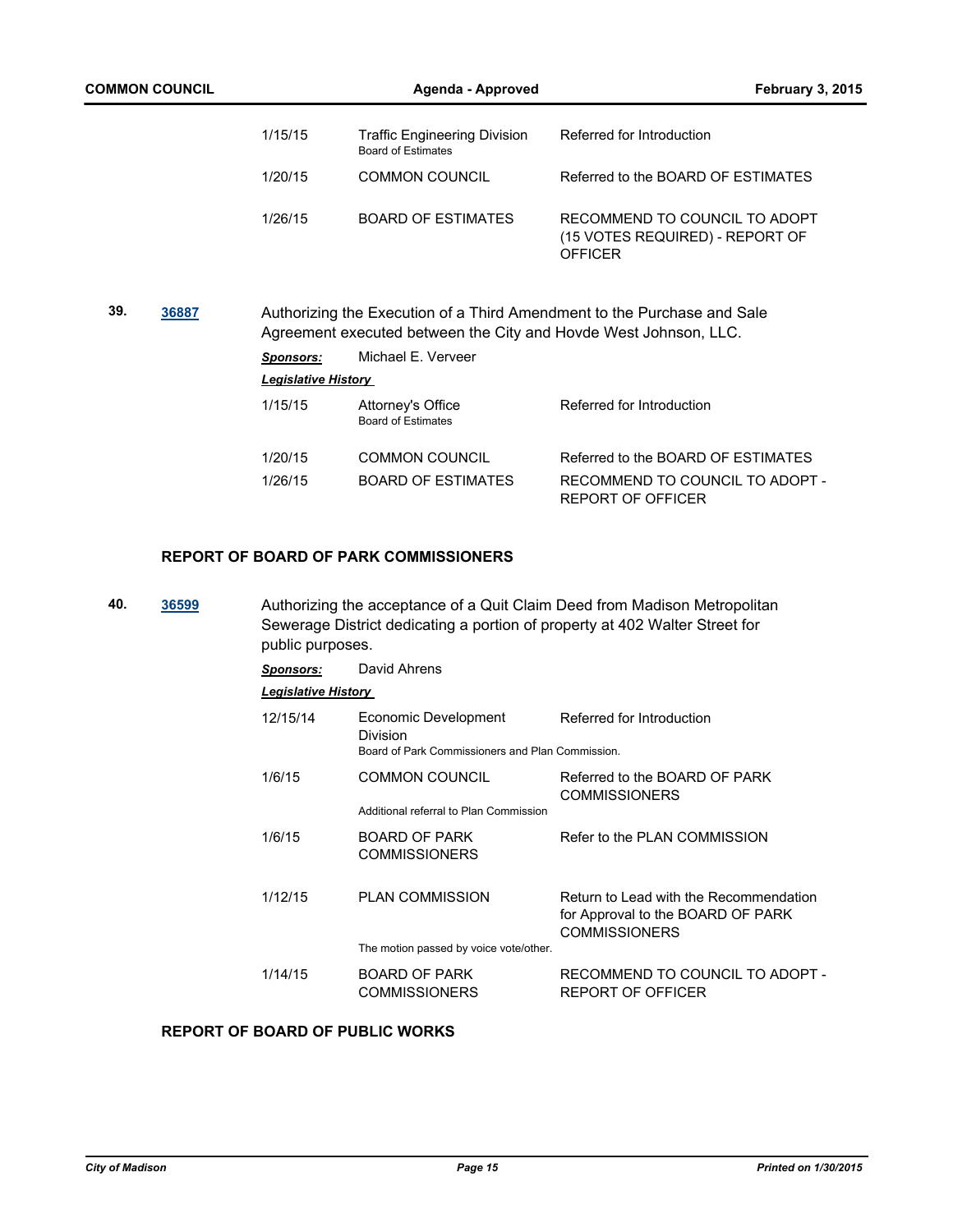**41. [36351](http://madison.legistar.com/gateway.aspx?m=l&id=/matter.aspx?key=39350)** Authorizing the acceptance of a Permanent Limited Easement for grading and sloping purposes from Fountain of Life Ministries, Inc. on property located at 711 W. Badger Road.

|     |       | <u>Sponsors:</u>           | John Strasser                                                                                                                                  |                                                                                                                                                                                                              |
|-----|-------|----------------------------|------------------------------------------------------------------------------------------------------------------------------------------------|--------------------------------------------------------------------------------------------------------------------------------------------------------------------------------------------------------------|
|     |       | <b>Legislative History</b> |                                                                                                                                                |                                                                                                                                                                                                              |
|     |       | 11/25/14                   | Economic Development<br>Division<br>Board of Public Works, Plan Commission.                                                                    | Referred for Introduction                                                                                                                                                                                    |
|     |       | 1/6/15                     | <b>COMMON COUNCIL</b>                                                                                                                          | Referred to the BOARD OF PUBLIC<br><b>WORKS</b>                                                                                                                                                              |
|     |       |                            | Additional referral to Plan Commission                                                                                                         |                                                                                                                                                                                                              |
|     |       | 1/6/15                     | <b>BOARD OF PUBLIC</b><br><b>WORKS</b>                                                                                                         | Refer to the PLAN COMMISSION                                                                                                                                                                                 |
|     |       | 1/12/15                    | <b>PLAN COMMISSION</b>                                                                                                                         | Return to Lead with the Recommendation<br>for Approval to the BOARD OF PUBLIC<br><b>WORKS</b>                                                                                                                |
|     |       |                            | The motion passed by voice vote/other.                                                                                                         |                                                                                                                                                                                                              |
|     |       | 1/21/15                    | <b>BOARD OF PUBLIC</b><br><b>WORKS</b>                                                                                                         | RECOMMEND TO COUNCIL TO ADOPT -<br><b>REPORT OF OFFICER</b>                                                                                                                                                  |
| 42. | 36522 |                            | to Occupy Easement for the benefit of Geovani, LLC to permit private<br>improvements within a public sidewalk easement at 1824 S. Park Street. | SUBSTITUTE Authorizing the Mayor and the City Clerk to execute a Consent                                                                                                                                     |
|     |       | Sponsors:                  | John Strasser                                                                                                                                  |                                                                                                                                                                                                              |
|     |       | <b>Legislative History</b> |                                                                                                                                                |                                                                                                                                                                                                              |
|     |       | 12/5/14                    | Economic Development<br>Division<br>Board of Public Works, Plan Commission.                                                                    | Referred for Introduction                                                                                                                                                                                    |
|     |       | 1/6/15                     | <b>COMMON COUNCIL</b>                                                                                                                          | Referred to the BOARD OF PUBLIC<br><b>WORKS</b>                                                                                                                                                              |
|     |       |                            | Additional referral to Plan Commission                                                                                                         |                                                                                                                                                                                                              |
|     |       | 1/6/15                     | <b>BOARD OF PUBLIC</b><br><b>WORKS</b>                                                                                                         | Refer to the PLAN COMMISSION                                                                                                                                                                                 |
|     |       | 1/12/15                    | PLAN COMMISSION<br>recommendation of approval was replaced by the motion to re-refer.                                                          | Re-refer to the PLAN COMMISSION<br>The motion to re-refer to the Plan Commission passed by voice vote/other. An original<br>motion, made by Berger and seconded by Hamilton Nisbet, to return to lead with a |
|     |       | 1/21/15                    | BOARD OF PUBLIC<br><b>WORKS</b>                                                                                                                | RECOMMEND TO COUNCIL TO ADOPT -<br><b>REPORT OF OFFICER</b>                                                                                                                                                  |
|     |       | 1/26/15                    | <b>PLAN COMMISSION</b>                                                                                                                         | Return to Lead with the Recommendation<br>for Approval to the BOARD OF PUBLIC<br><b>WORKS</b>                                                                                                                |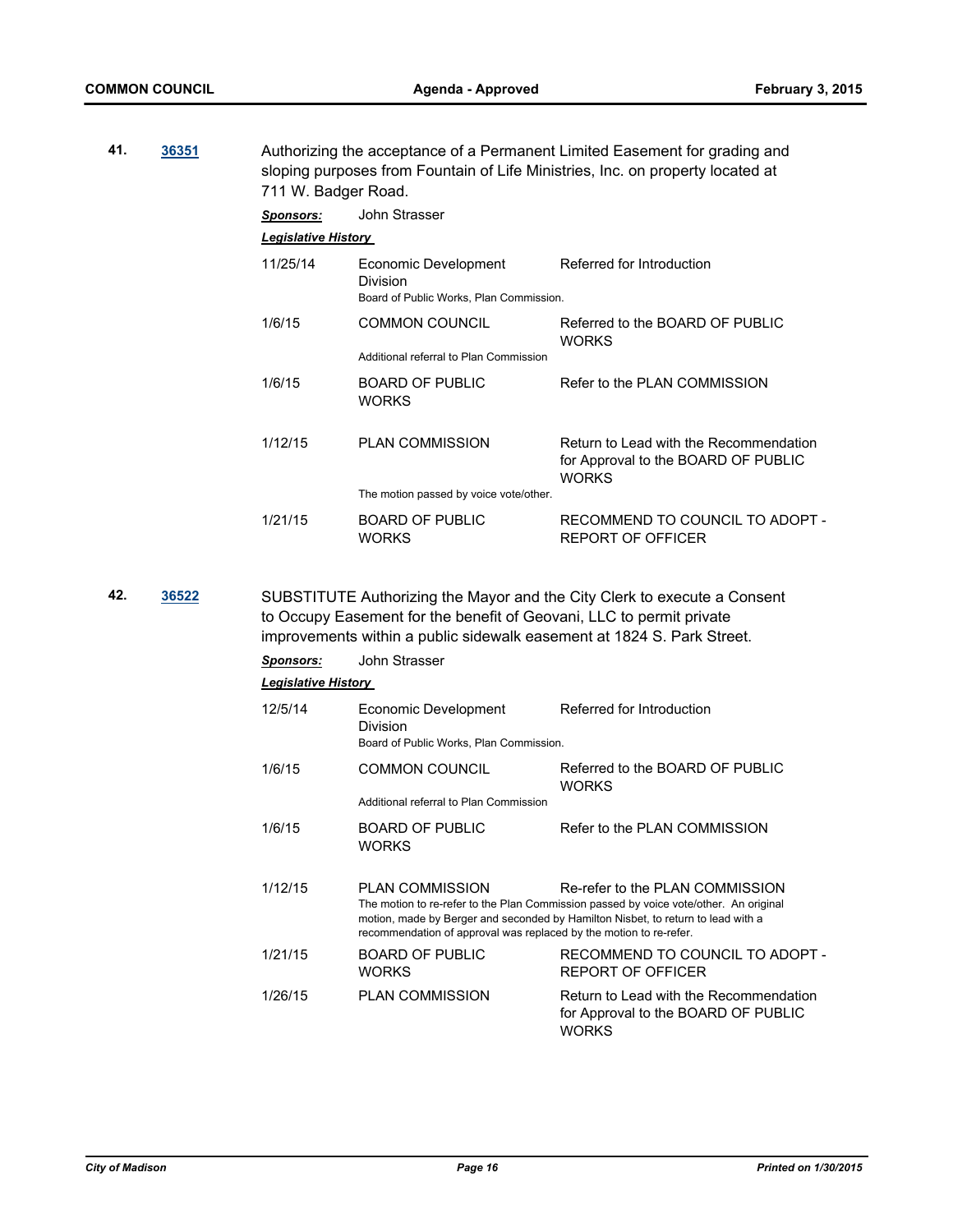| 43. | 36542 |                            | facility located at 1750 Pearson Street.                                                                      | Authorizing the acceptance of a Public Sanitary Sewer Easement from Dane<br>County and Madison Area Technical College for an existing sanitary sewer |
|-----|-------|----------------------------|---------------------------------------------------------------------------------------------------------------|------------------------------------------------------------------------------------------------------------------------------------------------------|
|     |       | Sponsors:                  | Larry Palm                                                                                                    |                                                                                                                                                      |
|     |       | <b>Legislative History</b> |                                                                                                               |                                                                                                                                                      |
|     |       | 12/10/14                   | Economic Development<br>Division<br>Board of Public Works, Plan Commission.                                   | Referred for Introduction                                                                                                                            |
|     |       | 1/6/15                     | COMMON COUNCIL                                                                                                | Referred to the BOARD OF PUBLIC<br><b>WORKS</b>                                                                                                      |
|     |       |                            | Additional referral to Plan Commission                                                                        |                                                                                                                                                      |
|     |       | 1/6/15                     | <b>BOARD OF PUBLIC</b><br><b>WORKS</b>                                                                        | Refer to the PLAN COMMISSION                                                                                                                         |
|     |       | 1/12/15                    | <b>PLAN COMMISSION</b><br>The motion passed by voice vote/other.                                              | Return to Lead with the Recommendation<br>for Approval to the BOARD OF PUBLIC<br><b>WORKS</b>                                                        |
|     |       |                            |                                                                                                               |                                                                                                                                                      |
|     |       | 1/21/15                    | <b>BOARD OF PUBLIC</b><br><b>WORKS</b><br>ADOPT - REPORT OF OFFICER. The motion passed by the following vote: | RECOMMEND TO COUNCIL TO ADOPT -<br><b>REPORT OF OFFICER</b><br>A motion was made by Fix, seconded by Branson, to RECOMMEND TO COUNCIL TO             |
|     |       |                            | Excused: 1<br>Non Voting: 1<br>Abstained: 1<br>Aye: 4                                                         |                                                                                                                                                      |
| 44. | 36754 |                            | to advertise and receive bids for Park Paving 2015.                                                           | Approving plans and specifications and authorizing the Board of Public Works                                                                         |
|     |       | <b>Sponsors:</b>           | <b>BOARD OF PUBLIC WORKS</b>                                                                                  |                                                                                                                                                      |
|     |       | <b>Legislative History</b> |                                                                                                               |                                                                                                                                                      |
|     |       | 1/7/15                     | <b>Engineering Division</b>                                                                                   | Refer to the BOARD OF PUBLIC WORKS                                                                                                                   |
|     |       | 1/21/15                    | <b>BOARD OF PUBLIC</b><br><b>WORKS</b>                                                                        | RECOMMEND TO COUNCIL TO ADOPT<br>UNDER SUSPENSION OF RULES 2.04,<br>2.05, 2.24, & 2.25 - REPORT OF OFFICER                                           |
| 45. | 36779 |                            | Approving the City of Madison Standard Specifications for Public Works<br>Construction, 2015 Edition.         |                                                                                                                                                      |
|     |       | Sponsors:                  | <b>BOARD OF PUBLIC WORKS</b>                                                                                  |                                                                                                                                                      |
|     |       | <b>Legislative History</b> |                                                                                                               |                                                                                                                                                      |
|     |       | 1/8/15                     | <b>Engineering Division</b>                                                                                   | Refer to the BOARD OF PUBLIC WORKS                                                                                                                   |
|     |       | 1/21/15                    | <b>BOARD OF PUBLIC</b><br><b>WORKS</b>                                                                        | RECOMMEND TO COUNCIL TO ADOPT<br>UNDER SUSPENSION OF RULES 2.04,<br>2.05, 2.24, & 2.25 - REPORT OF OFFICER                                           |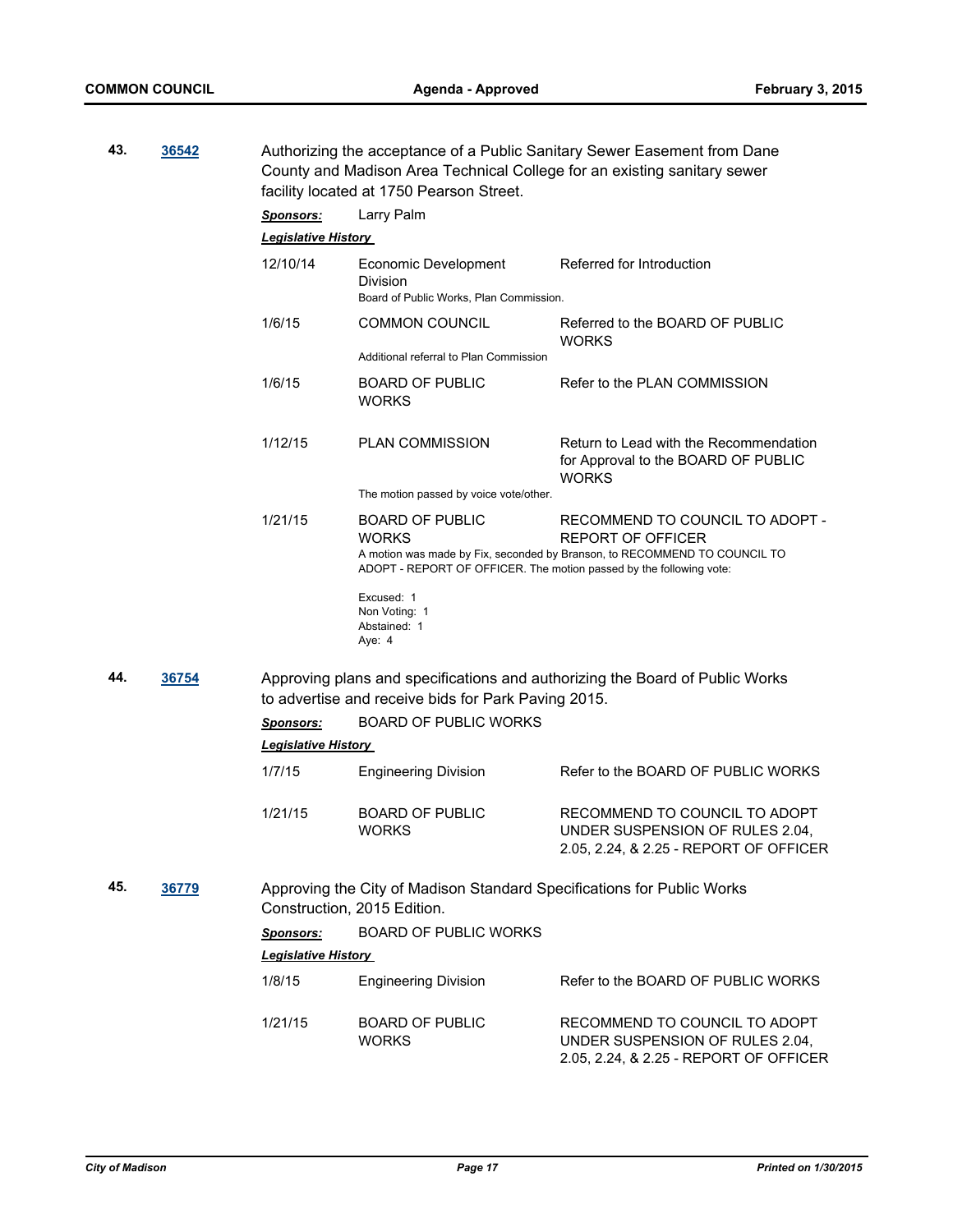| 46. | 36783 | interchange).              | ramp termini to the western intersection of the Junction Rd. jug handle | Authorizing the Mayor and the City Clerk to enter into an agreement(s) with<br>Dane County for jurisdictional transfer of CTH S (The eastern U.S. Highway 12  |
|-----|-------|----------------------------|-------------------------------------------------------------------------|---------------------------------------------------------------------------------------------------------------------------------------------------------------|
|     |       | <b>Sponsors:</b>           | Paul E. Skidmore                                                        |                                                                                                                                                               |
|     |       | <b>Legislative History</b> |                                                                         |                                                                                                                                                               |
|     |       | 1/9/15                     | <b>Engineering Division</b>                                             | Refer to the BOARD OF PUBLIC WORKS                                                                                                                            |
|     |       | 1/21/15                    | <b>BOARD OF PUBLIC</b><br><b>WORKS</b>                                  | RECOMMEND TO COUNCIL TO ADOPT<br>UNDER SUSPENSION OF RULES 2.04,<br>2.05, 2.24, & 2.25 - REPORT OF OFFICER                                                    |
| 47. | 36784 |                            | to advertise and receive bids for Chip Sealing 2015 - West. (7th AD)    | Approving plans and specifications and authorizing the Board of Public Works                                                                                  |
|     |       | <b>Sponsors:</b>           | <b>BOARD OF PUBLIC WORKS</b>                                            |                                                                                                                                                               |
|     |       | <b>Legislative History</b> |                                                                         |                                                                                                                                                               |
|     |       | 1/9/15                     | <b>Engineering Division</b>                                             | Refer to the BOARD OF PUBLIC WORKS                                                                                                                            |
|     |       | 1/21/15                    | <b>BOARD OF PUBLIC</b><br><b>WORKS</b>                                  | RECOMMEND TO COUNCIL TO ADOPT<br>UNDER SUSPENSION OF RULES 2.04,<br>2.05, 2.24, & 2.25 - REPORT OF OFFICER                                                    |
| 48. | 36785 |                            |                                                                         | Approving plans and specifications and authorizing the Board of Public Works<br>to advertise and receive bids for Chip Sealing 2015 - East. (14th & 16th ADs) |
|     |       | <b>Sponsors:</b>           | <b>BOARD OF PUBLIC WORKS</b>                                            |                                                                                                                                                               |
|     |       | <b>Legislative History</b> |                                                                         |                                                                                                                                                               |
|     |       | 1/9/15                     | <b>Engineering Division</b>                                             | Refer to the BOARD OF PUBLIC WORKS                                                                                                                            |
|     |       | 1/21/15                    | <b>BOARD OF PUBLIC</b><br><b>WORKS</b>                                  | RECOMMEND TO COUNCIL TO ADOPT<br>UNDER SUSPENSION OF RULES 2.04,<br>2.05, 2.24, & 2.25 - REPORT OF OFFICER                                                    |
| 49. | 36786 | Streets - 2015.            |                                                                         | Approving plans and specifications and authorizing the Board of Public Works<br>to advertise and receive bids for Repairing & Sealing Pavement Cracks, Local  |
|     |       | <b>Sponsors:</b>           | <b>BOARD OF PUBLIC WORKS</b>                                            |                                                                                                                                                               |
|     |       | <b>Legislative History</b> |                                                                         |                                                                                                                                                               |
|     |       | 1/9/15                     | <b>Engineering Division</b>                                             | Refer to the BOARD OF PUBLIC WORKS                                                                                                                            |
|     |       | 1/21/15                    | <b>BOARD OF PUBLIC</b><br><b>WORKS</b>                                  | RECOMMEND TO COUNCIL TO ADOPT<br>UNDER SUSPENSION OF RULES 2.04,<br>2.05, 2.24, & 2.25 - REPORT OF OFFICER                                                    |
| 50. | 36787 | Streets - 2015.            |                                                                         | Approving plans and specifications and authorizing the Board of Public Works<br>to advertise and receive bids for Repairing & Sealing Pavement Cracks, Major  |
|     |       | <b>Sponsors:</b>           | <b>BOARD OF PUBLIC WORKS</b>                                            |                                                                                                                                                               |
|     |       | <b>Legislative History</b> |                                                                         |                                                                                                                                                               |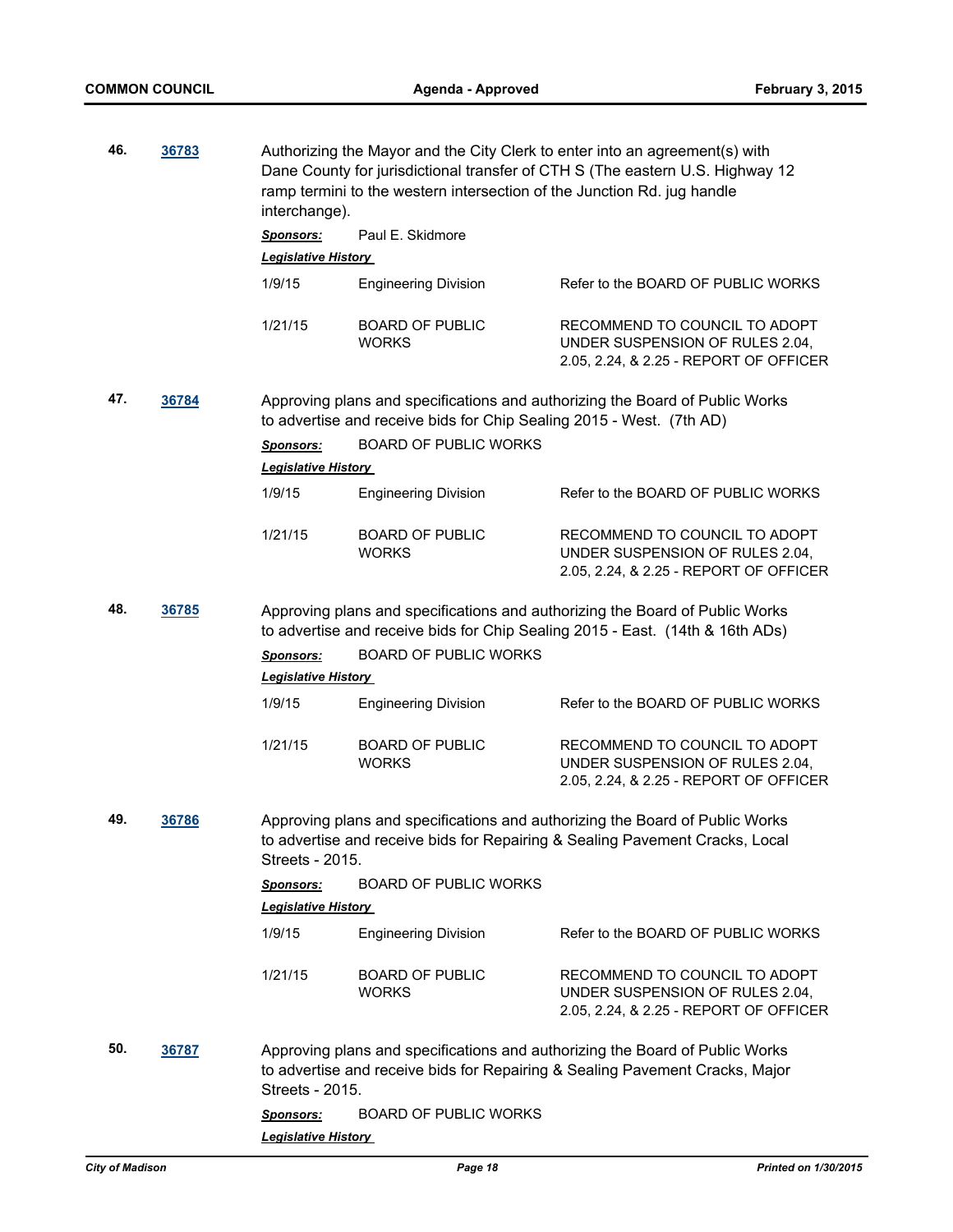|     | <b>COMMON COUNCIL</b> |                            | <b>Agenda - Approved</b>                                         | <b>February 3, 2015</b>                                                                                                                                                                                                                 |
|-----|-----------------------|----------------------------|------------------------------------------------------------------|-----------------------------------------------------------------------------------------------------------------------------------------------------------------------------------------------------------------------------------------|
|     |                       | 1/9/15                     | <b>Engineering Division</b>                                      | Refer to the BOARD OF PUBLIC WORKS                                                                                                                                                                                                      |
|     |                       | 1/21/15                    | <b>BOARD OF PUBLIC</b><br><b>WORKS</b>                           | RECOMMEND TO COUNCIL TO ADOPT<br>UNDER SUSPENSION OF RULES 2.04,<br>2.05, 2.24, & 2.25 - REPORT OF OFFICER                                                                                                                              |
| 51. | 36799                 | Improvements.              |                                                                  | Awarding Public Works Contract No. 7188, Booster Station 115 Pipeline                                                                                                                                                                   |
|     |                       | <b>Sponsors:</b>           | <b>BOARD OF PUBLIC WORKS</b>                                     |                                                                                                                                                                                                                                         |
|     |                       | <b>Legislative History</b> |                                                                  |                                                                                                                                                                                                                                         |
|     |                       | 1/9/15                     | <b>Engineering Division</b>                                      | Refer to the BOARD OF PUBLIC WORKS                                                                                                                                                                                                      |
|     |                       | 1/21/15                    | <b>BOARD OF PUBLIC</b><br><b>WORKS</b>                           | RECOMMEND TO COUNCIL TO ADOPT<br>UNDER SUSPENSION OF RULES 2.04,<br>2.05, 2.24, & 2.25 - REPORT OF OFFICER                                                                                                                              |
| 52. | 36804                 |                            | Turner Avenue Assessment District - 2015. (15th AD)              | Declaring the City of Madison's intention to exercise its police powers establishing the                                                                                                                                                |
|     |                       | <b>Sponsors:</b>           | <b>BOARD OF PUBLIC WORKS</b>                                     |                                                                                                                                                                                                                                         |
|     |                       | <b>Legislative History</b> |                                                                  |                                                                                                                                                                                                                                         |
|     |                       | 1/12/15                    | <b>Engineering Division</b>                                      | Refer to the BOARD OF PUBLIC WORKS                                                                                                                                                                                                      |
|     |                       | 1/21/15                    | <b>BOARD OF PUBLIC</b><br><b>WORKS</b>                           | RECOMMEND TO COUNCIL TO ADOPT<br>UNDER SUSPENSION OF RULES 2.04,<br>2.05, 2.24, & 2.25 - REPORT OF OFFICER                                                                                                                              |
| 53. | 36823                 |                            | undertaken by the Developer, Private Contract No. 2407. (4th AD) | Approving plans and specifications for public improvements necessary for the<br>project known as 433 W. Johnson Street and authorizing construction to be                                                                               |
|     |                       | <b>Sponsors:</b>           | <b>BOARD OF PUBLIC WORKS</b>                                     |                                                                                                                                                                                                                                         |
|     |                       | <b>Legislative History</b> |                                                                  |                                                                                                                                                                                                                                         |
|     |                       | 1/12/15                    | <b>Engineering Division</b>                                      | Refer to the BOARD OF PUBLIC WORKS                                                                                                                                                                                                      |
|     |                       | 1/21/15                    | <b>BOARD OF PUBLIC</b><br><b>WORKS</b>                           | RECOMMEND TO COUNCIL TO ADOPT<br>UNDER SUSPENSION OF RULES 2.04,<br>2.05, 2.24, & 2.25 - REPORT OF OFFICER                                                                                                                              |
| 54. | 36824                 | No. 2406. (6th AD)         |                                                                  | Approving plans and specifications for public improvements necessary for the<br>project known as 2404 Winnebago Street - UW Health at Union Corners and<br>authorizing construction to be undertaken by the Developer, Private Contract |
|     |                       | Sponsors:                  | <b>BOARD OF PUBLIC WORKS</b>                                     |                                                                                                                                                                                                                                         |
|     |                       | <b>Legislative History</b> |                                                                  |                                                                                                                                                                                                                                         |
|     |                       | 1/12/15                    | <b>Engineering Division</b>                                      | Refer to the BOARD OF PUBLIC WORKS                                                                                                                                                                                                      |
|     |                       |                            |                                                                  |                                                                                                                                                                                                                                         |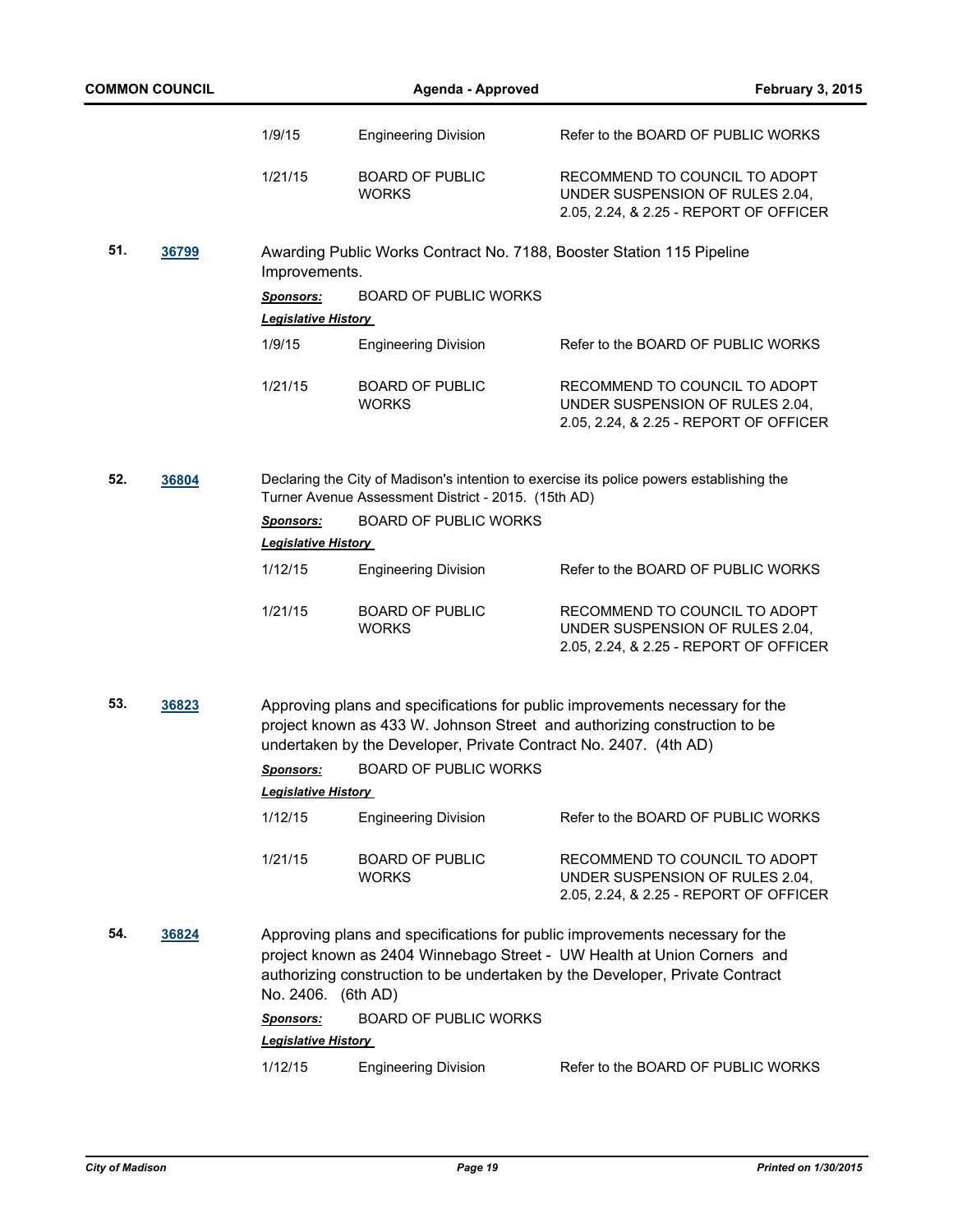|     |       | 1/21/15                                 | <b>BOARD OF PUBLIC</b><br>WORKS                                                                                         | RECOMMEND TO COUNCIL TO ADOPT<br>UNDER SUSPENSION OF RULES 2.04,<br>2.05, 2.24, & 2.25 - REPORT OF OFFICER                                                                                                                                   |
|-----|-------|-----------------------------------------|-------------------------------------------------------------------------------------------------------------------------|----------------------------------------------------------------------------------------------------------------------------------------------------------------------------------------------------------------------------------------------|
| 55. | 36827 | (8th AD)                                |                                                                                                                         | Approving plans and specifications for public improvements necessary for the<br>project known as 733 State Street - St. Paul's Redevelopment and authorizing<br>construction to be undertaken by the Developer, Private Contract No. 2302.   |
|     |       | <b>Sponsors:</b>                        | <b>BOARD OF PUBLIC WORKS</b>                                                                                            |                                                                                                                                                                                                                                              |
|     |       | Legislative History                     |                                                                                                                         |                                                                                                                                                                                                                                              |
|     |       | 1/12/15                                 | <b>Engineering Division</b>                                                                                             | Refer to the BOARD OF PUBLIC WORKS                                                                                                                                                                                                           |
|     |       | 1/21/15                                 | <b>BOARD OF PUBLIC</b><br><b>WORKS</b>                                                                                  | RECOMMEND TO COUNCIL TO ADOPT<br>UNDER SUSPENSION OF RULES 2.04,<br>2.05, 2.24, & 2.25 - REPORT OF OFFICER                                                                                                                                   |
|     |       |                                         | OFFICER. The motion passed by the following vote:                                                                       | A motion was made by Branson, seconded by Skidmore, to RECOMMEND TO COUNCIL<br>TO ADOPT UNDER SUSPENSION OF RULES 2.04, 2.05, 2.24, & 2.25 - REPORT OF                                                                                       |
|     |       |                                         | Excused: 1<br>Non Voting: 1<br>Abstained: 1<br>Aye: 4                                                                   |                                                                                                                                                                                                                                              |
| 56. | 36839 |                                         | Associates for design engineering services for Buckeye Rd. / CTH AB,                                                    | Authorizing the Mayor and the City Clerk to execute an agreement with Strand<br>Monona Dr. to Stoughton Rd., and authorizing the Mayor and the City Clerk to<br>enter into an agreement(s) with Dane County for cost sharing on the project. |
|     |       | <b>Sponsors:</b>                        | <b>BOARD OF PUBLIC WORKS</b>                                                                                            |                                                                                                                                                                                                                                              |
|     |       | <b>Legislative History</b>              |                                                                                                                         |                                                                                                                                                                                                                                              |
|     |       | 1/13/15                                 | <b>Engineering Division</b>                                                                                             | Refer to the BOARD OF PUBLIC WORKS                                                                                                                                                                                                           |
|     |       | 1/21/15                                 | <b>BOARD OF PUBLIC</b><br><b>WORKS</b>                                                                                  | RECOMMEND TO COUNCIL TO ADOPT<br>UNDER SUSPENSION OF RULES 2.04,<br>2.05, 2.24, & 2.25 - REPORT OF OFFICER                                                                                                                                   |
| 57. | 36843 |                                         | Accepting water mains and water service laterals constructed by private<br>contract in 5302 Tancho Drive PUD (17th AD). |                                                                                                                                                                                                                                              |
|     |       | <b>Sponsors:</b>                        | <b>BOARD OF PUBLIC WORKS</b>                                                                                            |                                                                                                                                                                                                                                              |
|     |       | <b>Legislative History</b>              |                                                                                                                         |                                                                                                                                                                                                                                              |
|     |       | 1/13/15                                 | <b>Engineering Division</b>                                                                                             | Refer to the BOARD OF PUBLIC WORKS                                                                                                                                                                                                           |
|     |       | 1/21/15                                 | <b>BOARD OF PUBLIC</b><br>WORKS                                                                                         | RECOMMEND TO COUNCIL TO ADOPT<br>UNDER SUSPENSION OF RULES 2.04,<br>2.05, 2.24, & 2.25 - REPORT OF OFFICER                                                                                                                                   |
| 58. | 36848 | Phase 5 (9th AD).                       | Accepting water mains constructed by private contract in Cardinal Glenn                                                 |                                                                                                                                                                                                                                              |
|     |       | Sponsors:<br><b>Legislative History</b> | BOARD OF PUBLIC WORKS                                                                                                   |                                                                                                                                                                                                                                              |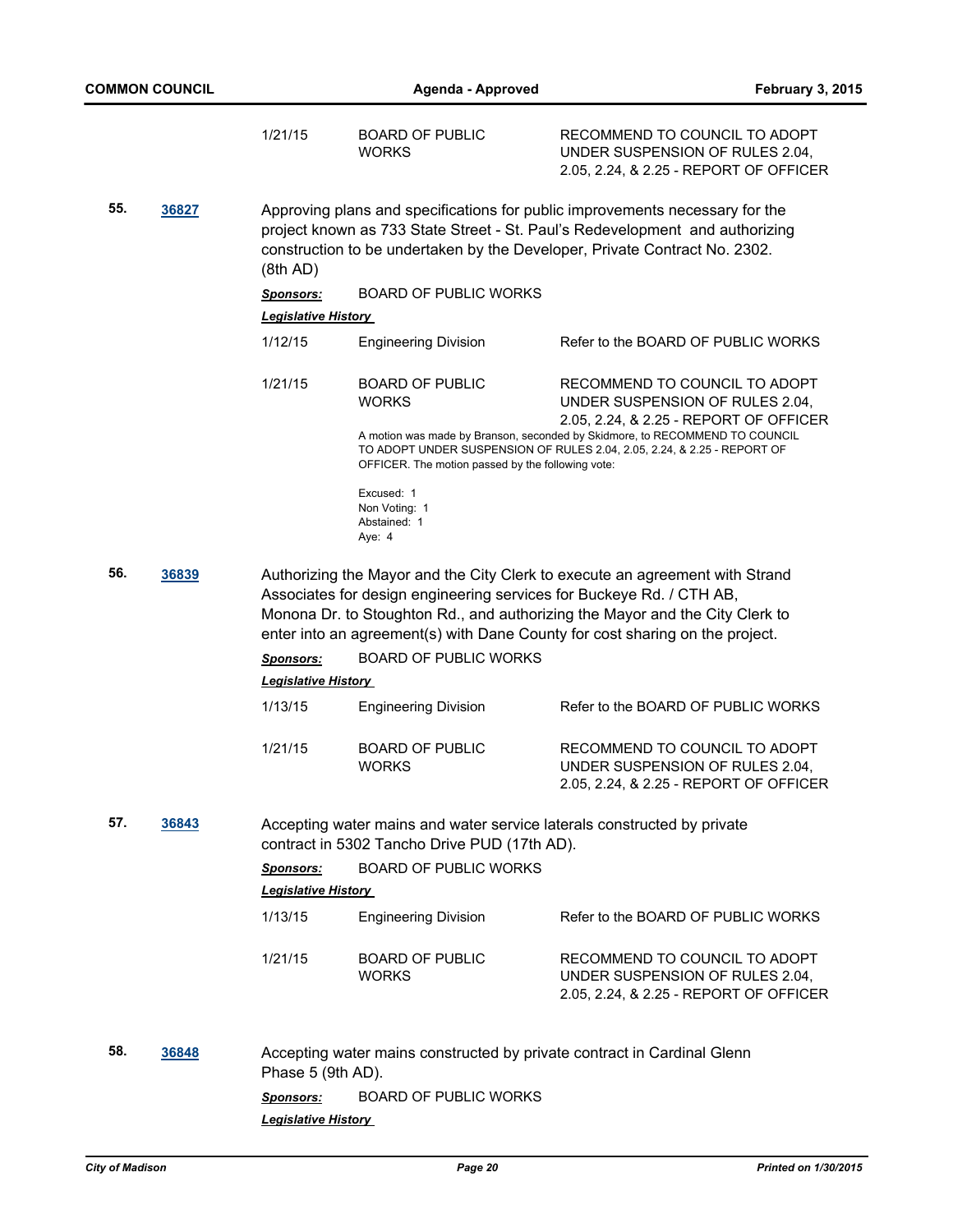|     | <b>COMMON COUNCIL</b> |                                                | <b>Agenda - Approved</b>                                            | February 3, 2015                                                                                                                                               |
|-----|-----------------------|------------------------------------------------|---------------------------------------------------------------------|----------------------------------------------------------------------------------------------------------------------------------------------------------------|
|     |                       | 1/13/15                                        | <b>Engineering Division</b>                                         | Refer to the BOARD OF PUBLIC WORKS                                                                                                                             |
|     |                       | 1/21/15                                        | <b>BOARD OF PUBLIC</b><br><b>WORKS</b>                              | RECOMMEND TO COUNCIL TO ADOPT<br>UNDER SUSPENSION OF RULES 2.04,<br>2.05, 2.24, & 2.25 - REPORT OF OFFICER                                                     |
| 59. | 36853                 | 10 (1st AD).                                   |                                                                     | Accepting water mains constructed by private contract in Linden Park Phase                                                                                     |
|     |                       | <b>Sponsors:</b>                               | <b>BOARD OF PUBLIC WORKS</b>                                        |                                                                                                                                                                |
|     |                       | <b>Legislative History</b>                     |                                                                     |                                                                                                                                                                |
|     |                       | 1/13/15                                        | <b>Engineering Division</b>                                         | Refer to the BOARD OF PUBLIC WORKS                                                                                                                             |
|     |                       | 1/21/15                                        | <b>BOARD OF PUBLIC</b><br><b>WORKS</b>                              | RECOMMEND TO COUNCIL TO ADOPT<br>UNDER SUSPENSION OF RULES 2.04,<br>2.05, 2.24, & 2.25 - REPORT OF OFFICER                                                     |
| 60. | 36880                 | Landscaping.                                   |                                                                     | Approving plans and specifications and authorizing the Board of Public Works<br>to advertise and receive bids for 2015 Spring Parks Division and Water Utility |
|     |                       | <b>Sponsors:</b><br><b>Legislative History</b> | <b>BOARD OF PUBLIC WORKS</b>                                        |                                                                                                                                                                |
|     |                       | 1/14/15                                        | <b>Engineering Division</b>                                         | Refer to the BOARD OF PUBLIC WORKS                                                                                                                             |
|     |                       | 1/21/15                                        | <b>BOARD OF PUBLIC</b><br><b>WORKS</b>                              | RECOMMEND TO COUNCIL TO ADOPT<br>UNDER SUSPENSION OF RULES 2.04,<br>2.05, 2.24, & 2.25 - REPORT OF OFFICER                                                     |
| 61. | 36881                 |                                                |                                                                     | Approving plans and specifications and authorizing the Board of Public Works<br>to advertise and receive bids for 2015 Parks Division Tree Planting.           |
|     |                       |                                                | Sponsors: BOARD OF PUBLIC WORKS                                     |                                                                                                                                                                |
|     |                       | <b>Legislative History</b>                     |                                                                     |                                                                                                                                                                |
|     |                       | 1/14/15                                        | <b>Engineering Division</b>                                         | Refer to the BOARD OF PUBLIC WORKS                                                                                                                             |
|     |                       | 1/21/15                                        | <b>BOARD OF PUBLIC</b><br><b>WORKS</b>                              | RECOMMEND TO COUNCIL TO ADOPT<br>UNDER SUSPENSION OF RULES 2.04,<br>2.05, 2.24, & 2.25 - REPORT OF OFFICER                                                     |
| 62. | 36886                 | I). $(5th AD)$                                 | contract with Statec Consulting Services, Inc. for completion of an | Authorizing the Mayor and City Clerk to enter into a design engineering<br>Environmental Impact Assessment (EIA) for the Willow Creek Project (Phase           |
|     |                       | <b>Sponsors:</b>                               | <b>BOARD OF PUBLIC WORKS</b>                                        |                                                                                                                                                                |
|     |                       | <b>Legislative History</b>                     |                                                                     |                                                                                                                                                                |
|     |                       | 1/15/15                                        | <b>Engineering Division</b>                                         | Refer to the BOARD OF PUBLIC WORKS                                                                                                                             |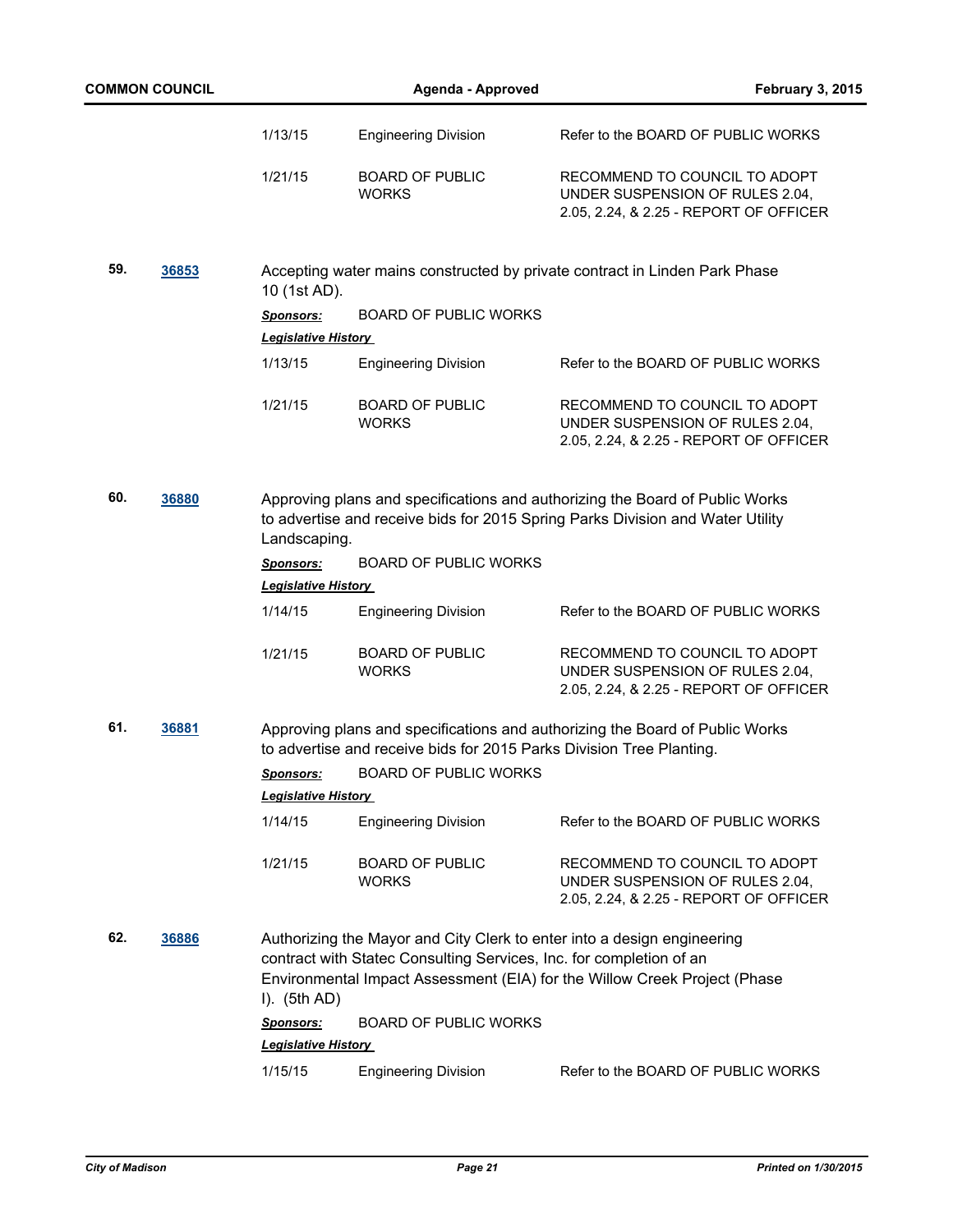|     |       | 1/21/15                                        | <b>BOARD OF PUBLIC</b><br><b>WORKS</b>                                                                                                                                     | RECOMMEND TO COUNCIL TO ADOPT<br>UNDER SUSPENSION OF RULES 2.04,<br>2.05, 2.24, & 2.25 - REPORT OF OFFICER                                             |
|-----|-------|------------------------------------------------|----------------------------------------------------------------------------------------------------------------------------------------------------------------------------|--------------------------------------------------------------------------------------------------------------------------------------------------------|
|     |       |                                                | OFFICER. The motion passed by the following vote:                                                                                                                          | A motion was made by Skidmore, seconded by Branson, to RECOMMEND TO COUNCIL<br>TO ADOPT UNDER SUSPENSION OF RULES 2.04, 2.05, 2.24, & 2.25 - REPORT OF |
|     |       |                                                | Excused: 1<br>Non Voting: 1<br>Aye: 5                                                                                                                                      |                                                                                                                                                        |
| 63. | 36889 |                                                | Declaring the City of Madison's intention to exercise its police powers<br>establishing the Center Avenue and Sommers Avenue Reconstruction<br>Assessment District - 2015. |                                                                                                                                                        |
|     |       | <u>Sponsors:</u><br><b>Legislative History</b> | <b>BOARD OF PUBLIC WORKS</b>                                                                                                                                               |                                                                                                                                                        |
|     |       | 1/16/15                                        | <b>Engineering Division</b>                                                                                                                                                | Refer to the BOARD OF PUBLIC WORKS                                                                                                                     |
|     |       | 1/21/15                                        | <b>BOARD OF PUBLIC</b><br><b>WORKS</b>                                                                                                                                     | RECOMMEND TO COUNCIL TO ADOPT<br>UNDER SUSPENSION OF RULES 2.04,<br>2.05, 2.24, & 2.25 - REPORT OF OFFICER                                             |
| 64. | 36890 |                                                | Declaring the City of Madison's intention to exercise its police powers                                                                                                    | establishing the Potter Street Reconstruction Assessment District - 2015.                                                                              |
|     |       |                                                |                                                                                                                                                                            |                                                                                                                                                        |
|     |       | <b>Sponsors:</b>                               | <b>BOARD OF PUBLIC WORKS</b>                                                                                                                                               |                                                                                                                                                        |
|     |       | <b>Legislative History</b>                     |                                                                                                                                                                            |                                                                                                                                                        |
|     |       | 1/16/15                                        | <b>Engineering Division</b>                                                                                                                                                | Refer to the BOARD OF PUBLIC WORKS                                                                                                                     |
|     |       | 1/21/15                                        | <b>BOARD OF PUBLIC</b><br><b>WORKS</b>                                                                                                                                     | RECOMMEND TO COUNCIL TO ADOPT<br>UNDER SUSPENSION OF RULES 2.04,<br>2.05, 2.24, & 2.25 - REPORT OF OFFICER                                             |
|     |       | REPORT OF CITY CLERK'S OFFICE                  |                                                                                                                                                                            |                                                                                                                                                        |
| 65. | 36854 | Interests Form.                                |                                                                                                                                                                            | Report dated February 3, 2015 re: Board, Committee, Commission, Ad Hoc<br>Committee & Subcommittee Members who have not filed the Statement of         |
|     |       | Legislative History                            |                                                                                                                                                                            |                                                                                                                                                        |
|     |       | 1/13/15                                        | Clerk's Office                                                                                                                                                             | Referred for Introduction                                                                                                                              |
| 66. | 37060 | <b>Legislative History</b>                     | February 3, 2015. See attached report for list of operators.                                                                                                               | Alcohol License Review Committee Report of Operator License Applications                                                                               |

## **REPORT OF ENGINEERING**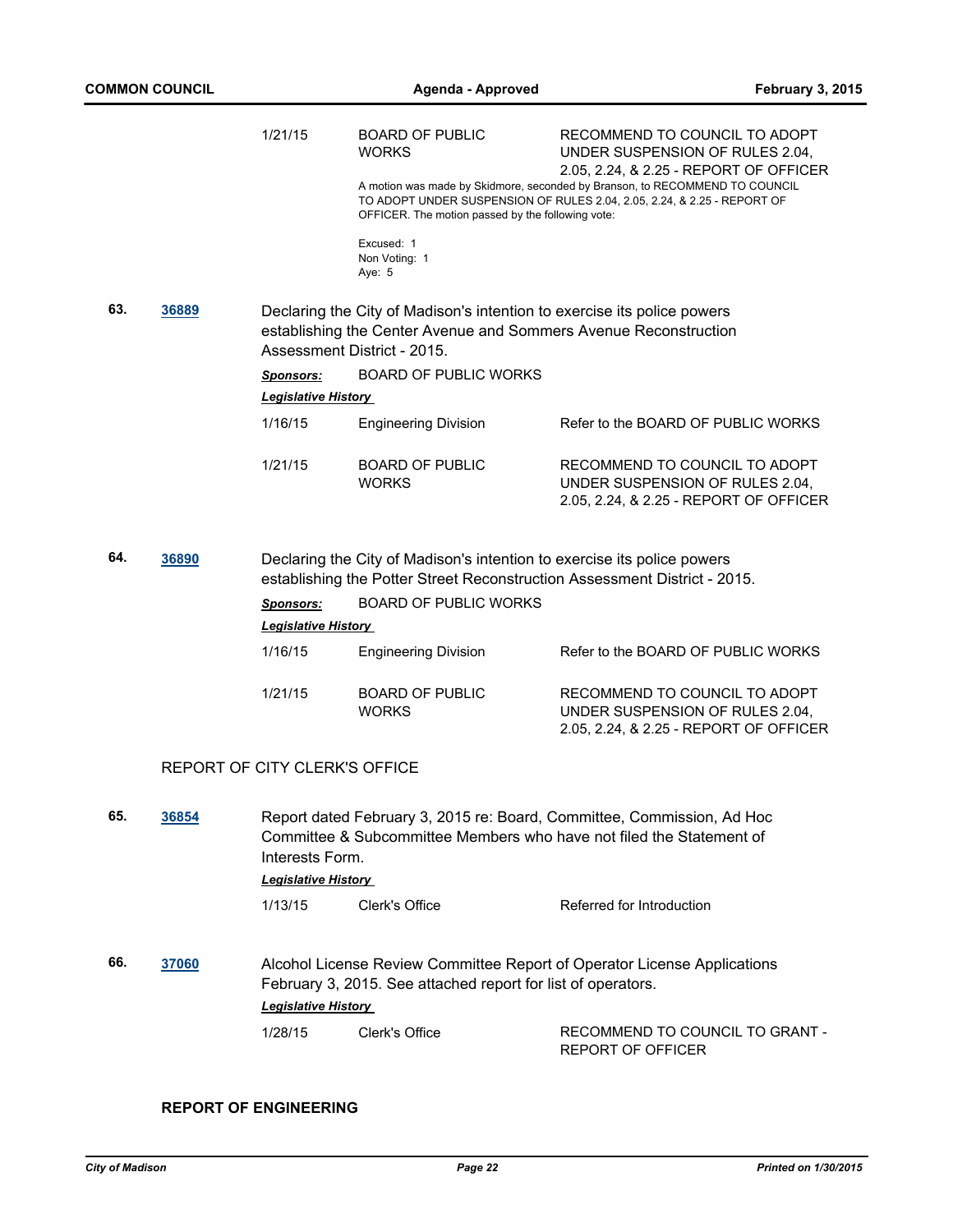| 67. | 36946 | Awarding Public Works Contract No. 7454, Hazardous Waste Removal - Fire<br>Station 1, and rescinding Leg. No. 36695, adopted Jan. 20, 2015. |                                    |                                                                                                                                                                                                                                      |
|-----|-------|---------------------------------------------------------------------------------------------------------------------------------------------|------------------------------------|--------------------------------------------------------------------------------------------------------------------------------------------------------------------------------------------------------------------------------------|
|     |       | <b>Sponsors:</b>                                                                                                                            | Paul E. Skidmore and Chris Schmidt |                                                                                                                                                                                                                                      |
|     |       | <b>Legislative History</b>                                                                                                                  |                                    |                                                                                                                                                                                                                                      |
|     |       | 1/23/15                                                                                                                                     | <b>Engineering Division</b>        | RECOMMEND TO COUNCIL TO ADOPT<br>UNDER SUSPENSION OF RULES 2.04.<br>2.05, 2.24, & 2.25 - REPORT OF OFFICER                                                                                                                           |
| 68. | 37096 |                                                                                                                                             |                                    | Authorizing the Mayor and City Clerk to execute an amended agreement with<br>the State of Wisconsin Department of Transportation for the improvement of<br>the Mineral Point Road & Midvale Boulevard intersection. (10th & 11th ADs |
|     |       | <b>Sponsors:</b>                                                                                                                            | Chris Schmidt                      |                                                                                                                                                                                                                                      |
|     |       | <b>Legislative History</b>                                                                                                                  |                                    |                                                                                                                                                                                                                                      |

| 1/29/15 | <b>Engineering Division</b> | RECOMMEND TO COUNCIL TO ADOPT          |
|---------|-----------------------------|----------------------------------------|
|         |                             | UNDER SUSPENSION OF RULES 2.04.        |
|         |                             | 2.05, 2.24, & 2.25 - REPORT OF OFFICER |

#### **REPORT OF PEDESTRIAN/BICYCLE/MOTOR VEHICLE COMMISSION**

**69. [35852](http://madison.legistar.com/gateway.aspx?m=l&id=/matter.aspx?key=38896)** Accepting the South Capitol Transit-Oriented Development (TOD) District Planning Study Final Report, Executive Summary (Report of the South Capitol District Planning Committee) and the recommendations contained within. *Sponsors:* Paul R. Soglin, Joseph R. Clausius, Marsha A. Rummel and Michael E. Verveer *Legislative History*  10/15/14 Department of Planning and Community and Economic Development Referred for Introduction Pedestrian/Bicycle/Motor Vehicle Commission, Plan Commission, Long Range Transportation Planning Committee, Transit and Parking Commission, Monona Terrace Board, Board of Park Commissioners, Economic Development Commission, Downtown Coordinating Committee 10/21/14 COMMON COUNCIL Referred to the PEDESTRIAN/BICYCLE/MOTOR VEHICLE **COMMISSION** Additional referrals: Plan Commission, Long Range Transportation Planning Committee, Transit and Parking Commission, Monona Terrace Community and Convention Center Board, Board of Park Commissioners, Economic Development Committee, Downtown Coordinating Committee 10/21/14 PEDESTRIAN/BICYCLE/M OTOR VEHICLE **COMMISSION** Refer to the PLAN COMMISSION 10/21/14 PEDESTRIAN/BICYCLE/M OTOR VEHICLE COMMISSION Refer to the LONG RANGE TRANSPORTATION PLANNING **COMMITTEE**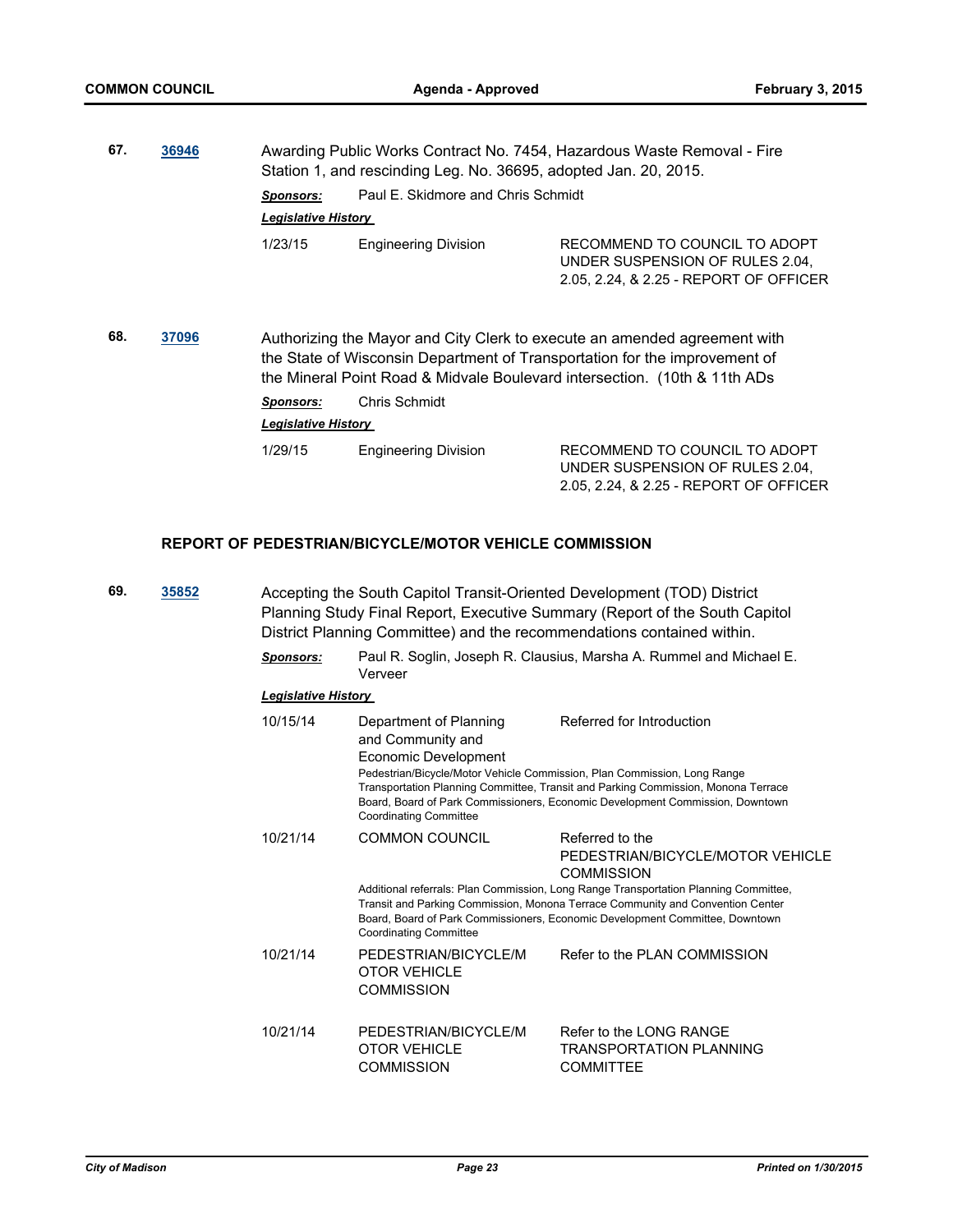| 10/21/14 | PEDESTRIAN/BICYCLE/M<br><b>OTOR VEHICLE</b><br><b>COMMISSION</b>                          | Refer to the TRANSIT AND PARKING<br><b>COMMISSION</b>                                                                                                                                                                                                                                                                                                                                                                                                                                |
|----------|-------------------------------------------------------------------------------------------|--------------------------------------------------------------------------------------------------------------------------------------------------------------------------------------------------------------------------------------------------------------------------------------------------------------------------------------------------------------------------------------------------------------------------------------------------------------------------------------|
| 10/21/14 | PEDESTRIAN/BICYCLE/M<br><b>OTOR VEHICLE</b><br><b>COMMISSION</b>                          | Refer to the MONONA TERRACE<br><b>COMMUNITY AND CONVENTION</b><br><b>CENTER BOARD</b>                                                                                                                                                                                                                                                                                                                                                                                                |
| 10/21/14 | PEDESTRIAN/BICYCLE/M<br><b>OTOR VEHICLE</b><br><b>COMMISSION</b>                          | Refer to the BOARD OF PARK<br><b>COMMISSIONERS</b>                                                                                                                                                                                                                                                                                                                                                                                                                                   |
| 10/21/14 | PEDESTRIAN/BICYCLE/M<br><b>OTOR VEHICLE</b><br><b>COMMISSION</b>                          | Refer to the ECONOMIC DEVELOPMENT<br><b>COMMITTEE</b>                                                                                                                                                                                                                                                                                                                                                                                                                                |
| 10/21/14 | PEDESTRIAN/BICYCLE/M<br><b>OTOR VEHICLE</b><br><b>COMMISSION</b>                          | Refer to the DOWNTOWN<br><b>COORDINATING COMMITTEE</b>                                                                                                                                                                                                                                                                                                                                                                                                                               |
| 11/20/14 | <b>MONONA TERRACE</b><br><b>COMMUNITY AND</b><br><b>CONVENTION CENTER</b><br><b>BOARD</b> | RECOMMEND TO COUNCIL TO ADOPT -<br><b>REPORT OF OFFICER</b>                                                                                                                                                                                                                                                                                                                                                                                                                          |
| 11/24/14 | <b>PLAN COMMISSION</b><br>Hamilton-Nisbet.                                                | Return to Lead with the Recommendation<br>for Approval to the<br>PEDESTRIAN/BICYCLE/MOTOR VEHICLE<br><b>COMMISSION</b><br>On a motion by Cantrell, seconded by Berger, the Plan Commission recommended to the<br>Pedestrian/ Bicycle/ Motor Vehicle Commission that the report and executive summary be<br>accepted on the following 6-2 vote: AYE: Ald. King, Ald. Resnick, Ald. Zellers, Berger,<br>Cantrell, Sundquist; NAY: Heifetz, Rewey; NON-VOTING: Opin, Sheppard; EXCUSED: |
| 12/10/14 | <b>TRANSIT AND PARKING</b><br><b>COMMISSION</b>                                           | Return to Lead with the Recommendation<br>for Approval to the<br>PEDESTRIAN/BICYCLE/MOTOR VEHICLE<br><b>COMMISSION</b>                                                                                                                                                                                                                                                                                                                                                               |
| 12/11/14 | LONG RANGE<br><b>TRANSPORTATION</b><br>PLANNING COMMITTEE                                 | Return to Lead with the Following<br>Recommendation(s) to the<br>PEDESTRIAN/BICYCLE/MOTOR VEHICLE<br><b>COMMISSION</b>                                                                                                                                                                                                                                                                                                                                                               |
| 1/14/15  | <b>BOARD OF PARK</b><br><b>COMMISSIONERS</b>                                              | Return to Lead with the Recommendation<br>for Approval to the<br>PEDESTRIAN/BICYCLE/MOTOR VEHICLE<br><b>COMMISSION</b>                                                                                                                                                                                                                                                                                                                                                               |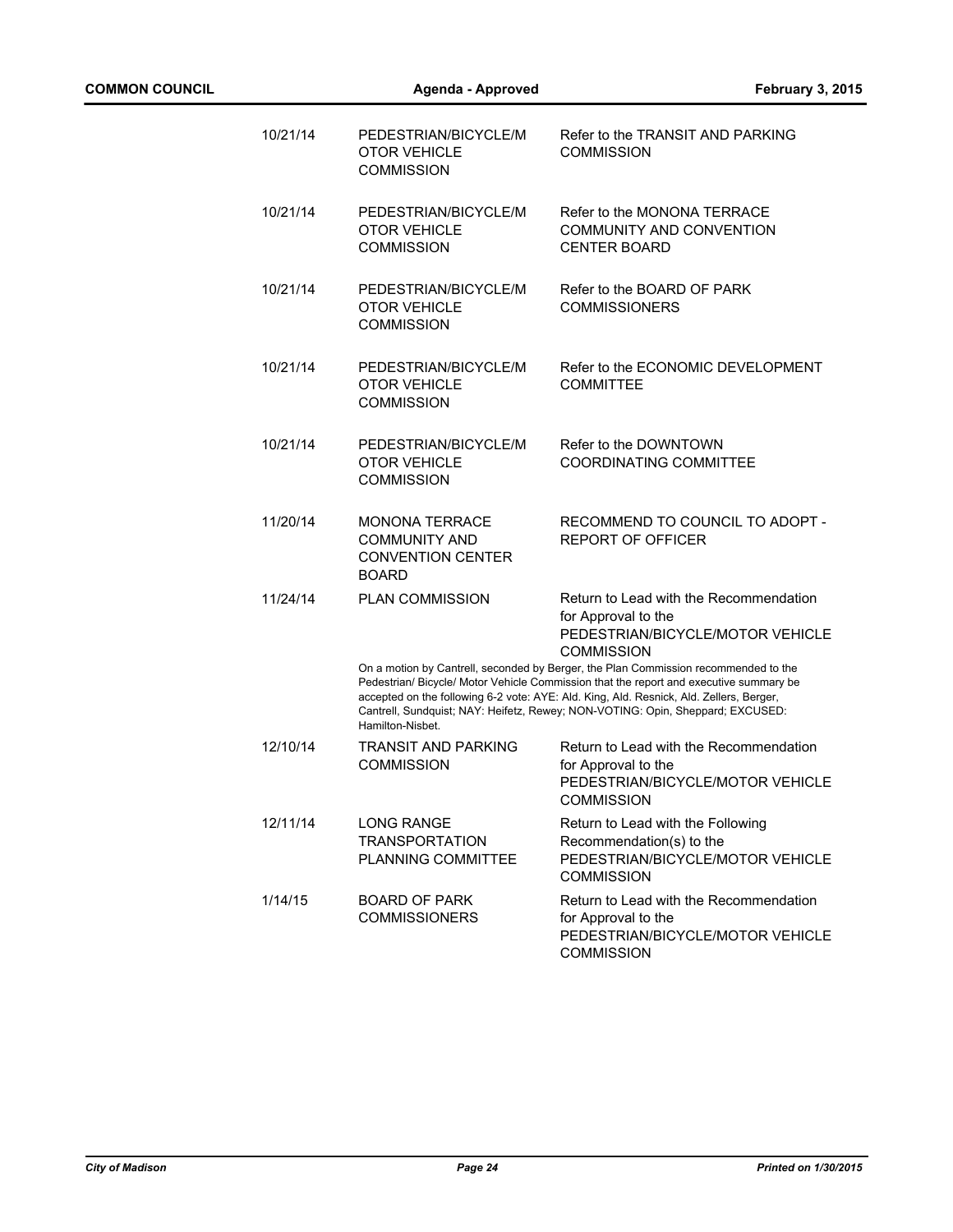| 1/22/15                          | <b>DOWNTOWN</b><br><b>COORDINATING</b>                           | Return to Lead with the Recommendation<br>for Approval to the                                                                                                                                                                                                                                                                                                                                                                                                                                                                                                        |
|----------------------------------|------------------------------------------------------------------|----------------------------------------------------------------------------------------------------------------------------------------------------------------------------------------------------------------------------------------------------------------------------------------------------------------------------------------------------------------------------------------------------------------------------------------------------------------------------------------------------------------------------------------------------------------------|
|                                  | <b>COMMITTEE</b>                                                 | PEDESTRIAN/BICYCLE/MOTOR VEHICLE<br><b>COMMISSION</b>                                                                                                                                                                                                                                                                                                                                                                                                                                                                                                                |
|                                  | recommend any of the options.                                    | David Trowbridge, Planning Division, stated that this study was funded through a<br>federal TIGER grant and focused generally on the area bounded by Wilson<br>Street, North Shore Drive, Lake Monona, and Blair Street. He shared a summary<br>presentation of the study, noting that it focused on: 1) intermodal terminal<br>evaluation; 2) lakeshore path improvements; 3) Lake Monona bridge<br>connectivity; 4) gateway intersections along John Nolen Drive; and 5) Wilson<br>Street concepts. He stated that the resolution accepts the report, but does not |
|                                  | Monona Terrace.                                                  | Covert asked about objections to the spiral ramp west of Monona Terrace since<br>it seems similar to the one suggested east of Monona Terrace. Trowbridge<br>stated the objections were more about the part of the bridge that touched                                                                                                                                                                                                                                                                                                                               |
|                                  | Street and the intersections.                                    | Torkildson asked about bicyclists using the spiral ramps and about their use if<br>there is an easier alternative. Trowbridge said the hope is that people will use<br>these ramps and remove some of the pedestrian/bicycle traffic from Wilson                                                                                                                                                                                                                                                                                                                     |
|                                  | there could be other opportunities in the future.                | Verveer asked about the status of the Mayor's request to have the Engineering<br>Division look at the Downtown Design Professionals' Law Park concept. The<br>status is unknown. Mayer wondered whether federal money would be available<br>for the tunnel. Covert added that there could possibly be some TIGER funds<br>available, but there are limited opportunities remaining. Trowbridge noted that                                                                                                                                                            |
|                                  | cul-de-sac idea.                                                 | Covert asked about Metro's preferences. Trowbridge stated that they prefer the<br>existing situation. Verveer added that they did not support the Wilson Street                                                                                                                                                                                                                                                                                                                                                                                                      |
|                                  | short-term fixes.                                                | Mayer stated that he was on the committee and the exercise seemed to<br>conclude that the existing Blair Street/John Nolen Drive intersection<br>configuration works the best. Verveer noted that the First Settlement<br>neighborhood prefers the existing design. Torkildson stated that the triangular<br>islands are a problem for bikers and that the lights are not timed to allow a<br>pedestrian or bicyclist to get through the whole intersection travelling north and<br>south. Verveer suggested that the Traffic Engineering Division explore some      |
| 1/27/15                          | PEDESTRIAN/BICYCLE/M<br><b>OTOR VEHICLE</b><br><b>COMMISSION</b> | RECOMMEND TO COUNCIL WITH THE<br>FOLLOWING RECOMMENDATIONS -<br><b>REPORT OF OFFICER</b><br>A motion was made by Webber, seconded by Rummel, to RECOMMEND TO COUNCIL to<br>accept the report with the recommendations of the Long Range Transportation Planning<br>Committee - REPORT OF OFFICER. The motion passed by voice vote/other.                                                                                                                                                                                                                             |
| <b>REPORT OF PLAN COMMISSION</b> |                                                                  |                                                                                                                                                                                                                                                                                                                                                                                                                                                                                                                                                                      |

**70. [36296](http://madison.legistar.com/gateway.aspx?m=l&id=/matter.aspx?key=39299)** Approving the preliminary plat of The Willows on property addressed as 9803 Old Sauk Road; 9th Ald. Dist.

## *Legislative History*

1/12/15 PLAN COMMISSION Re-refer to the PLAN COMMISSION This item was referred to the January 26, 2015 meeting by voice vote/other.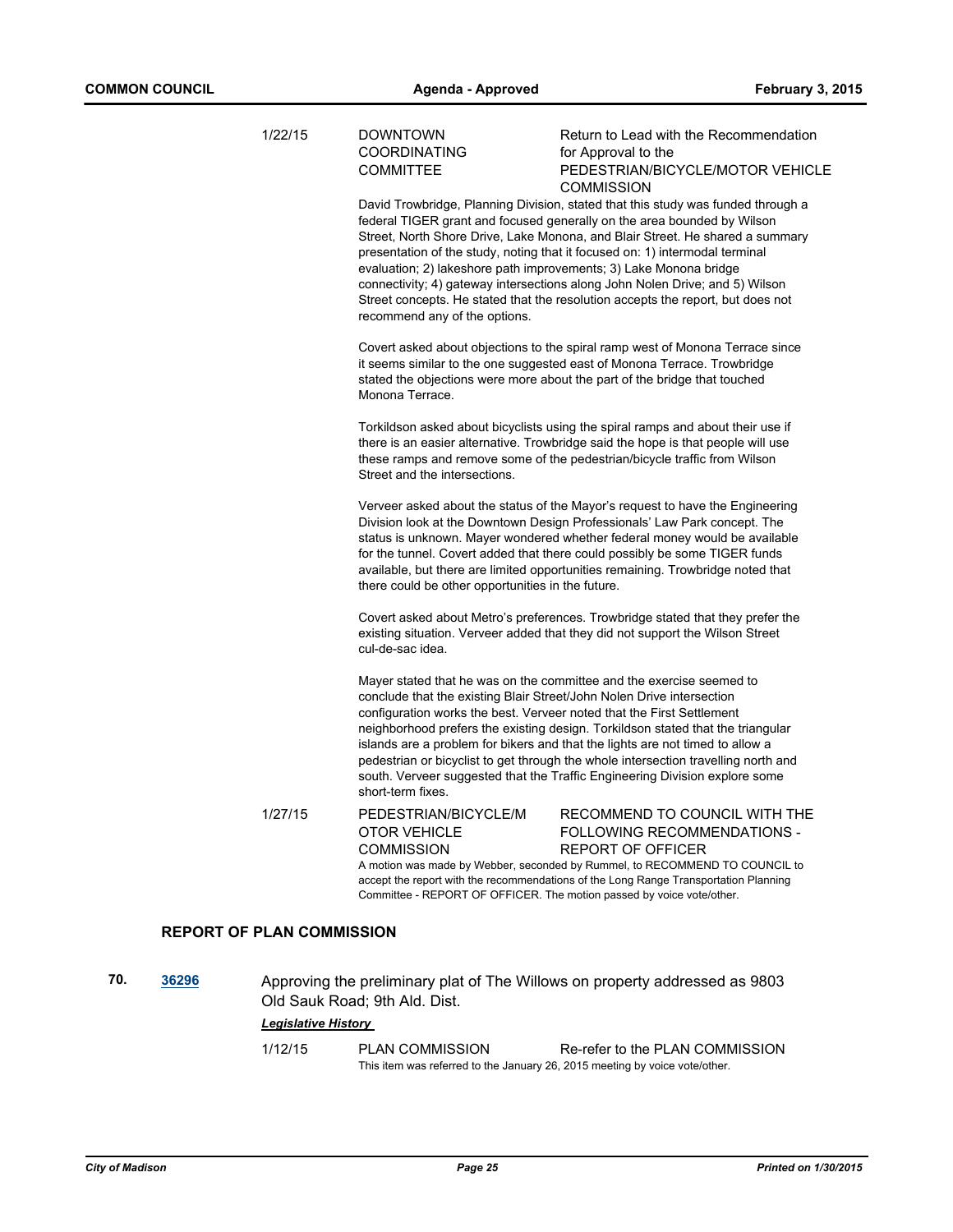|     |       | 1/26/15                                                 | <b>PLAN COMMISSION</b>                             | RECOMMEND TO COUNCIL TO ADOPT<br>UNDER SUSPENSION OF RULES 2.04.<br>2.05, 2.24, & 2.25 - REPORT OF OFFICER                                                                                                                                                    |
|-----|-------|---------------------------------------------------------|----------------------------------------------------|---------------------------------------------------------------------------------------------------------------------------------------------------------------------------------------------------------------------------------------------------------------|
|     |       |                                                         | materials by voice vote/ other.                    | On a motion by Cantrell, seconded by Ald. Zellers, the Plan Commission found that the<br>standards were met and recommended approval of the preliminary plat to the Common<br>Council subject to the comments and conditions contained in the Plan Commission |
| 71. | 36803 | Approving the City of Verona's North Neighborhood Plan. |                                                    |                                                                                                                                                                                                                                                               |
|     |       | <b>Sponsors:</b>                                        | Paul R. Soglin and Steve King                      |                                                                                                                                                                                                                                                               |
|     |       | <b>Legislative History</b>                              |                                                    |                                                                                                                                                                                                                                                               |
|     |       | 1/12/15                                                 | <b>Planning Division</b><br><b>Plan Commission</b> | Referred for Introduction                                                                                                                                                                                                                                     |
|     |       | 1/20/15                                                 | <b>COMMON COUNCIL</b>                              | Referred to the PLAN COMMISSION                                                                                                                                                                                                                               |
|     |       | 1/26/15                                                 | <b>PLAN COMMISSION</b>                             | RECOMMEND TO COUNCIL TO ADOPT -<br>REPORT OF OFFICER                                                                                                                                                                                                          |

## **REPORT OF SUSTAINABLE MADISON TRANSPORTION MASTER PLAN OVERSIGHT COMMITTEE (Madison in Motion)**

- **72. [35566](http://madison.legistar.com/gateway.aspx?m=l&id=/matter.aspx?key=38624)** Accepting the Madison Transit Corridor (BRT) Study Report, endorsing the recommendations contained in the Report as a conceptual component of the City's strategy for addressing future transportation system planning and development, and to authorize moving forward to the next phase of project development, environmental evaluation and project implementation.
	- *Sponsors:* Paul R. Soglin, Denise DeMarb, Chris Schmidt, John Strasser, Maurice S. Cheeks, Lauren Cnare, Michael E. Verveer, Marsha A. Rummel, Larry Palm, Joseph R. Clausius, David Ahrens, Ledell Zellers, Shiva Bidar-Sielaff, Lucas Dailey and Steve King

| 9/16/14 | Department of Planning<br>and Community and<br>Economic Development<br>Development Commission                                  | Referred for Introduction<br>Sustainable Madison Transportation Master Plan Oversight Committee (Madison in<br>Motion), Pedestrian-Bicycle-Motor Vehicle Commission, Long Range Transportation<br>Planning Committee, Transit and Parking Commission, Plan Commission, Economic                                                                                                 |
|---------|--------------------------------------------------------------------------------------------------------------------------------|---------------------------------------------------------------------------------------------------------------------------------------------------------------------------------------------------------------------------------------------------------------------------------------------------------------------------------------------------------------------------------|
| 10/7/14 | <b>COMMON COUNCIL</b><br>Commission, Economic Development Commission                                                           | Referred to the SUSTAINABLE MADISON<br><b>TRANSPORTATION MASTER PLAN</b><br>OVERSIGHT COMMITTEE (Madison in<br>Motion)<br>Additional referrals to Sustainable Madison Transportation Master Plan Oversight<br>Committee (Madison in Motion), Pedestrian-Bicycle-Motor Vehicle Commission, Long<br>Range Transportation Planning Committee, Transit and Parking Commission, Plan |
| 10/7/14 | <b>SUSTAINABLE MADISON</b><br><b>TRANSPORTATION</b><br><b>MASTER PLAN</b><br><b>OVERSIGHT COMMITTEE</b><br>(Madison in Motion) | Refer to the<br>PEDESTRIAN/BICYCLE/MOTOR VEHICLE<br><b>COMMISSION</b>                                                                                                                                                                                                                                                                                                           |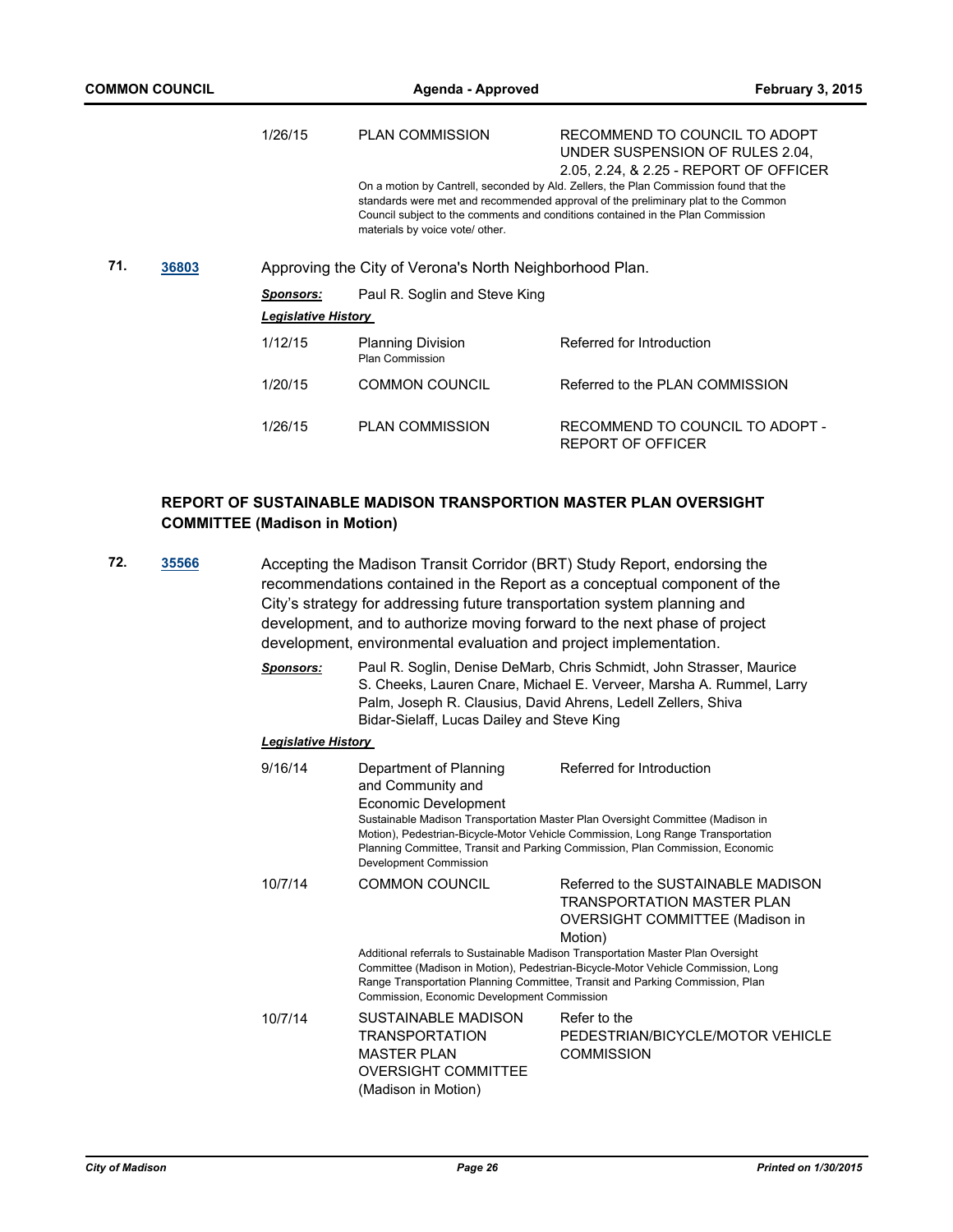| 10/7/14  | SUSTAINABLE MADISON<br><b>TRANSPORTATION</b><br><b>MASTER PLAN</b><br><b>OVERSIGHT COMMITTEE</b><br>(Madison in Motion)        | Refer to the LONG RANGE<br><b>TRANSPORTATION PLANNING</b><br>COMMITTEE                                                                                                                                                                                                                                                                                                                                                                     |
|----------|--------------------------------------------------------------------------------------------------------------------------------|--------------------------------------------------------------------------------------------------------------------------------------------------------------------------------------------------------------------------------------------------------------------------------------------------------------------------------------------------------------------------------------------------------------------------------------------|
| 10/7/14  | SUSTAINABLE MADISON<br><b>TRANSPORTATION</b><br><b>MASTER PLAN</b><br><b>OVERSIGHT COMMITTEE</b><br>(Madison in Motion)        | Refer to the TRANSIT AND PARKING<br><b>COMMISSION</b>                                                                                                                                                                                                                                                                                                                                                                                      |
| 10/7/14  | <b>SUSTAINABLE MADISON</b><br><b>TRANSPORTATION</b><br><b>MASTER PLAN</b><br><b>OVERSIGHT COMMITTEE</b><br>(Madison in Motion) | Refer to the PLAN COMMISSION                                                                                                                                                                                                                                                                                                                                                                                                               |
| 10/7/14  | <b>SUSTAINABLE MADISON</b><br><b>TRANSPORTATION</b><br><b>MASTER PLAN</b><br><b>OVERSIGHT COMMITTEE</b><br>(Madison in Motion) | Refer to the ECONOMIC DEVELOPMENT<br><b>COMMITTEE</b>                                                                                                                                                                                                                                                                                                                                                                                      |
| 10/7/14  | <b>SUSTAINABLE MADISON</b><br><b>TRANSPORTATION</b><br><b>MASTER PLAN</b><br><b>OVERSIGHT COMMITTEE</b><br>(Madison in Motion) | Refer to the SUSTAINABLE MADISON<br><b>COMMITTEE</b>                                                                                                                                                                                                                                                                                                                                                                                       |
| 10/15/14 | <b>ECONOMIC</b><br><b>DEVELOPMENT</b><br><b>COMMITTEE</b>                                                                      | Return to Lead with the Following<br>Recommendation(s) to the SUSTAINABLE<br><b>MADISON TRANSPORTATION MASTER</b><br>PLAN OVERSIGHT COMMITTEE (Madison<br>in Motion)<br>Return to Lead with the following recommendations to the Sustainable Madison Planning<br>Oversight Committee (Madison in Motion) : to accept this report and encourage the<br>formation of the group and to look in greater depth at the economic impact of a BRT. |
| 10/27/14 | <b>PLAN COMMISSION</b>                                                                                                         | Return to Lead with the Recommendation<br>for Approval to the SUSTAINABLE<br>MADISON TRANSPORTATION MASTER<br>PLAN OVERSIGHT COMMITTEE (Madison<br>in Motion)                                                                                                                                                                                                                                                                              |
|          | The motion passed by voice vote / other.                                                                                       |                                                                                                                                                                                                                                                                                                                                                                                                                                            |
| 10/28/14 | PEDESTRIAN/BICYCLE/M<br><b>OTOR VEHICLE</b><br><b>COMMISSION</b>                                                               | Return to Lead with the Recommendation<br>for Approval to the SUSTAINABLE<br><b>MADISON TRANSPORTATION MASTER</b><br>PLAN OVERSIGHT COMMITTEE (Madison<br>in Motion)                                                                                                                                                                                                                                                                       |
|          | - Crandall                                                                                                                     | AYES (4): Kolar; Lehner; Rewey; Webber ABSTENTIONS (1): De Vos NON-VOTING (1)                                                                                                                                                                                                                                                                                                                                                              |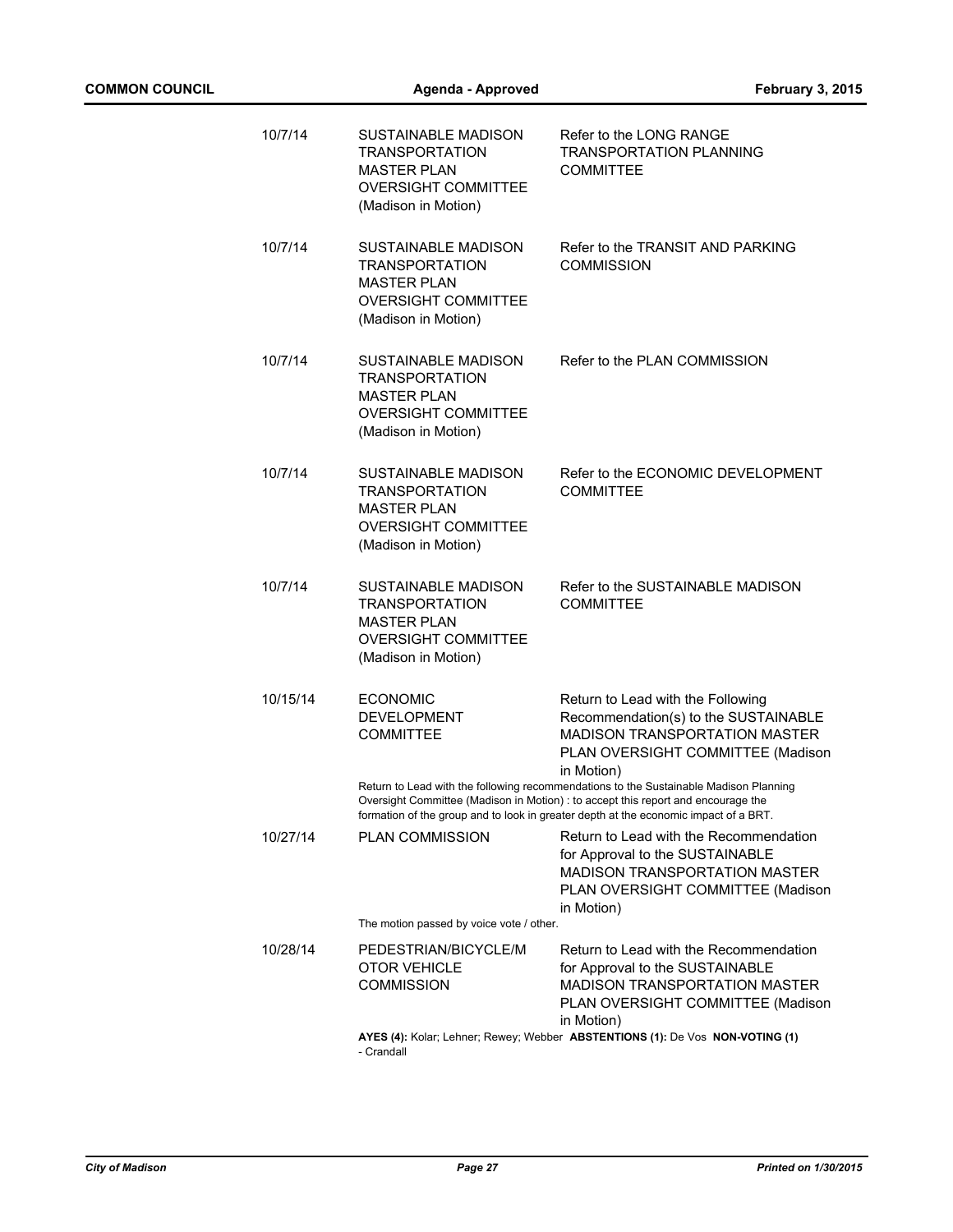| 10/30/14 | <b>LONG RANGE</b><br><b>TRANSPORTATION</b><br><b>PLANNING COMMITTEE</b>                                                        | Return to Lead with the Following<br>Recommendation(s) to the SUSTAINABLE<br>MADISON TRANSPORTATION MASTER<br>PLAN OVERSIGHT COMMITTEE (Madison<br>in Motion)                                                                                                                                                                                                                                                                                                                                                                                                                                                                                                    |
|----------|--------------------------------------------------------------------------------------------------------------------------------|------------------------------------------------------------------------------------------------------------------------------------------------------------------------------------------------------------------------------------------------------------------------------------------------------------------------------------------------------------------------------------------------------------------------------------------------------------------------------------------------------------------------------------------------------------------------------------------------------------------------------------------------------------------|
| 11/5/14  | <b>TRANSIT AND PARKING</b><br><b>COMMISSION</b>                                                                                | Return to Lead with the Following<br>Recommendation(s) to the SUSTAINABLE<br><b>MADISON TRANSPORTATION MASTER</b><br>PLAN OVERSIGHT COMMITTEE (Madison<br>in Motion)                                                                                                                                                                                                                                                                                                                                                                                                                                                                                             |
|          | and to do a Title VI review to help address equity.                                                                            | Bergamini made a motion, seconded by Kovich, to adopt the revised title from the LRTPC,<br>and to request that the Minutes from this meeting be forwarded to Madison in Motion, to<br>reflect the Commission's concerns about the future direction of this phase of the study.<br>The motion passed by voice vote/other. Suggestions included: Both from Planning and<br>stakeholder standpoints, to consider how Paratransit would fit into BRT and might be<br>impacted or enhanced by it; to revisit the analysis of the North Side, in light of equity, esp.<br>related to time savings in travel time and job connectivity, and the need for redevelopment; |
| 11/18/14 | <b>COMMON COUNCIL</b>                                                                                                          | Add Referral(s)                                                                                                                                                                                                                                                                                                                                                                                                                                                                                                                                                                                                                                                  |
| 11/19/14 | <b>COMMON COUNCIL</b>                                                                                                          | Refer to the SUSTAINABLE MADISON<br><b>COMMITTEE</b>                                                                                                                                                                                                                                                                                                                                                                                                                                                                                                                                                                                                             |
| 12/15/14 | SUSTAINABLE MADISON<br><b>COMMITTEE</b>                                                                                        | Return to Lead with the Recommendation<br>for Approval to the SUSTAINABLE<br><b>MADISON TRANSPORTATION MASTER</b><br>PLAN OVERSIGHT COMMITTEE (Madison<br>in Motion)                                                                                                                                                                                                                                                                                                                                                                                                                                                                                             |
| 12/18/14 | <b>SUSTAINABLE MADISON</b><br><b>TRANSPORTATION</b><br><b>MASTER PLAN</b><br><b>OVERSIGHT COMMITTEE</b><br>(Madison in Motion) | RECOMMEND TO COUNCIL TO ADOPT -<br><b>REPORT OF OFFICER</b>                                                                                                                                                                                                                                                                                                                                                                                                                                                                                                                                                                                                      |

## **REPORT OF TRANSIT AND PARKING COMMISSION**

**73. [36594](http://madison.legistar.com/gateway.aspx?m=l&id=/matter.aspx?key=39531)** Authorizing the Transit General Manager to file an application for a Section 5310 Enhanced Mobility of Seniors and Individuals with Disabilities Program Grant with the U.S. Department of Transportation, and authorizing the Mayor and the city Clerk to execute the associated grant agreement with USDOT and the associated 13 (c) agreement with Teamsters Local No. 695, approving the associated Program Management and Recipient Coordination Plan and authorizing Metro Transit to pass through funding as approved in the Program of Projects.

| 12/15/14 | Metro Transit<br>Transit and Parking Commission; Board of Estimates | Referred for Introduction                                |
|----------|---------------------------------------------------------------------|----------------------------------------------------------|
| 1/6/15   | COMMON COUNCIL                                                      | Referred to the TRANSIT AND PARKING<br><b>COMMISSION</b> |
|          | Additional referral to Board of Estimates                           |                                                          |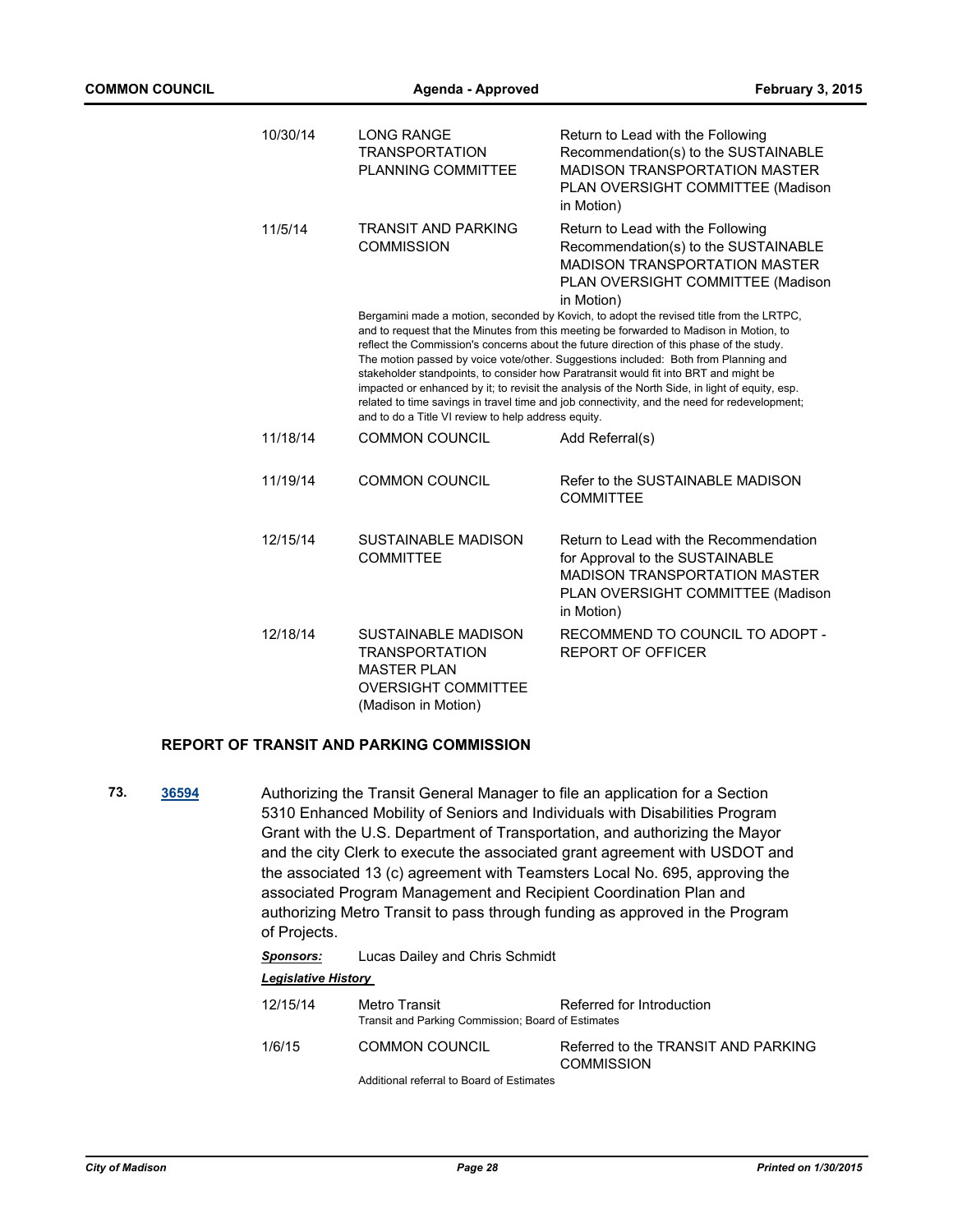|     | <b>COMMON COUNCIL</b> |                            | <b>Agenda - Approved</b>                                                                                     | <b>February 3, 2015</b>                                                                         |
|-----|-----------------------|----------------------------|--------------------------------------------------------------------------------------------------------------|-------------------------------------------------------------------------------------------------|
|     |                       | 1/6/15                     | <b>TRANSIT AND PARKING</b><br><b>COMMISSION</b>                                                              | Refer to the BOARD OF ESTIMATES                                                                 |
|     |                       | 1/12/15                    | <b>BOARD OF ESTIMATES</b>                                                                                    | Return to Lead with the Recommendation<br>for Approval to the TRANSIT AND<br>PARKING COMMISSION |
|     |                       | 1/14/15                    | <b>TRANSIT AND PARKING</b><br><b>COMMISSION</b>                                                              | RECOMMEND TO COUNCIL TO ADOPT -<br><b>REPORT OF OFFICER</b>                                     |
| 74. | 36598                 |                            | with entities included in 5310 pass through funds for 2014 and each<br>subsequent year funding is available. | Authorizing the Mayor and the City Clerk to execute subrecipient agreements                     |
|     |                       | <b>Sponsors:</b>           | Lucas Dailey and Chris Schmidt                                                                               |                                                                                                 |
|     |                       | <b>Legislative History</b> |                                                                                                              |                                                                                                 |
|     |                       | 12/15/14                   | <b>Metro Transit</b><br>Transit and Parking Commission; Board of Estimates                                   | Referred for Introduction                                                                       |
|     |                       | 1/6/15                     | <b>COMMON COUNCIL</b>                                                                                        | Referred to the TRANSIT AND PARKING<br><b>COMMISSION</b>                                        |
|     |                       |                            | Additional referral to Board of Estimates                                                                    |                                                                                                 |
|     |                       | 1/6/15                     | <b>TRANSIT AND PARKING</b><br><b>COMMISSION</b>                                                              | Refer to the BOARD OF ESTIMATES                                                                 |
|     |                       | 1/12/15                    | <b>BOARD OF ESTIMATES</b>                                                                                    | Return to Lead with the Recommendation<br>for Approval to the TRANSIT AND<br>PARKING COMMISSION |
|     |                       | 1/14/15                    | <b>TRANSIT AND PARKING</b><br><b>COMMISSION</b>                                                              | RECOMMEND TO COUNCIL TO ADOPT -<br><b>REPORT OF OFFICER</b>                                     |
| 75. | 36613                 | calendar year 2015.        | County to provide Group Access Service for the City of Madison for the                                       | Authorizing the Mayor and the City Clerk to enter in to an agreement with Dane                  |
|     |                       | <b>Sponsors:</b>           | <b>Chris Schmidt and Anita Weier</b>                                                                         |                                                                                                 |
|     |                       | Legislative History        |                                                                                                              |                                                                                                 |
|     |                       | 12/18/14                   | Metro Transit<br>Transit and Parking Commission; Board of Estimates                                          | Referred for Introduction                                                                       |
|     |                       | 1/6/15                     | <b>COMMON COUNCIL</b>                                                                                        | Referred to the TRANSIT AND PARKING<br><b>COMMISSION</b>                                        |
|     |                       |                            | Additional referral to Board of Estimates                                                                    |                                                                                                 |
|     |                       | 1/6/15                     | <b>TRANSIT AND PARKING</b><br><b>COMMISSION</b>                                                              | Refer to the BOARD OF ESTIMATES                                                                 |
|     |                       | 1/12/15                    | <b>BOARD OF ESTIMATES</b>                                                                                    | Return to Lead with the Recommendation<br>for Approval to the TRANSIT AND<br>PARKING COMMISSION |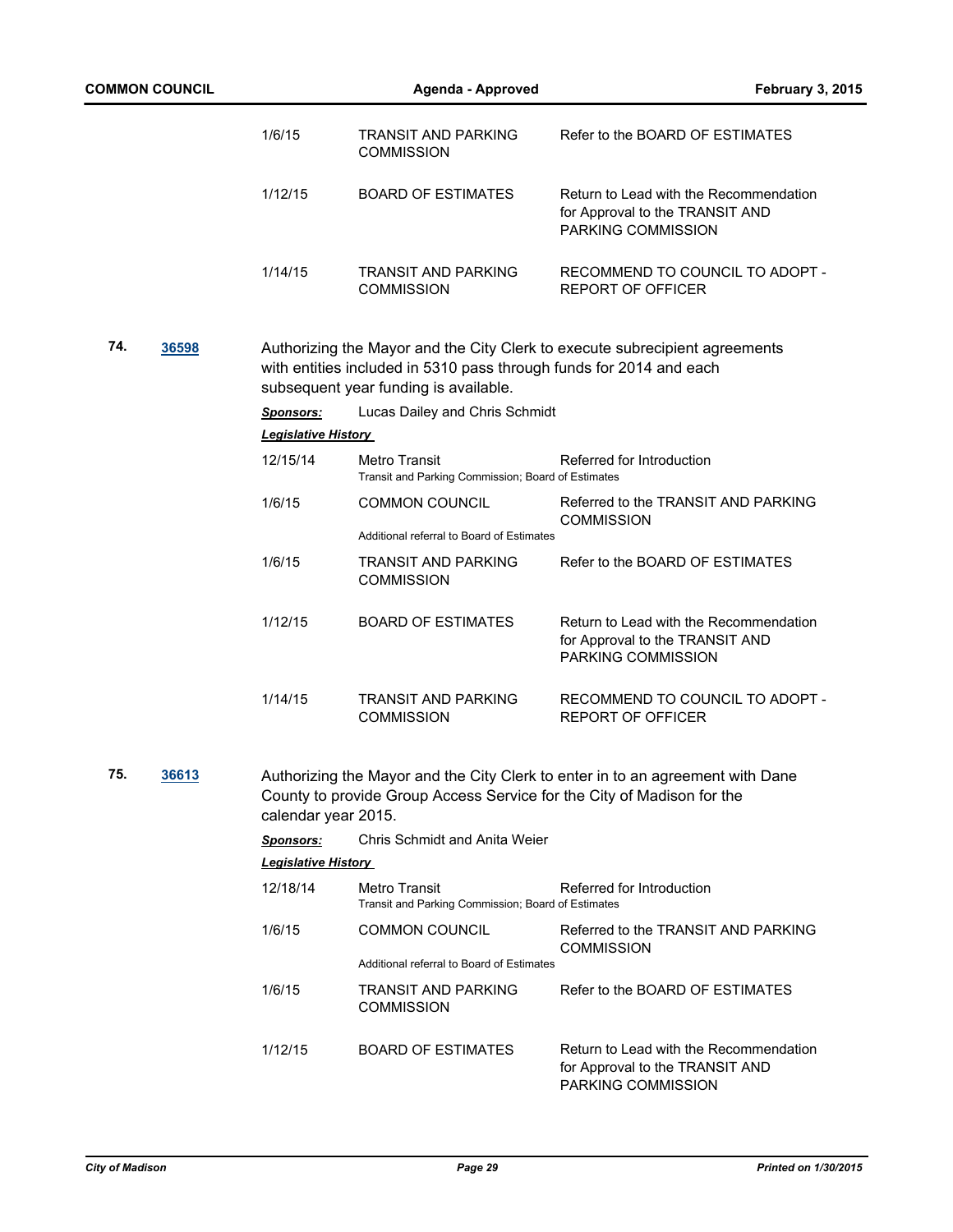| 1/14/15 | TRANSIT AND PARKING | RECOMMEND TO COUNCIL TO ADOPT - |
|---------|---------------------|---------------------------------|
|         | <b>COMMISSION</b>   | REPORT OF OFFICER               |

**76. [36614](http://madison.legistar.com/gateway.aspx?m=l&id=/matter.aspx?key=39547)** Authorizing the Mayor and the City Clerk to enter in to an agreement with Dane County for the purpose of providing the Metro Transit Utility with State 85.21 funding given to Dane County for the provision of accessible transportation for eligible persons within Metro Transit's service area in the calendar year 2015.

|                            | <b>Sponsors:</b> | Chris Schmidt and Anita Weier                                       |                                                                                                        |  |
|----------------------------|------------------|---------------------------------------------------------------------|--------------------------------------------------------------------------------------------------------|--|
| <b>Legislative History</b> |                  |                                                                     |                                                                                                        |  |
|                            | 12/18/14         | Metro Transit<br>Transit and Parking Commission; Board of Estimates | Referred for Introduction                                                                              |  |
|                            | 1/6/15           | <b>COMMON COUNCIL</b><br>Additional referral to Board of Estimates  | Referred to the TRANSIT AND PARKING<br><b>COMMISSION</b>                                               |  |
|                            | 1/6/15           | TRANSIT AND PARKING<br><b>COMMISSION</b>                            | Refer to the BOARD OF ESTIMATES                                                                        |  |
|                            | 1/12/15          | <b>BOARD OF ESTIMATES</b>                                           | Return to Lead with the Recommendation<br>for Approval to the TRANSIT AND<br><b>PARKING COMMISSION</b> |  |
|                            | 1/14/15          | TRANSIT AND PARKING<br>COMMISSION                                   | RECOMMEND TO COUNCIL TO ADOPT -<br>REPORT OF OFFICER                                                   |  |

**77. [36615](http://madison.legistar.com/gateway.aspx?m=l&id=/matter.aspx?key=39548)** Authorizing the Mayor and the City Clerk to enter into an agreement with Dane County to provide Volunteer Driver Escort Services for the City of Madison for the calendar year 2015.

*Sponsors:* Chris Schmidt and Anita Weier

| 12/18/14 | Metro Transit<br>Transit and Parking Commission; Board of Estimates | Referred for Introduction                                                                       |
|----------|---------------------------------------------------------------------|-------------------------------------------------------------------------------------------------|
| 1/6/15   | <b>COMMON COUNCIL</b><br>Additional referral to Board of Estimates  | Referred to the TRANSIT AND PARKING<br><b>COMMISSION</b>                                        |
| 1/6/15   | TRANSIT AND PARKING<br><b>COMMISSION</b>                            | Refer to the BOARD OF ESTIMATES                                                                 |
| 1/12/15  | <b>BOARD OF ESTIMATES</b>                                           | Return to Lead with the Recommendation<br>for Approval to the TRANSIT AND<br>PARKING COMMISSION |
| 1/14/15  | TRANSIT AND PARKING<br><b>COMMISSION</b>                            | RECOMMEND TO COUNCIL TO ADOPT -<br>REPORT OF OFFICER                                            |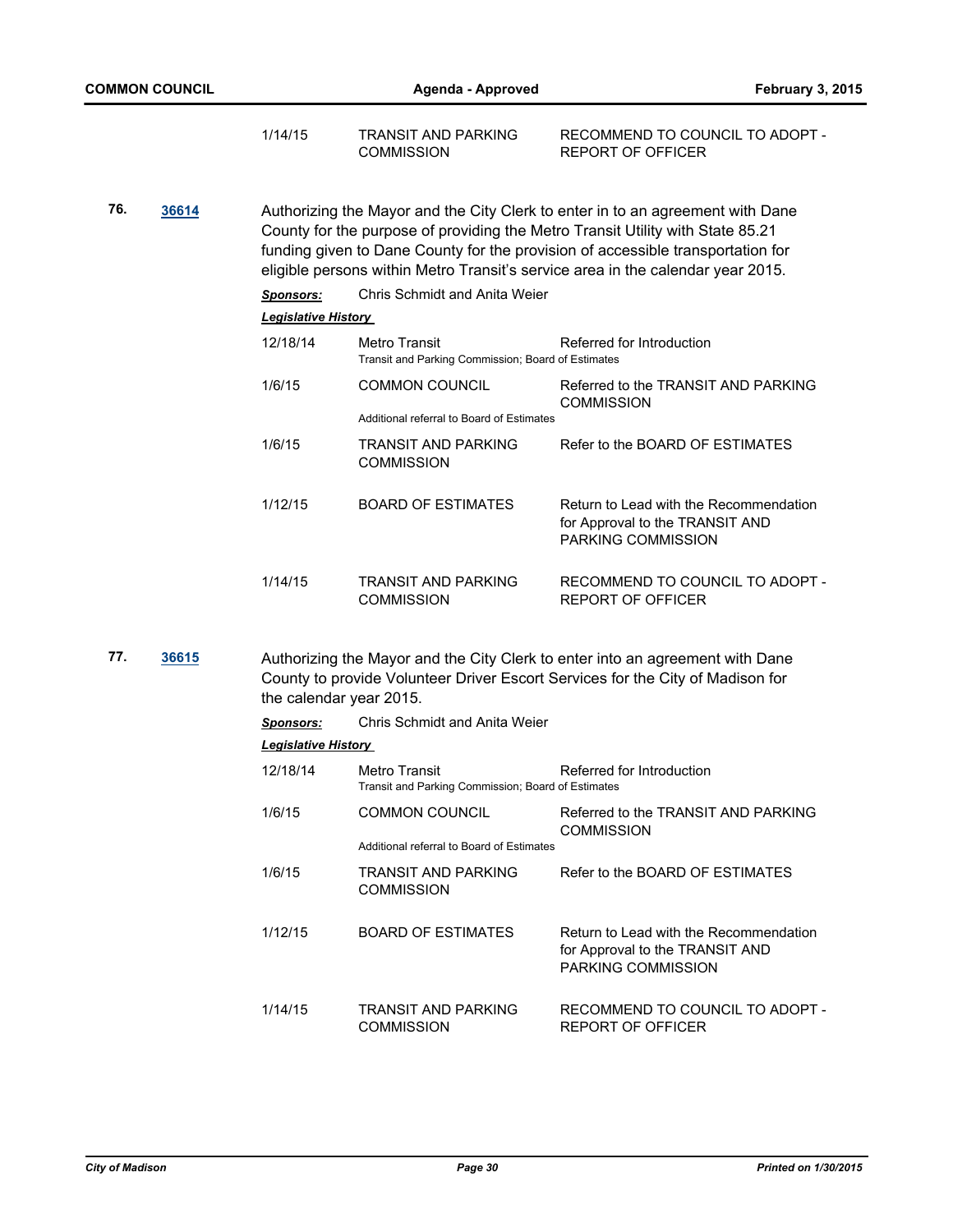**78. [36690](http://madison.legistar.com/gateway.aspx?m=l&id=/matter.aspx?key=39623)** Amending Section 1.08(3)(a) of the Madison General Ordinances to modify bail deposit amounts relating to expired meter violations. *Sponsors:* Lisa Subeck *Legislative History*  12/29/14 Attorney's Office/Approval Group Referred for Introduction

|         | <b>Transit and Parking Commission</b>    |                                                             |  |  |  |  |
|---------|------------------------------------------|-------------------------------------------------------------|--|--|--|--|
| 1/6/15  | COMMON COUNCIL                           | Referred to the TRANSIT AND PARKING<br><b>COMMISSION</b>    |  |  |  |  |
| 1/14/15 | TRANSIT AND PARKING<br><b>COMMISSION</b> | RECOMMEND TO COUNCIL TO ADOPT -<br><b>REPORT OF OFFICER</b> |  |  |  |  |

#### **REPORT OF WATER UTILITY BOARD**

**79. [36221](http://madison.legistar.com/gateway.aspx?m=l&id=/matter.aspx?key=39224)** Authorizing the Mayor and the City Clerk to enter into a Memorandum of Agreement (MOA) with the Board of Regents of the University of Wisconsin for the purpose of continuing to promote drinking water research that will help improve water quality, protect the public health, and improve system operations and efficiency.

*Sponsors:* Lauren Cnare and Anita Weier

## *Legislative History*

| 11/18/14 | <b>Water Utility</b><br><b>Water Utility Board</b> | Referred for Introduction                                                                |
|----------|----------------------------------------------------|------------------------------------------------------------------------------------------|
| 12/2/14  | <b>COMMON COUNCIL</b>                              | Referred to the WATER UTILITY BOARD                                                      |
| 1/27/15  | <b>WATER UTILITY BOARD</b>                         | RECOMMEND TO COUNCIL WITH THE<br>FOLLOWING RECOMMENDATIONS -<br><b>REPORT OF OFFICER</b> |
|          |                                                    | Arrest Owner Delacese and Marrie Alex Michael Newcathers Oethernite and Vacanti          |

Ayes: Cnare, Delmore, and Mayer. No: Weier Nonvoting: Gotkowitz and Voegeli

**80. [36741](http://madison.legistar.com/gateway.aspx?m=l&id=/matter.aspx?key=39672)** Determining a Public Purpose and Necessity and adopting a Relocation Order for the City of Madison to obtain the land interests required for the construction of the Lake View Reservoir Pipe Improvements project, and the authority of the Mayor and City Clerk to sign all documents necessary to accomplish the acquisition of said land interests. (18th AD).

| <b>Sponsors:</b> | Lauren Cnare and Anita Weier |  |
|------------------|------------------------------|--|
|------------------|------------------------------|--|

| 1/6/15  | <b>Water Utility</b><br>Water Utility Board, Plan Commission | Referred for Introduction                                                                   |
|---------|--------------------------------------------------------------|---------------------------------------------------------------------------------------------|
| 1/20/15 | <b>COMMON COUNCIL</b>                                        | Referred to the WATER UTILITY BOARD                                                         |
| 1/20/15 | WATER UTILITY BOARD                                          | Refer to the PLAN COMMISSION                                                                |
| 1/26/15 | <b>PLAN COMMISSION</b>                                       | Return to Lead with the Recommendation<br>for Approval to the WATER UTILITY<br><b>BOARD</b> |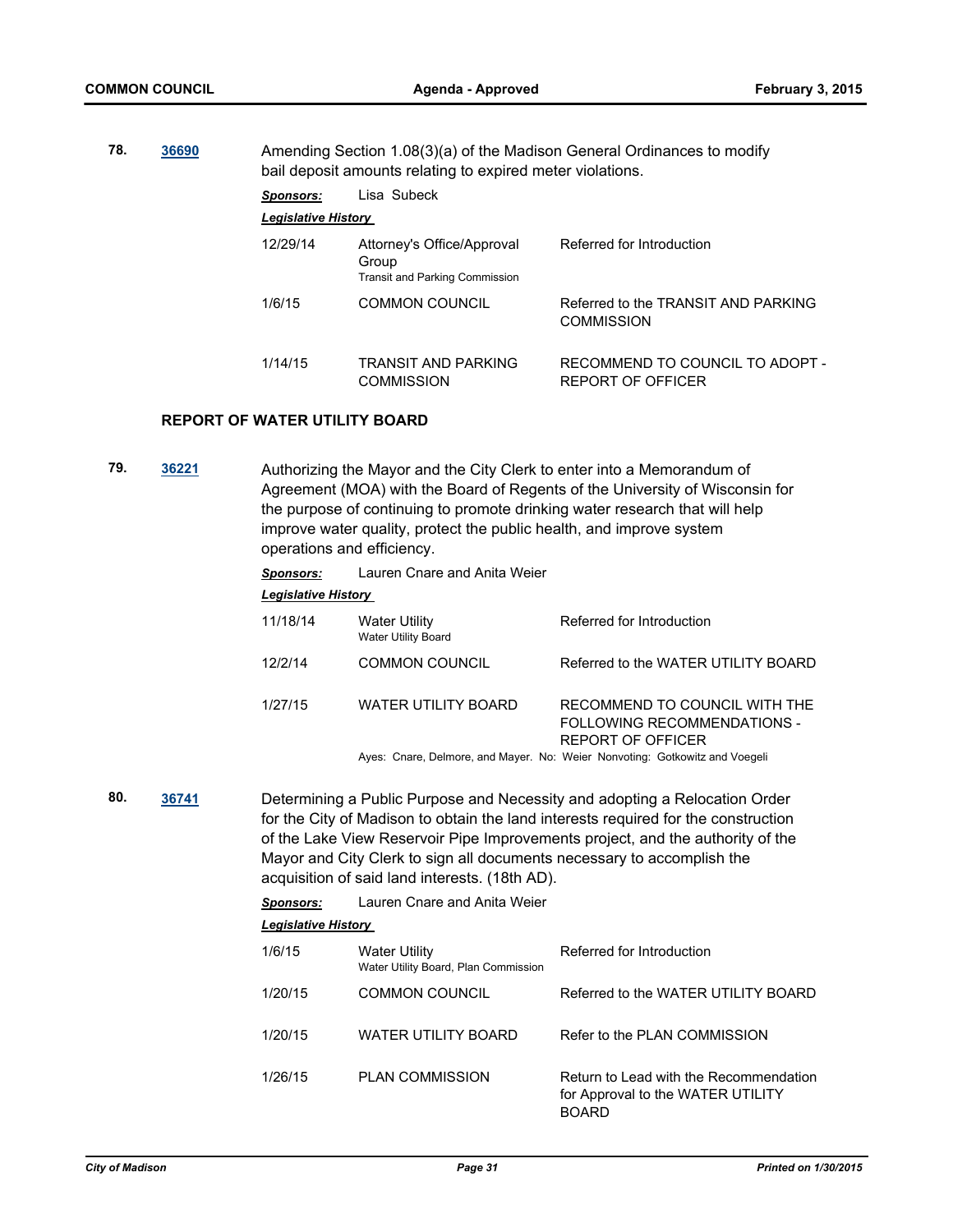1/27/15 WATER UTILITY BOARD RECOMMEND TO COUNCIL TO ADOPT -

REPORT OF OFFICER

## **ITEMS REFERRED TO THIS MEETING**

#### **RESOLUTIONS**

**81. [36357](http://madison.legistar.com/gateway.aspx?m=l&id=/matter.aspx?key=39356)** Authorizing the Mayor and City Clerk to execute a development agreement to fund a \$13,317,000 Tax Incremental Finance Loan to 25 West Main, LLC, or assigns, to assist in the development of and commercial redevelopment project located at 126 South Carroll Street and within the boundary of a proposed TID #45. *Sponsors:* Paul R. Soglin and Michael E. Verveer *Legislative History*  11/25/14 Economic Development Division Referred for Introduction Board of Estimates 12/2/14 COMMON COUNCIL Referred to the BOARD OF ESTIMATES 1/12/15 BOARD OF ESTIMATES RECOMMEND TO COUNCIL TO ADOPT - REPORT OF OFFICER 1/20/15 COMMON COUNCIL Refer to the COMMON COUNCIL Adopt 2-3-2015 **82. [36829](http://madison.legistar.com/gateway.aspx?m=l&id=/matter.aspx?key=39745)** Update to the Common Council of the efforts and plans of the Digital Technology Committee (DTC) on the pilot project to address the Digital Divide. *Sponsors:* Mark Clear and Scott J. Resnick *Legislative History*  1/13/15 Department of Information **Technology** Referred for Introduction Adopt 2-3-2015 1/20/15 COMMON COUNCIL Referred to the COMMON COUNCIL

## **INTRODUCTION OF NEW BUSINESS FOR REFERRAL WITHOUT DEBATE**

Adopt 2-3-2015

#### **ORDINANCES**

**83. [36979](http://madison.legistar.com/gateway.aspx?m=l&id=/matter.aspx?key=39863)** Creating Secs. 10.055 and 29.135, repealing and recreating Sec. 29.10, and amending Secs. 29.07(3)(e), 29.13(4), 1.08(3)(a) and 1.08(4) to shift the administration of the Street Occupancy Permit Program to the Traffic Engineering Division.

> *Sponsors:* Michael E. Verveer, Marsha A. Rummel and Ledell Zellers *Legislative History*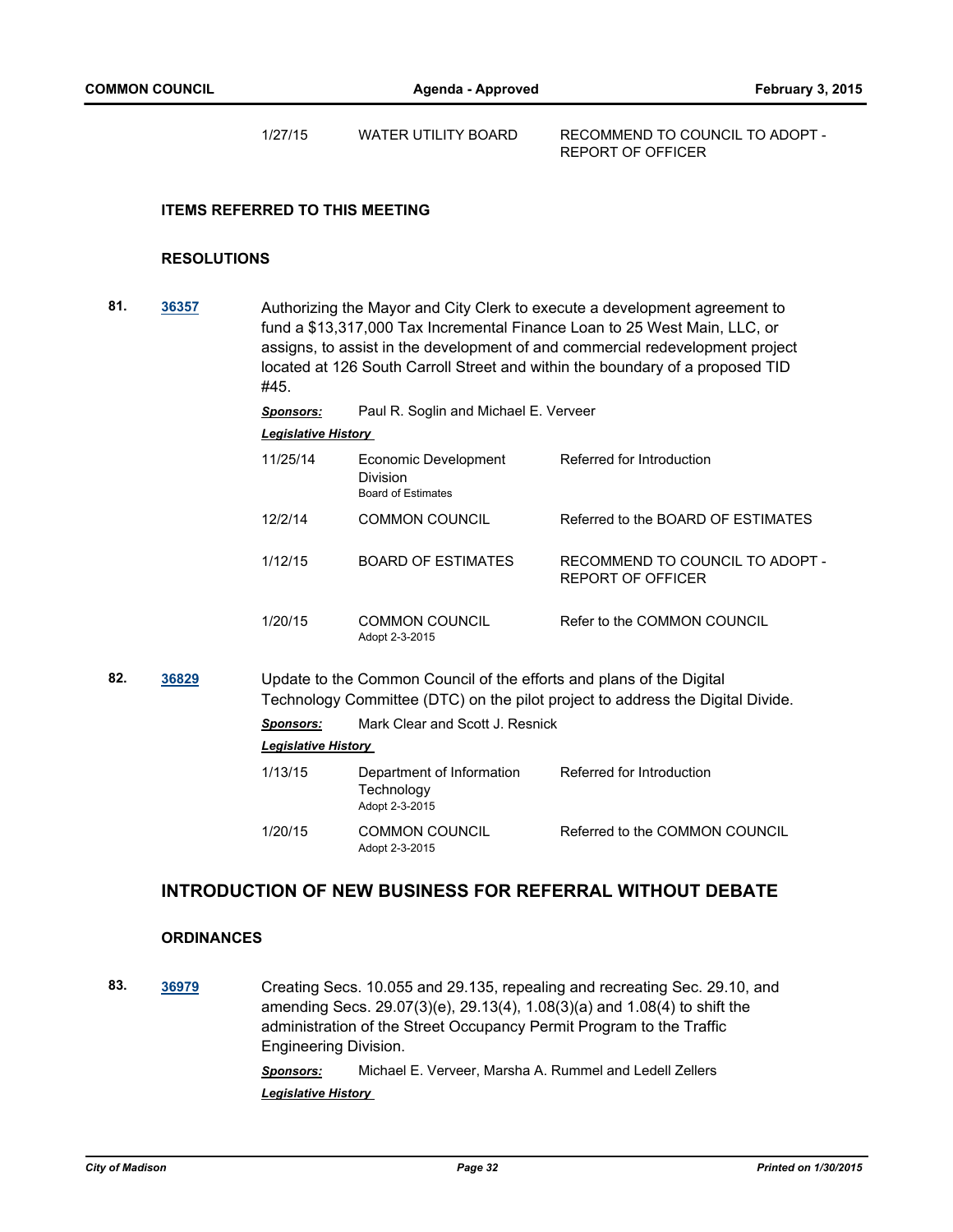|     |                    | 1/27/15                                                                                                                                                                                                              | Attorney's Office<br>of Estimates                                                                    | Referred for Introduction<br>Board of Public Works, Board of Building Code, Fire Code and Licensing Appeals, Board                                                                                                                    |  |
|-----|--------------------|----------------------------------------------------------------------------------------------------------------------------------------------------------------------------------------------------------------------|------------------------------------------------------------------------------------------------------|---------------------------------------------------------------------------------------------------------------------------------------------------------------------------------------------------------------------------------------|--|
| 84. | 37017              | Amending Section 39.03 of the Madison General Ordinances to add atheism<br>as a protected class.                                                                                                                     |                                                                                                      |                                                                                                                                                                                                                                       |  |
|     |                    | <u>Sponsors:</u>                                                                                                                                                                                                     | Anita Weier                                                                                          |                                                                                                                                                                                                                                       |  |
|     |                    | <b>Legislative History</b>                                                                                                                                                                                           |                                                                                                      |                                                                                                                                                                                                                                       |  |
|     |                    | 1/28/15                                                                                                                                                                                                              | Attorney's Office<br><b>Equal Opportunities Commission</b>                                           | Referred for Introduction                                                                                                                                                                                                             |  |
| 85. | <u>37018</u>       |                                                                                                                                                                                                                      | Amending Section 39.03 of the Madison General Ordinances to add<br>homelessness as a protected class |                                                                                                                                                                                                                                       |  |
|     |                    | <b>Sponsors:</b>                                                                                                                                                                                                     | Anita Weier                                                                                          |                                                                                                                                                                                                                                       |  |
|     |                    | <b>Legislative History</b>                                                                                                                                                                                           |                                                                                                      |                                                                                                                                                                                                                                       |  |
|     |                    | 1/28/15                                                                                                                                                                                                              | Attorney's Office<br>Equal Opportunities Commission, Economic Development Commission                 | Referred for Introduction                                                                                                                                                                                                             |  |
|     | <b>RESOLUTIONS</b> |                                                                                                                                                                                                                      |                                                                                                      |                                                                                                                                                                                                                                       |  |
| 86. | 36895              | Amending the 2015 adopted Operating Budget of the Parking Utility to create a<br>new 1.0 FTE position of Engineering Program Specialist 1 (CG16, R17) and to<br>apply Parking Utility reserves to fund the position. |                                                                                                      |                                                                                                                                                                                                                                       |  |
|     |                    | <u>Sponsors:</u>                                                                                                                                                                                                     | Paul R. Soglin                                                                                       |                                                                                                                                                                                                                                       |  |
|     |                    | <b>Legislative History</b>                                                                                                                                                                                           |                                                                                                      |                                                                                                                                                                                                                                       |  |
|     |                    | 1/20/15                                                                                                                                                                                                              | Human Resources<br>Department<br>Board of Estimates 2/16/15                                          | Referred for Introduction                                                                                                                                                                                                             |  |
| 87. | 36896              | York, to that position.                                                                                                                                                                                              |                                                                                                      | Recreating the 1.0 FTE Administrative Analyst 3, position #774 in CG18, R10<br>as an Administrative Analyst 4 (CG18, R12) and reallocating the incumbent, E.                                                                          |  |
|     |                    | <b>Sponsors:</b>                                                                                                                                                                                                     | Paul R. Soglin                                                                                       |                                                                                                                                                                                                                                       |  |
|     |                    | <b>Legislative History</b>                                                                                                                                                                                           |                                                                                                      |                                                                                                                                                                                                                                       |  |
|     |                    | 1/20/15                                                                                                                                                                                                              | Human Resources<br>Department<br>Board of Estimates 2/16/15, Personnel Board 2/4/15                  | Referred for Introduction                                                                                                                                                                                                             |  |
| 88. | 36897              |                                                                                                                                                                                                                      |                                                                                                      | Creating the classification of Principal Accountant in CG18, R14. Creating<br>three 1.0 FTE positions of Principal Accountant (CG18, R14) in the Finance<br>Department budget to be posted and filled through an internal competitive |  |

Department budget to be posted and filled through an internal competitive process, and effective at the completion of the competitive process, the underlying vacancies will be deleted.

*Sponsors:* Paul R. Soglin

## *Legislative History*

1/20/15 Human Resources Department Referred for Introduction Board of Estimates 2/16/15, Personnel Board 2/4/15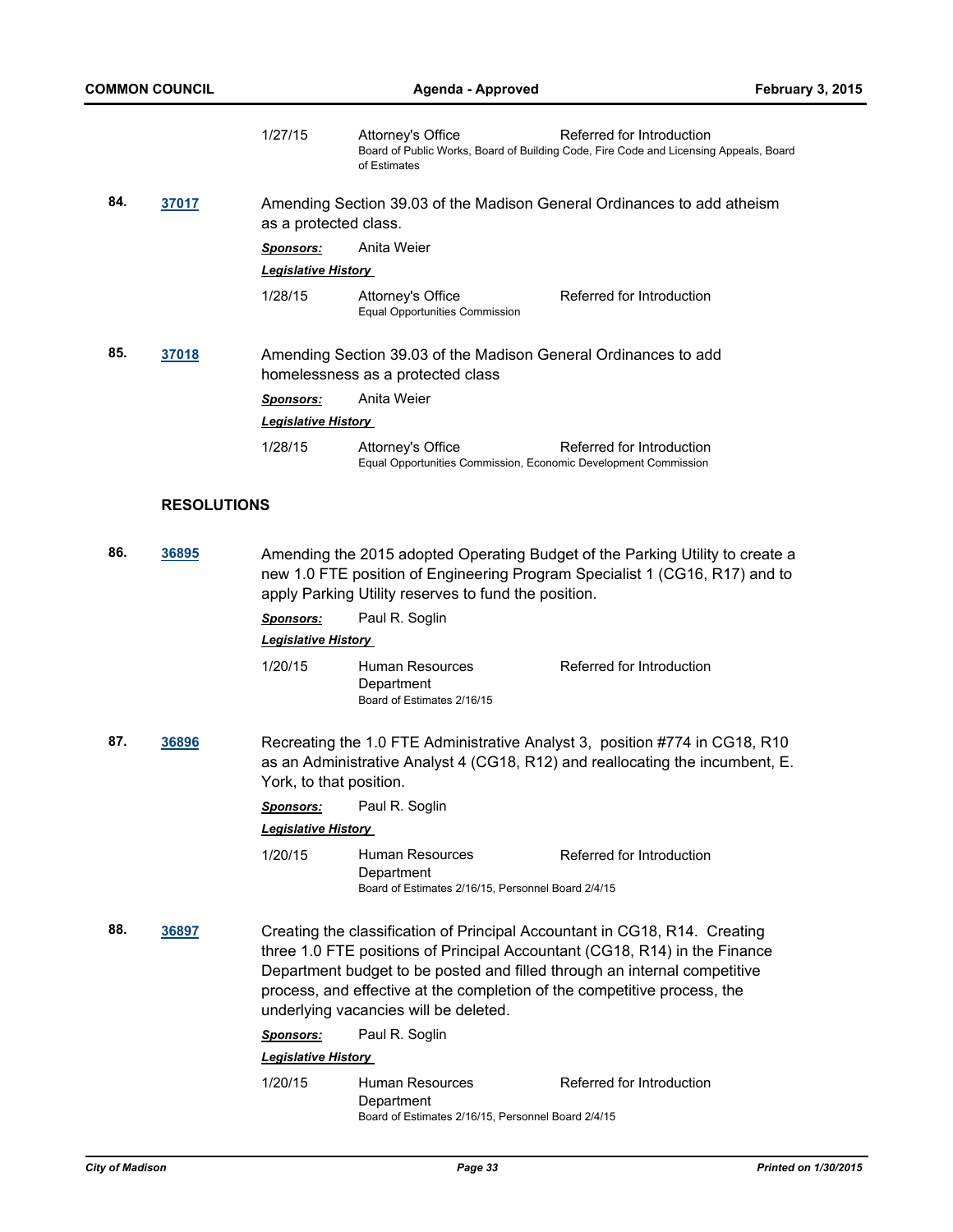| 89. | 36910 | Deleting the classification of "Building Maintenance and Technical Supervisor"<br>in CG18, R10, and creating the classification of "Monona Terrace Building<br>Maintenance Supervisor" in CG18, R08. Recreating the vacant "Building<br>Maintenance and Technical Supervisor," 1.0 FTE position #3293, currently in<br>CG18, R10, as "Monona Terrace Building Maintenance Supervisor" in CG18,<br>R08, within the Monona Terrace budget.<br>Paul R. Soglin<br><b>Sponsors:</b><br><b>Legislative History</b> |                                                                                                                                                                                                                                                            |                                                                                                            |  |
|-----|-------|--------------------------------------------------------------------------------------------------------------------------------------------------------------------------------------------------------------------------------------------------------------------------------------------------------------------------------------------------------------------------------------------------------------------------------------------------------------------------------------------------------------|------------------------------------------------------------------------------------------------------------------------------------------------------------------------------------------------------------------------------------------------------------|------------------------------------------------------------------------------------------------------------|--|
|     |       | 1/21/15                                                                                                                                                                                                                                                                                                                                                                                                                                                                                                      | Human Resources<br>Department<br>Board of Estimates 2/16/15, Personnel Board 2/4/15                                                                                                                                                                        | Referred for Introduction                                                                                  |  |
| 90. | 36913 | <b>Sponsors:</b><br>Legislative History<br>1/21/15                                                                                                                                                                                                                                                                                                                                                                                                                                                           | Program Assistant 3 in CG20-13, in the Engineering Division Operating<br>Budget; and reallocating the incumbent, J. Johnson, to the new position.<br>Paul R. Soglin<br>Human Resources<br>Department<br>Board of Estimates 2/16/15, Personnel Board 2/4/15 | Recreating the position #1150 of 1.0 FTE Administrative Clerk 2 in CG20-11 as<br>Referred for Introduction |  |
| 91. | 36914 | Recreating the position #1061 of 1.0 FTE Secretary 2 in CG17-11 as Program<br>Assistant 2 in CG17-12, in the Engineering Division Operating Budget; and<br>reallocating the incumbent, J. Pien, to the new position.                                                                                                                                                                                                                                                                                         |                                                                                                                                                                                                                                                            |                                                                                                            |  |
|     |       | <b>Sponsors:</b>                                                                                                                                                                                                                                                                                                                                                                                                                                                                                             | Paul R. Soglin                                                                                                                                                                                                                                             |                                                                                                            |  |
|     |       | <b>Legislative History</b>                                                                                                                                                                                                                                                                                                                                                                                                                                                                                   |                                                                                                                                                                                                                                                            |                                                                                                            |  |
|     |       | 1/21/15                                                                                                                                                                                                                                                                                                                                                                                                                                                                                                      | Human Resources<br>Department<br>Board of Estimates 2/16/15, Personnel Board 2/4/15                                                                                                                                                                        | Referred for Introduction                                                                                  |  |
| 92. | 36928 |                                                                                                                                                                                                                                                                                                                                                                                                                                                                                                              | N. Henry Street, currently vacant.                                                                                                                                                                                                                         | Approving a Facade Improvement Grant to LLR Venture Group, LLC; 315-319                                    |  |
|     |       | <b>Sponsors:</b>                                                                                                                                                                                                                                                                                                                                                                                                                                                                                             | Michael E. Verveer                                                                                                                                                                                                                                         |                                                                                                            |  |
|     |       | <b>Legislative History</b>                                                                                                                                                                                                                                                                                                                                                                                                                                                                                   |                                                                                                                                                                                                                                                            |                                                                                                            |  |
|     |       | 1/22/15                                                                                                                                                                                                                                                                                                                                                                                                                                                                                                      | Economic Development<br>Division<br><b>Board of Estimates</b>                                                                                                                                                                                              | Referred for Introduction                                                                                  |  |
| 93. | 36943 | FTE Library Assistant 1.                                                                                                                                                                                                                                                                                                                                                                                                                                                                                     |                                                                                                                                                                                                                                                            | Reclassification of vacant 50% FTE Clerk Typist 2 (#500) at the Library to 65%                             |  |
|     |       | <u>Sponsors:</u>                                                                                                                                                                                                                                                                                                                                                                                                                                                                                             | Paul R. Soglin                                                                                                                                                                                                                                             |                                                                                                            |  |
|     |       | <b>Legislative History</b>                                                                                                                                                                                                                                                                                                                                                                                                                                                                                   |                                                                                                                                                                                                                                                            |                                                                                                            |  |
|     |       | 1/22/15                                                                                                                                                                                                                                                                                                                                                                                                                                                                                                      | <b>Human Resources</b><br>Department<br>Board of Estimates 2/16/15                                                                                                                                                                                         | Referred for Introduction                                                                                  |  |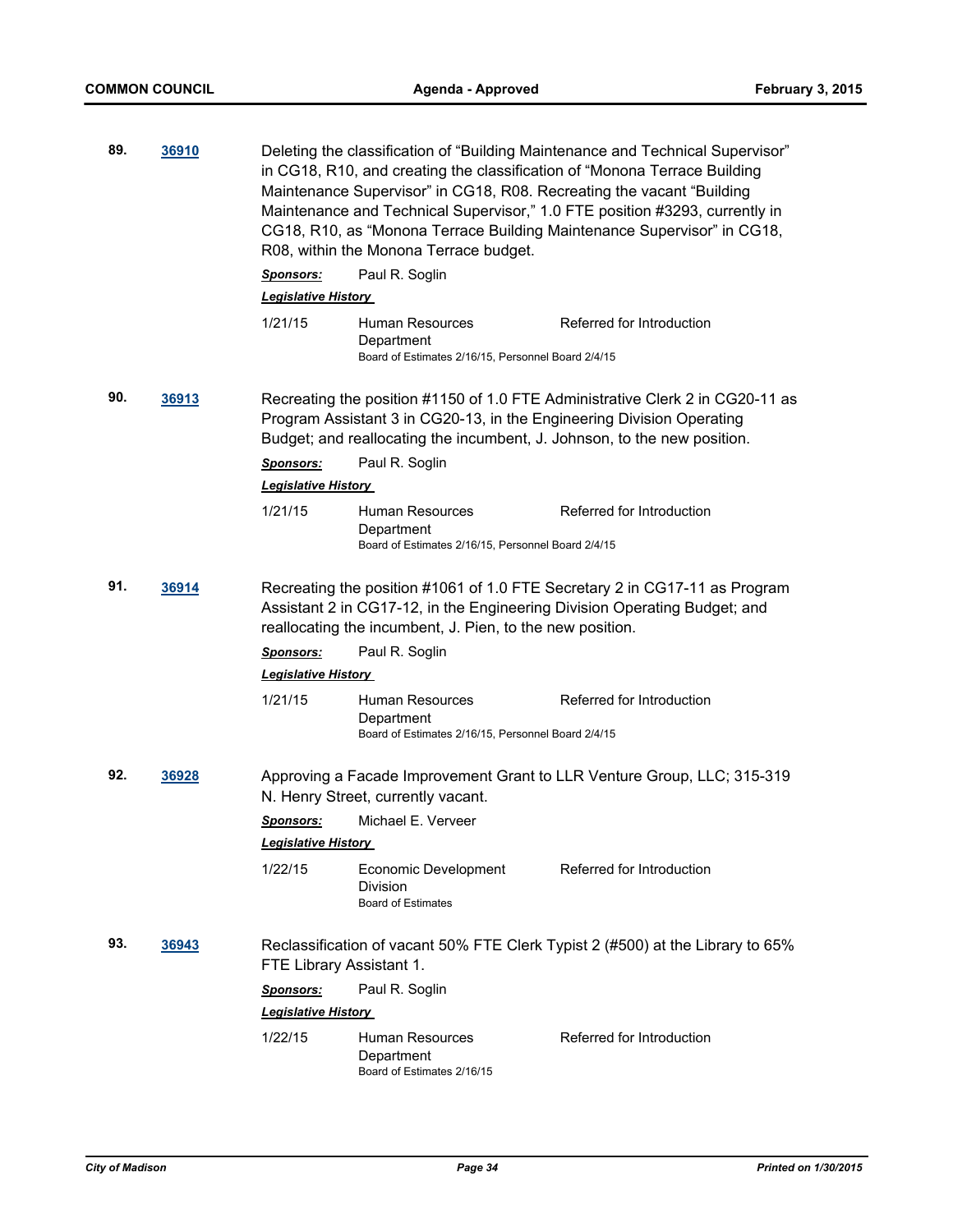| 94. | 36944 |                                                                                                                                                                                                                                                                                                                 | Increase FTE of vacant 80% Library Assistant (#3725) to 100% FTE.                                                                                 |                                                                                                                                                              |  |
|-----|-------|-----------------------------------------------------------------------------------------------------------------------------------------------------------------------------------------------------------------------------------------------------------------------------------------------------------------|---------------------------------------------------------------------------------------------------------------------------------------------------|--------------------------------------------------------------------------------------------------------------------------------------------------------------|--|
|     |       | <u>Sponsors:</u>                                                                                                                                                                                                                                                                                                | Paul R. Soglin                                                                                                                                    |                                                                                                                                                              |  |
|     |       | Legislative History                                                                                                                                                                                                                                                                                             |                                                                                                                                                   |                                                                                                                                                              |  |
|     |       | 1/22/15                                                                                                                                                                                                                                                                                                         | Human Resources<br>Department<br>Board of Estimates 2/16/15                                                                                       | Referred for Introduction                                                                                                                                    |  |
| 95. | 37013 | To authorize the Mayor and City Clerk to enter into a four (4) year Agreement<br>between the City of Madison and the Madison Metropolitan School District,<br>Madison School & Community Recreation for calendar years 2015 through<br>2018 for school and community recreational programming in Madison Parks. |                                                                                                                                                   |                                                                                                                                                              |  |
|     |       | <b>Sponsors:</b>                                                                                                                                                                                                                                                                                                | and Ledell Zellers                                                                                                                                | Joseph R. Clausius, Marsha A. Rummel, Paul E. Skidmore, Anita Weier                                                                                          |  |
|     |       | <b>Legislative History</b>                                                                                                                                                                                                                                                                                      |                                                                                                                                                   |                                                                                                                                                              |  |
|     |       | 1/27/15                                                                                                                                                                                                                                                                                                         | Parks Division<br>Board of Estimates, Board of Park Commissioners                                                                                 | Referred for Introduction                                                                                                                                    |  |
| 96. | 37014 |                                                                                                                                                                                                                                                                                                                 | Authorizing the Mayor to issue a Request for Proposals ("RFP") for a<br>the City of Madison in the form of a low-interest and/or forgivable loan. | full-service affordable grocery store located south of the Verona Road and<br>Beltline Highway interchange with up to \$300,000 of financing assistance from |  |
|     |       | <b>Sponsors:</b><br><b>Legislative History</b>                                                                                                                                                                                                                                                                  | Maurice S. Cheeks and Paul R. Soglin                                                                                                              |                                                                                                                                                              |  |
|     |       | 1/28/15                                                                                                                                                                                                                                                                                                         | Mayor's Office                                                                                                                                    | Referred for Introduction<br>Board of Estimates, Madison Food Policy Council, Economic Development Committee                                                 |  |
| 97. | 37022 |                                                                                                                                                                                                                                                                                                                 | allowed for by the Board of Park Commissioners.                                                                                                   | To authorize the Parks Division to enter into annual individual Mooring Lease<br>Agreements for the use of buoy or dinghy locations at designated parks, as  |  |
|     |       | <b>Sponsors:</b>                                                                                                                                                                                                                                                                                                | Joseph R. Clausius and Mark Clear                                                                                                                 |                                                                                                                                                              |  |
|     |       | <b>Legislative History</b>                                                                                                                                                                                                                                                                                      |                                                                                                                                                   |                                                                                                                                                              |  |
|     |       | 1/28/15                                                                                                                                                                                                                                                                                                         | Parks Division<br><b>Board of Park Commissioners</b>                                                                                              | Referred for Introduction                                                                                                                                    |  |
| 98. | 37027 |                                                                                                                                                                                                                                                                                                                 | to grant exclusive rights to provide alcohol service to Olbrich Botanical<br>Gardens and the Warner Park Community Recreation Center.             | To authorize the City to enter into an agreement with Blue Plate Catering, Inc.                                                                              |  |
|     |       | <b>Sponsors:</b><br><b>Legislative History</b>                                                                                                                                                                                                                                                                  | Joseph R. Clausius                                                                                                                                |                                                                                                                                                              |  |
|     |       |                                                                                                                                                                                                                                                                                                                 |                                                                                                                                                   |                                                                                                                                                              |  |
|     |       | 1/28/15                                                                                                                                                                                                                                                                                                         | Parks Division<br>Board of Estimates, Board of Park Commissioners                                                                                 | Referred for Introduction                                                                                                                                    |  |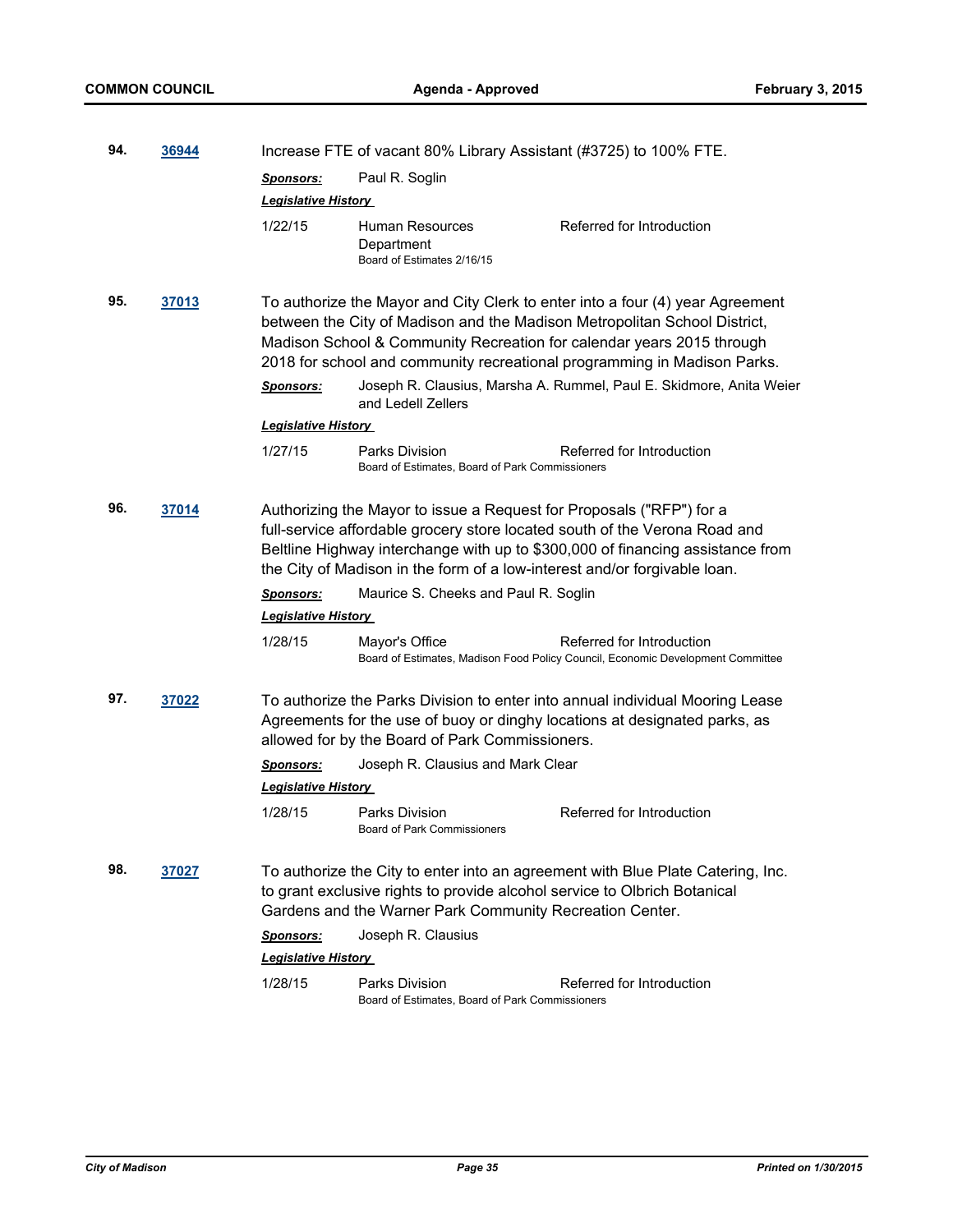| 99.  | 37032           |                                                                                                                                                                                                                                                                                             | To authorize the Mayor and City Clerk to enter into an Operating Agreement<br>between the City of Madison and Wingra Canoe and Sailing Center, Inc.<br>covering boat livery and concession operations utilizing certain lands and<br>buildings at Vilas Park and Wingra Park for a ten year period from 2015 to<br>2024, with the possibility of one additional five year renewal. |                                                                                                                                                          |  |
|------|-----------------|---------------------------------------------------------------------------------------------------------------------------------------------------------------------------------------------------------------------------------------------------------------------------------------------|------------------------------------------------------------------------------------------------------------------------------------------------------------------------------------------------------------------------------------------------------------------------------------------------------------------------------------------------------------------------------------|----------------------------------------------------------------------------------------------------------------------------------------------------------|--|
|      |                 | <b>Sponsors:</b>                                                                                                                                                                                                                                                                            | Mark Clear and Joseph R. Clausius                                                                                                                                                                                                                                                                                                                                                  |                                                                                                                                                          |  |
|      |                 | <b>Legislative History</b>                                                                                                                                                                                                                                                                  |                                                                                                                                                                                                                                                                                                                                                                                    |                                                                                                                                                          |  |
|      |                 | 1/28/15                                                                                                                                                                                                                                                                                     | Parks Division<br>Board of Estimates, Board of Park Commissioners                                                                                                                                                                                                                                                                                                                  | Referred for Introduction                                                                                                                                |  |
| 100. | 37034           |                                                                                                                                                                                                                                                                                             | Dane Street to expand literacy services to Madison area adults.                                                                                                                                                                                                                                                                                                                    | Authorizing up to \$125,000 of CDBG funds to support Literacy Network's<br>acquisition of the former south Madison Wingra Clinic property located at 701 |  |
|      |                 | <b>Sponsors:</b><br><b>Legislative History</b>                                                                                                                                                                                                                                              | Maurice S. Cheeks, Lauren Cnare and Matthew J. Phair                                                                                                                                                                                                                                                                                                                               |                                                                                                                                                          |  |
|      |                 | 1/29/15                                                                                                                                                                                                                                                                                     | <b>Community Development</b><br>Division<br>Board of Estimates and Community Development Block Grant Committee                                                                                                                                                                                                                                                                     | Referred for Introduction                                                                                                                                |  |
|      |                 |                                                                                                                                                                                                                                                                                             |                                                                                                                                                                                                                                                                                                                                                                                    |                                                                                                                                                          |  |
|      | <b>LICENSES</b> |                                                                                                                                                                                                                                                                                             |                                                                                                                                                                                                                                                                                                                                                                                    |                                                                                                                                                          |  |
| 101. | 36980           | Public Hearing - New License<br>Mega Marts LLC . dba Metro Market #6434<br>6010 Cottage Grove Rd • Agent: Timothy J Smith • Estimated Capacity: 300<br>Class B Combination Liquor & Beer • 1.1% alcohol, 82.8% food, 16.1% Other<br>Aldermanic District 3 (Alder Cnare) • Police Sector 627 |                                                                                                                                                                                                                                                                                                                                                                                    |                                                                                                                                                          |  |
|      |                 | <b>Legislative History</b>                                                                                                                                                                                                                                                                  |                                                                                                                                                                                                                                                                                                                                                                                    |                                                                                                                                                          |  |
|      |                 | 1/27/15                                                                                                                                                                                                                                                                                     | Clerk's Office<br>Alcohol License Review Committee Public Hearing                                                                                                                                                                                                                                                                                                                  | Referred for Introduction                                                                                                                                |  |
| 102. | 36981           |                                                                                                                                                                                                                                                                                             | Public Hearing - New License<br>Colectivo Coffee Roasters Inc • dba Colectivo Coffee<br>2530 Monroe St · Agent: William Suskey · Estimated Capacity: 110<br>Class B Beer, Class C Wine • 5% alcohol, 85% food, 10% Other<br>Aldermanic District 13 (Alder Dailey) • Police Sector 302                                                                                              |                                                                                                                                                          |  |
|      |                 | <b>Legislative History</b>                                                                                                                                                                                                                                                                  |                                                                                                                                                                                                                                                                                                                                                                                    |                                                                                                                                                          |  |
|      |                 | 1/27/15                                                                                                                                                                                                                                                                                     | Clerk's Office<br>Alcohol License Review Committee Public Hearing                                                                                                                                                                                                                                                                                                                  | Referred for Introduction                                                                                                                                |  |
| 103. | 36984           |                                                                                                                                                                                                                                                                                             | Public Hearing - New License<br>Urban Spoken Word Inc · dba Harlem Renaissance Museum<br>Class B Beer, Class C Wine . 0.5% alcohol, 0.5% food, 99% other<br>Aldermanic District 2 (Alder Zellers) • Police Sector 409                                                                                                                                                              | 1444 E Washington Ave • Agent: Craig Spaulding • Estimated Capacity: 50                                                                                  |  |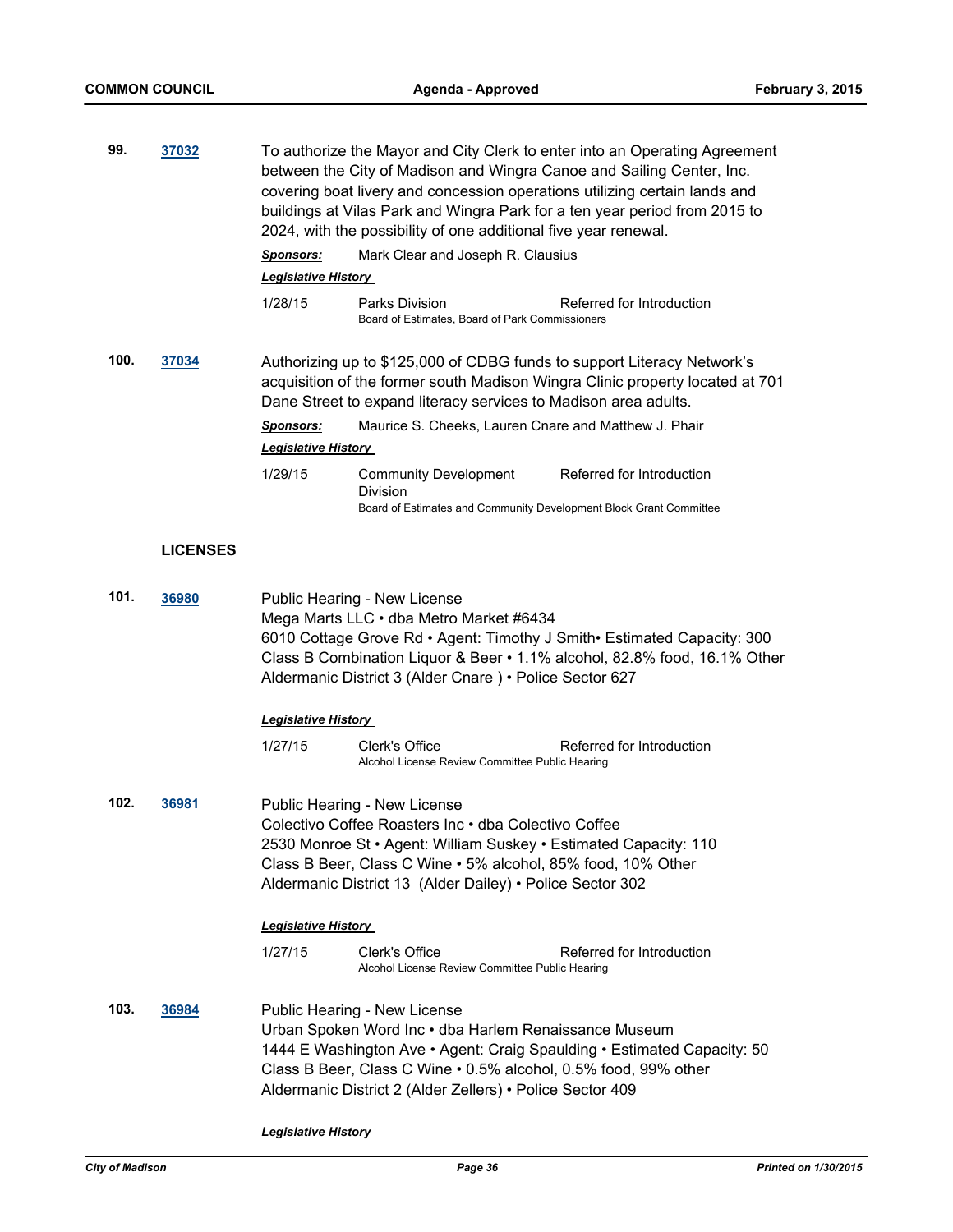|      |                                                                                                                                                                                                                                                                                             | 1/27/15                               | Clerk's Office<br>Alcohol License Review Committee Public Hearing                                                                                                                                                                                                                                  | Referred for Introduction |  |  |
|------|---------------------------------------------------------------------------------------------------------------------------------------------------------------------------------------------------------------------------------------------------------------------------------------------|---------------------------------------|----------------------------------------------------------------------------------------------------------------------------------------------------------------------------------------------------------------------------------------------------------------------------------------------------|---------------------------|--|--|
| 104. | 36985                                                                                                                                                                                                                                                                                       |                                       | Public Hearing - New License<br>620 University LLC . dba The Double U<br>620 University Ave · Agent: William T Rudy · Estimated Capacity: 386<br>Class B Combination Liquor & Beer • 90% alcohol, 10% food<br>Aldermanic District 4 (Alder Verveer) • Police Sector 403                            |                           |  |  |
|      |                                                                                                                                                                                                                                                                                             | <b>Legislative History</b>            |                                                                                                                                                                                                                                                                                                    |                           |  |  |
|      |                                                                                                                                                                                                                                                                                             | 1/27/15                               | Clerk's Office<br>Alcohol License Review Committee Public Hearing                                                                                                                                                                                                                                  | Referred for Introduction |  |  |
| 105. | 36994                                                                                                                                                                                                                                                                                       |                                       | Public Hearing - New License<br>SP Roberts LLC Owned By Salsapants Inc • dba Pasqual's Cantina<br>1344 E Washington Ave • Agent: Seth D Wilson • Estimated Capacity: 300<br>Class B Combination Liquor & Beer . 30% alcohol, 70% food<br>Aldermanic District 2 (Alder Zellers) • Police Sector 409 |                           |  |  |
|      |                                                                                                                                                                                                                                                                                             | <b>Legislative History</b>            |                                                                                                                                                                                                                                                                                                    |                           |  |  |
|      |                                                                                                                                                                                                                                                                                             | 1/27/15                               | Clerk's Office<br>Alcohol License Review Committee Public Hearing                                                                                                                                                                                                                                  | Referred for Introduction |  |  |
| 106. | Public Hearing - New License<br>36996<br>Hy-Vee Inc . dba Hy-Vee Madison<br>3801 E Washington Ave • Agent: Robert Budd III • Estimated Capacity: 175<br>Class B Combination Liquor & Beer • 15% alcohol, 75% food, 10% other<br>Aldermanic District 17 (Alder Clausius) • Police Sector 605 |                                       |                                                                                                                                                                                                                                                                                                    |                           |  |  |
|      |                                                                                                                                                                                                                                                                                             | <b>Legislative History</b>            |                                                                                                                                                                                                                                                                                                    |                           |  |  |
|      |                                                                                                                                                                                                                                                                                             | 1/27/15                               | Clerk's Office<br>Alcohol License Review Committee Public Hearing                                                                                                                                                                                                                                  | Referred for Introduction |  |  |
|      | PRESENTATION OF CLAIMS AGAINST THE CITY OF MADISON                                                                                                                                                                                                                                          |                                       |                                                                                                                                                                                                                                                                                                    |                           |  |  |
|      |                                                                                                                                                                                                                                                                                             | <b>CLAIMS - REFER TO RISK MANAGER</b> |                                                                                                                                                                                                                                                                                                    |                           |  |  |
| 107. | 36920                                                                                                                                                                                                                                                                                       |                                       | D. Shechter - vehicle damage - \$940.83.                                                                                                                                                                                                                                                           |                           |  |  |
| 108. | 36924                                                                                                                                                                                                                                                                                       |                                       | L. Taft - vehicle damage - \$657.90.                                                                                                                                                                                                                                                               |                           |  |  |
| 109. | 36957                                                                                                                                                                                                                                                                                       |                                       | N. Sanders - property damage - \$600.00.                                                                                                                                                                                                                                                           |                           |  |  |
| 110. | 36983                                                                                                                                                                                                                                                                                       |                                       | R. Baldwin - vehicle damage - \$730.76.                                                                                                                                                                                                                                                            |                           |  |  |

**111. [37023](http://madison.legistar.com/gateway.aspx?m=l&id=/matter.aspx?key=39901)** K. Meierdirk, American Family for B. & M. Freem Klam - vehicle damage - \$500.00.